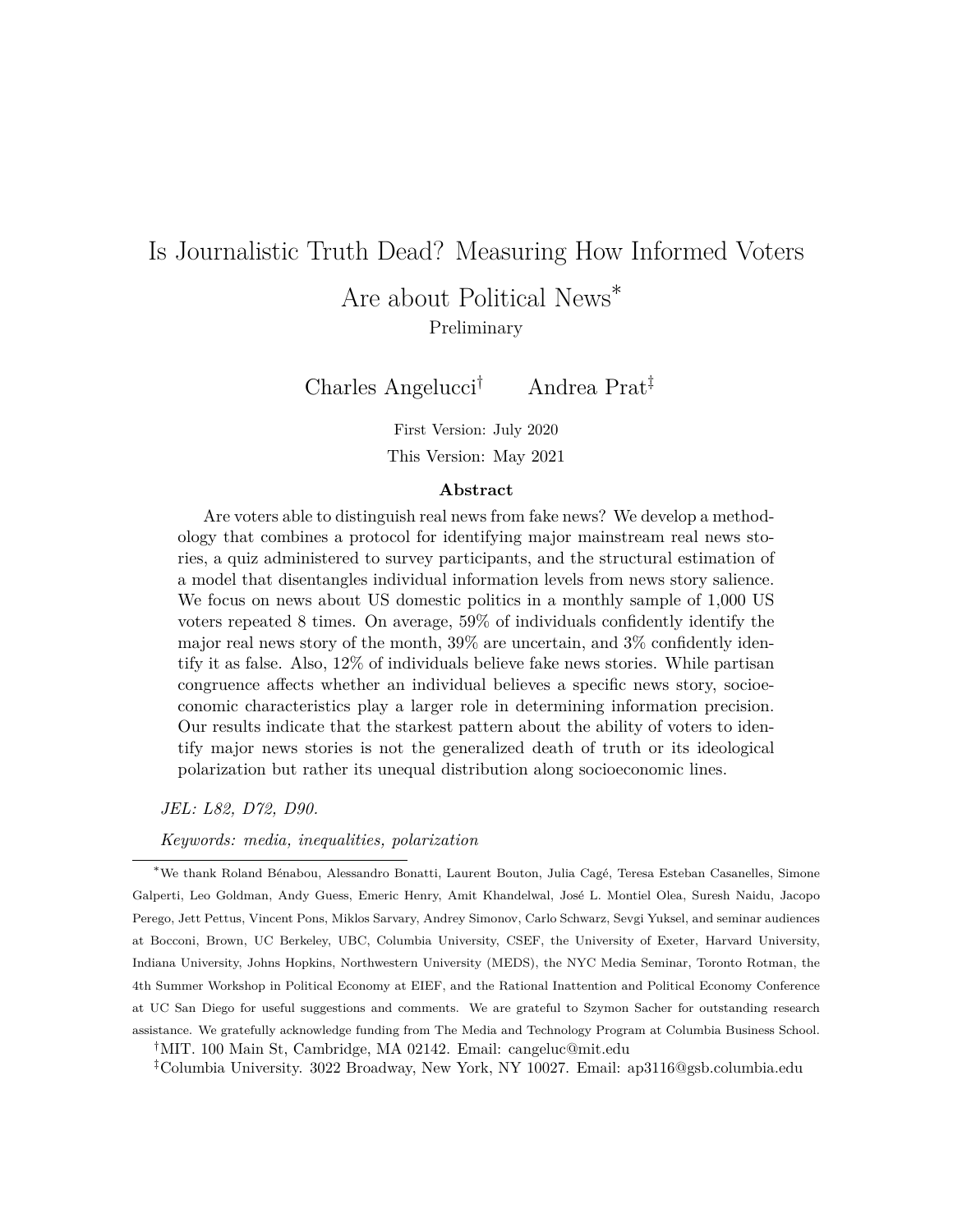### <span id="page-1-0"></span>**1 Introduction**

The news media plays a key role in modern democracy by providing citizens with the information they need to keep government accountable. Informed voters are able to secure better policies. This effect has been documented in numerous contexts by a growing body of literature [see e.g., Eisensee and Strömberg, 2007, [Ferraz and Finan,](#page-44-1) [2008,](#page-44-1) [Gerber et al., 2009,](#page-45-0) Snyder and Strömberg, 2010, [Enikolopov et al., 2011,](#page-44-2) [Banerjee](#page-43-0) [et al., 2012,](#page-43-0) [Kendall et al., 2015,](#page-46-0) [Arias et al., 2018,](#page-43-1) [2019,](#page-43-2) [Labonne et al., 2019,](#page-46-1) [Chen](#page-44-3) [and Yang, 2019,](#page-44-3) Knight and Tribin,  $2019$  $2019$  $2019$ <sup>1</sup>.

In recent years, the increased awareness of the importance of the news media has been accompanied by widespread concerns about voter information. A key issue has been the spread of political fake news [\[Lazer et al., 2018\]](#page-46-3). Misinformation spread through social media is identified as an important factor in elections around the world [e.g., [Levitin, 2016,](#page-46-4) [Stengel, 2019\]](#page-48-1). The potential effect of fake news is not limited to the spread of falsehoods. [Vosoughi et al.](#page-48-2) [\[2018\]](#page-48-2) document how on Twitter "false news reached more people than the truth; the top 1% of false news cascades diffused to between 1000 and 100,000 people, whereas the truth rarely diffused to more than 1000 people." The spread of fake news could also have the indirect effect of blocking the distribution of accurate information [\[Meyer, 2018\]](#page-46-5). As information becomes cheaper, individual attention is the binding constraint, and we may be unable to acquire accurate information because we are drowning in an ocean of irrelevant or false information [\[Gleick, 2011\]](#page-45-1). These "flooding" tactics can even be used on purpose to suppress inconvenient truths [\[Tufekci, 2017\]](#page-48-3).

References to the "death of truth" and the "post-truth world" have become commonplace and are often accompanied by calls for immediate action to counter this risk [e.g., [d'Ancona, 2017,](#page-44-4) [Ball, 2018,](#page-43-3) [Kakutani, 2018,](#page-45-2) [Baggini, 2017\]](#page-43-4). As Barack Obama put it, "One of the biggest challenges that we have to our democracy is the degree to which we don't share a common baseline of facts."<sup>[2](#page-0-0)</sup> Indeed, a number of initiatives have been launched or proposed, including media literacy efforts, engagement programs, factchecking platforms, software solutions to block false statements, as well legal reform and

<sup>&</sup>lt;sup>1</sup>See Strömberg [\[2015\]](#page-48-4) for a survey.

<sup>&</sup>lt;sup>2</sup>Interview with David Letterman in January 2018. Obama added: "We are operating in completely different information universes. If you watch Fox News, you are living on a different planet than you are if you, you know, listen to NPR."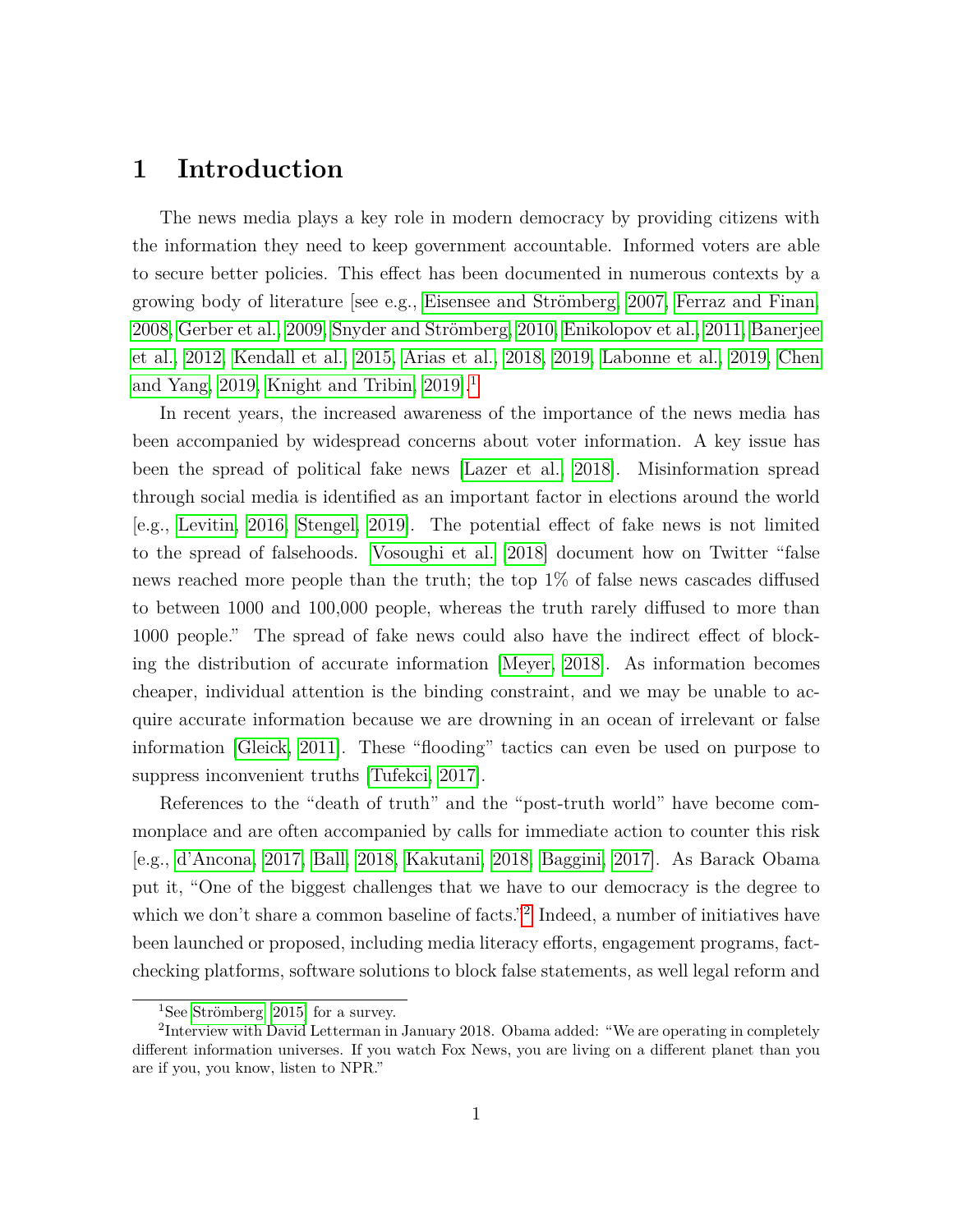public funding of journalism [\[Schiffrin, 2020,](#page-48-5) [Lazer et al., 2018,](#page-46-3) [Guess et al., 2020a\]](#page-45-3). Constitutional scholars have suggested that we re-think the role of the First Amendment to restrict the dissemination of falsehoods [\[Bollinger and Stone, 2018,](#page-44-5) [Sunstein,](#page-48-6) [2019\]](#page-48-6). [Wu](#page-48-7) [\[2018\]](#page-48-7) argues that technology should make us re-assess freedom of speech: the First Amendment was designed at a time where information was scarce, but this is no longer the case ("Gone are the days when the CBS evening news might reach the nation automatically, or whatever made the front cover of the New York Times was known to all."); in a world where information flood is an important risk, the First Amendment may be "obsolete."

Given the stakes involved, it is particularly important to gather as much evidence as possible about the "post-truth" phenomenon. Recently, some scholars have begun collecting more systematic evidence of the effect of fake news on voter information [see e.g., [Allcott and Gentzkow, 2017,](#page-43-5) [Barrera Rodriguez et al., 2018,](#page-44-6) [Nyhan, 2020a,](#page-46-6)[b\]](#page-46-7). A number of papers has found that fake news may not be as widely believed or circulated as initially feared [see e.g., [Grinberg et al., 2019,](#page-45-4) [Allen et al., 2020a,](#page-43-6) [Guess et al., 2019,](#page-45-5) [2020b](#page-45-6)[,c\]](#page-45-7) and that people are able to recognize their falseness [see e.g., [Pennycook et al.,](#page-46-8) [2019,](#page-46-8) [Pennycook and Rand, 2019,](#page-46-9) [Pennycook et al., 2020,](#page-47-0) [Allen et al., 2020b\]](#page-43-7).

However, perhaps surprisingly, there is no systematic evidence on real news. How accurate is Obama's statement that we live in different political information universes and do not share a common baseline of facts? Given a set of recent important political events, how many voters are informed about them and are able to distinguish them from fake news? The existing evidence, surveyed in the Literature Section, cannot answer this question because, while there are surveys on news information, none of them defines its "baseline of facts" but rather selects information items – and the text of such items – in unspecified ways. If we do not have a criterion to determine the set of stories people are quizzed on, we will be unable to interpret the results both in absolute terms (were the stories easy or abstruse? new or old?) and in relative terms (were items selected and written in a way that makes them more familiar or credible to certain segments of voters?).

We report the results of a large-scale repeated survey aimed at measuring to what extent US citizens are informed about recent political events that US journalists consider important. Our methodology can be articulated around three steps.

As mentioned above, the first step consists of identifying the "journalistic truth"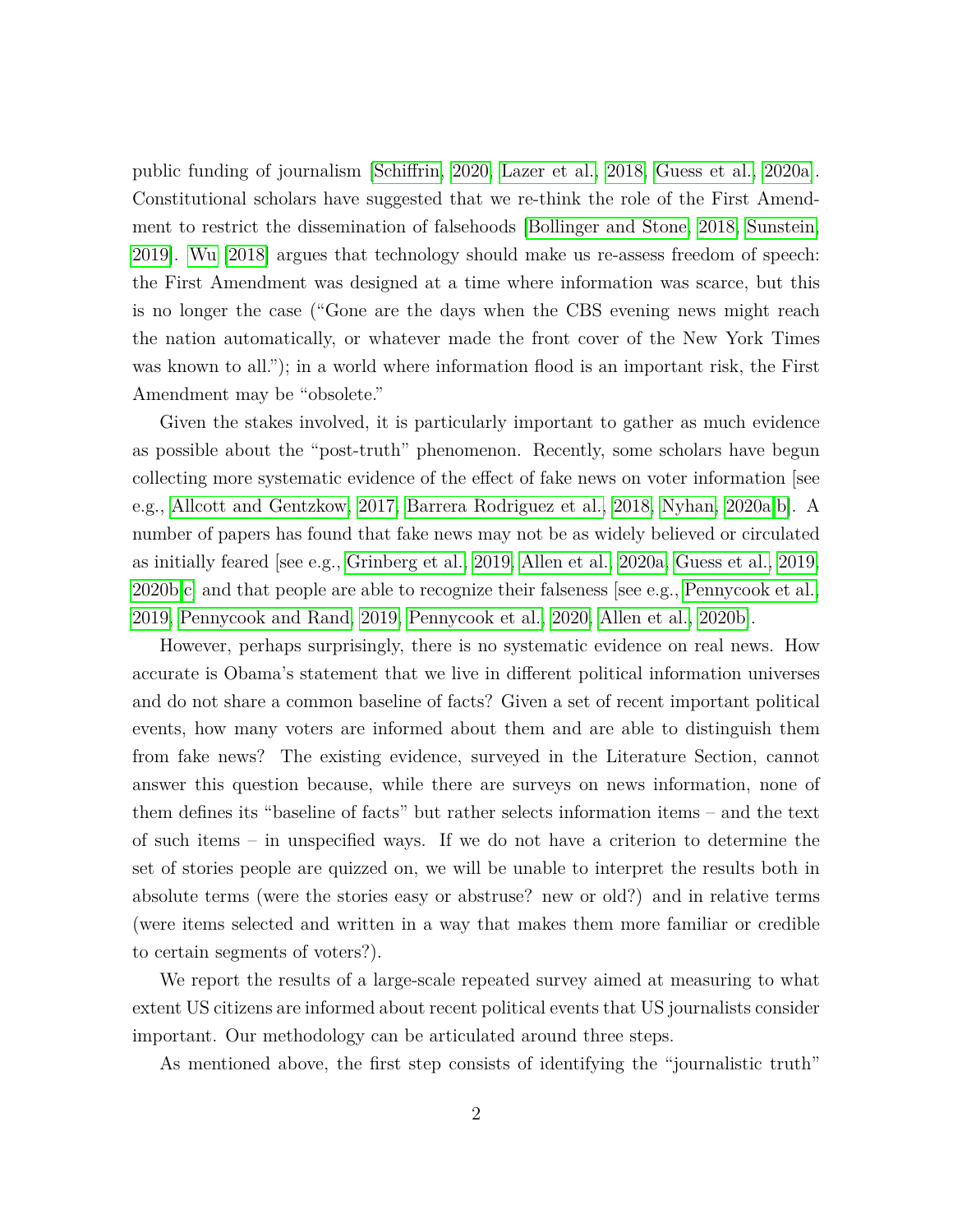over which individuals are tested. In our protocol, stories are selected by a panel of US mainstream journalists, who are asked to choose the three major domestic politics news stories of the past month among the set of Reuters wires related to Federal politics.

We make no claim that news stories are selected or written in an objective way. The only goal is transparency. The subjectivity in our protocol can be ascribed to a well-defined set of actors: a large for-profit news organization like Reuters and a panel of professional journalists. We do not claim that those actors are more impartial or knowledgeable than other members of our society. We choose them because they are representative of commercial news production. Our exercise should be seen as an attempt to measure the informational distance between different segments of US voters and mainstream journalists.

We run surveys on the news selected according to the protocol above. We repeat the survey for 8 months on 8 different panels of approximately 1,000 US voters. Respondents are selected by YouGov, a polling company, to produce a nationally representative sample of US adult citizens. On several occasions, we also included 1- and 2-month-old stories, to measure information decay over time. Finally, we extend the protocol to news about the Democratic Party presidential primaries and news about Sports and Entertainment, all selected according to the same protocol.

Second, we administer financially incentivized quizzes similar to those used by, for instance, [Allcott et al.](#page-43-8) [\[2020\]](#page-43-8), [Guess](#page-45-8) [\[2015\]](#page-45-8), [Prior et al.](#page-47-1) [\[2015\]](#page-47-1), [Bullock et al.](#page-44-7) [\[2015\]](#page-44-7), and [Chen and Yang](#page-44-3) [\[2019\]](#page-44-3).[3](#page-0-0) As part of the survey, respondents take multiple quizzes. In each quiz, respondents are incentivized to select the 3 most important news stories of the month according to our panel of journalists from a list that also contains 3 fake domestic politics news stories that could have happened in the same time span. We use two methods to generate fake news, and we run multiple surveys based on both methods. The first method consists in identifying three widely circulated fake news about the Federal Government by using snopes.com, a leading fact-checking website. For the second approach, we rely on our panel of journalists to write false statements about the Federal Government.

<sup>&</sup>lt;sup>3</sup>On the role of partisan congruence and incentives to recall information accurately see [Prior et al.](#page-47-1) [\[2015\]](#page-47-1) and [Bullock et al.](#page-44-7) [\[2015\]](#page-44-7). Both papers show that monetary incentives lead to less party cheerleader behavior in answering survey questions. On the effects of monetary incentives in surveys that measure political information see also [Prior and Lupia](#page-47-2) [\[2008\]](#page-47-2).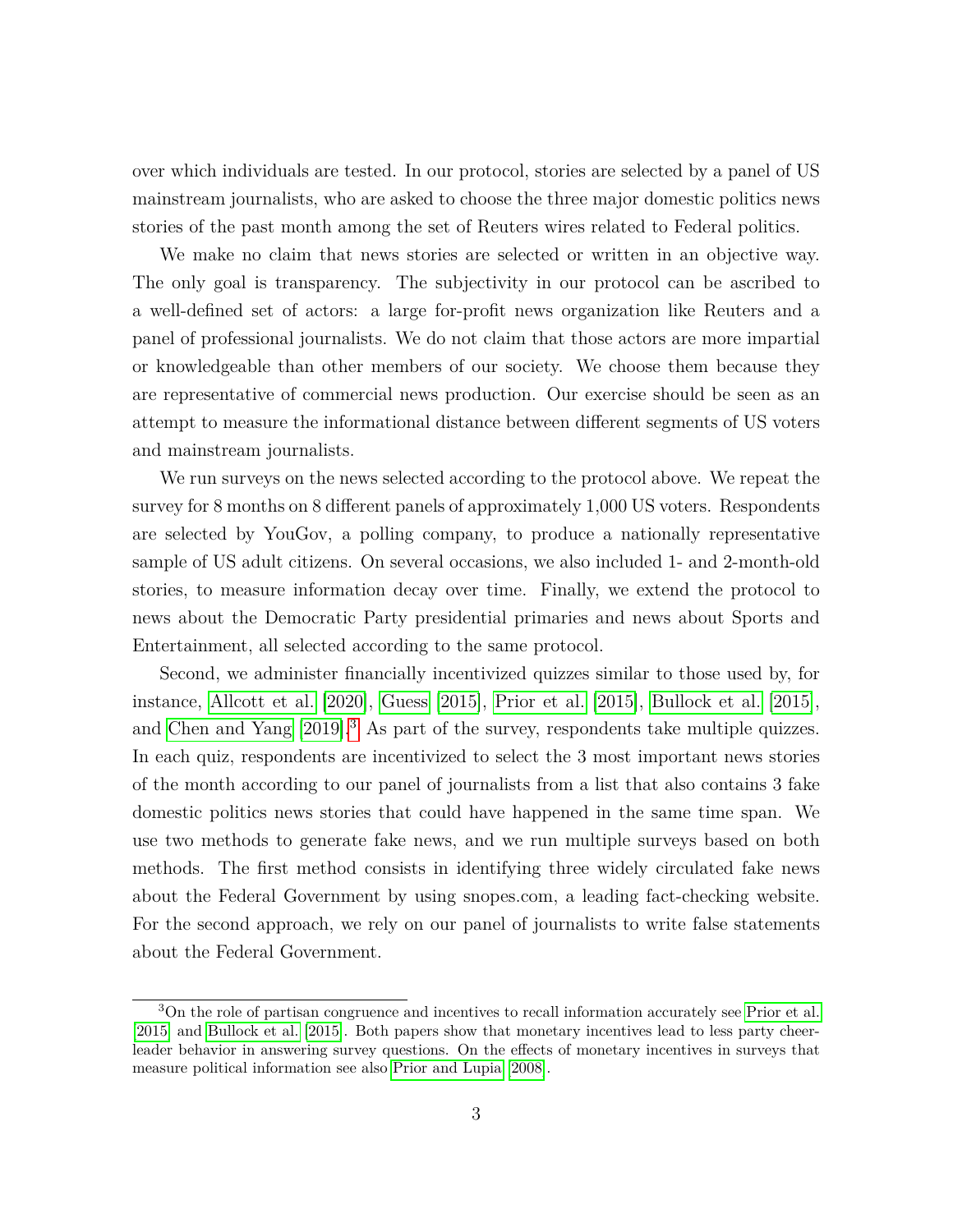In the third step, we use the data to estimate the parameters of an information model. This is a necessary step because the raw response rates cannot be interpreted directly. Individuals may randomize among statements they do not know and they may use information about a statement being true or false to rule in or rule out other statements. This challenge relates to the problem of inferring underlying parameters from multiple-answer tests, and we approach it with techniques inspired by Item Response Theory [see e.g., [Bock, 1972\]](#page-44-8). The main adjustment is that while that theory deals with a "vertical" parameter only (ability), our response rates are also affected by a "horizontal" parameter (partisan congruence between a respondent and a statement).

In our model, when an individual is confronted with a news story, he or she forms a *belief* about the story, defined – in a standard Bayesian way – as the probability she assigns to the story being true. The belief is a continuous variable with a value between zero and one that depends on: (i) features of the story like salience and partisanship (e.g., whether the story reflects favorably on the Republican Party); and (ii) features of the individual like her information level and her partisanship. The individual uses these probabilities to select the 3 stories he or she thinks are most likely to be true.

The model yields a discrete choice specification that can be estimated with standard Bayesian techniques. The main object of interest is the posterior distribution of the individual-level information parameter, but we also obtain estimates for the salience of each story, as well as other parameters of the model such as the effect of time on information and the strength of partisan congruence. We use the model's parameter estimates to analyze individuals' ability to identify true and fake news as well as the probability they assign to news stories being true or false.

Our findings can be split into aggregate and disaggregate. Let us begin with the aggregate results, which paint a reassuring picture. Journalistic truth is not dead. A majority of US voters confidently identify the news stories that journalists consider most important and confidently reject widely circulated or well-crafted fake stories. However, there is also a sizeable minority of people who are unable to identify the main real news stories of the month, and a smaller minority of people who are positively misinformed because they believe real stories to be false or fake stories to be true.

We first look at individuals' ability to identify true and false statements. Our main specification predicts that, if faced with 1 typical true news story and 1 typical fake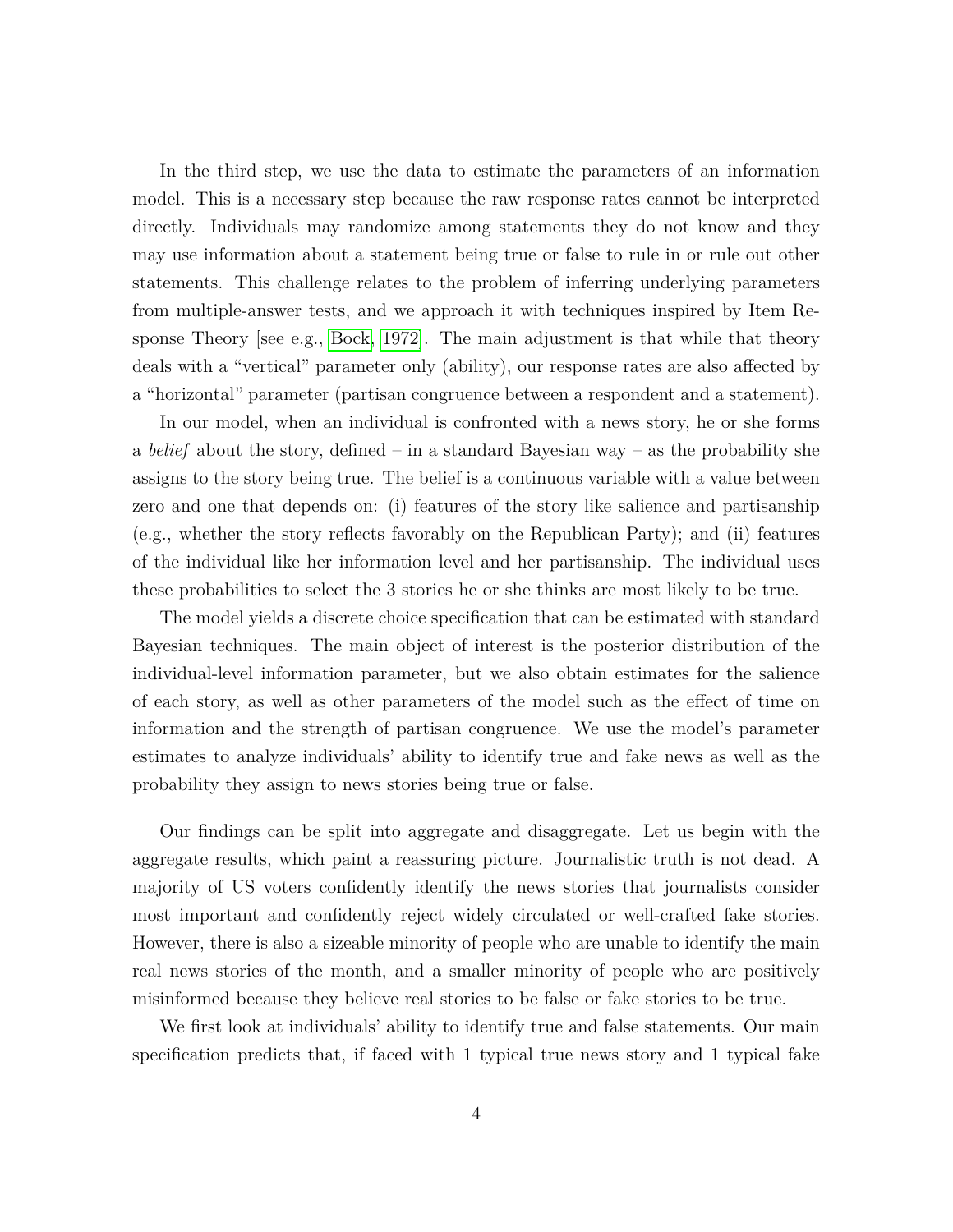news story, on average between 81 and 84% of individuals will correctly identify the true news story. If faced with 1 true news story and 3 fake news stories, between 64 and 69% of individuals will correctly identify the true news story.[4](#page-0-0)

Next we analyze the probability individuals assign to news stories being true or false. As beliefs are continuous variables, our results can be reported at different certainty thresholds. For now, let us say that an individual has a *correct belief* with respect to a true story if she believes it to be true with probability 75% or higher, that she is *uncertain* if she believes it to be true with a probability between 25% and 75%, and that she has a *wrong belief* if she believes it to be true with a probability lower than 25%. This definition means that a (risk-neutral) individual with a correct belief would be willing to accept a bet whereby she wins \$1 if the story is true and she loses \$3 if the story is false. The converse definition applies to falsehoods: e.g. an individual has the correct belief with respect to a fake story if she believes it to be false with probability 75% or higher.

Our main specification indicates that, on average, 59% of individuals have correct beliefs about the most important real story of the month, 39% are uncertain, and 3% have wrong beliefs. For the second-most important story of the month, the percentages are 44%, 52%, and 4%. For the third-most important story of the month, they are 31%, 62%, and 7%. Instead, only a minority of individuals believe fake news. Looking at fake news that circulated online, on average, 45% of voters have correct beliefs about fake news, 45% are uncertain, and 1% have wrong beliefs. The percentages for the synthetic fake news written by our panel of journalists are similar.

To get a benchmark outside of politics, we perform a similar exercise for news about Sports and Entertainment. Sports and Entertainment compete for individuals' attention [\[Prior, 2005\]](#page-47-3), are fragile to fake news [\[Pew, 2019\]](#page-47-4), and are sometimes used to illustrate Americans' alleged lack of interest or information about politics. Aided by the panel of journalists, we follow the same protocol to select the three most important news stories of the month about US entertainment and the three most important stories of the month about US sports. Our estimates suggest that Americans are just as informed about national politics as they are about Sports and Entertainment.

<sup>&</sup>lt;sup>4</sup>Individuals' ability to distinguish between true and fake news stories is also suggested by the raw data: in our average quiz with 3 true and 3 fake news stories, true news stories are selected by 75% of survey respondents and fake news by 24-25% of respondents.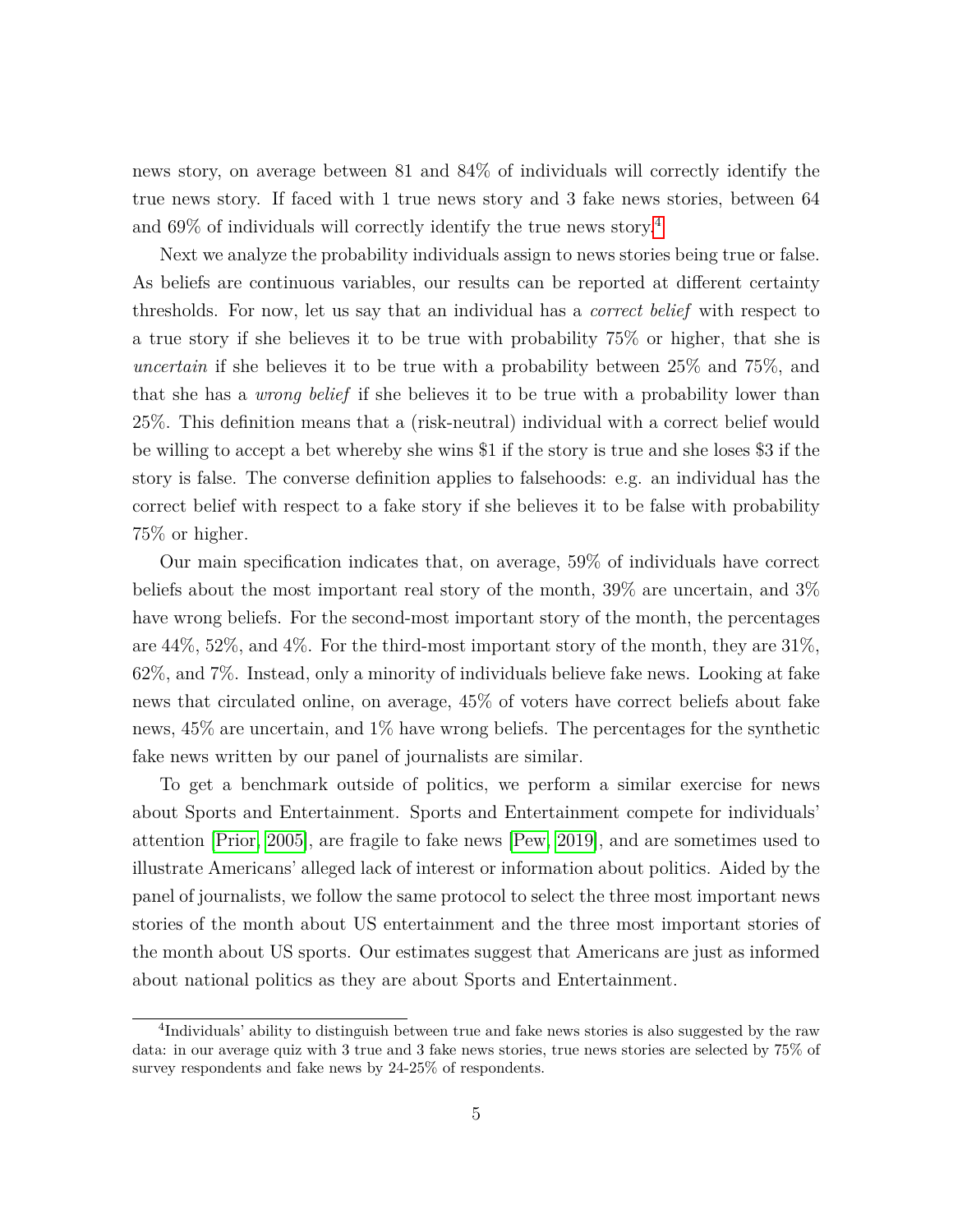At a disaggregate level, the results above already show that a sizeable minority of individuals are quite distant from journalistic truth because they are unable to confidently distinguish real and fake news. A minority of this minority are confident in their incorrect beliefs, while the rest are simply uncertain.

We exploit the structural model to quantify the extent of heterogeneity across stories and individuals. As one would expect, there is significant heterogeneity across news stories, with some stories correctly believed by over 80% of individuals and others by as few as 20%. This variation is mostly absorbed by the uncertainty region: namely, people do not know if certain stories are true or false. The share of people who holds wrong beliefs about real news varies from 1% to 12%. No widely circulated fake story is believed by more than 19% of the population.

Our model contains an individual information level parameter, whose posterior distribution is estimated for each survey subject. On average, an individual in the top-third of the distribution has correct beliefs over 1.67 out of the 3 top stories of the month and an individual in the bottom-third of the distribution has correct beliefs over 1 out of 3 top news story. Similarly, if faced with 1 typical true news story and 1 typical fake news story, an individual in the top-third of the distribution has a probability between 80 and 89% of identifying the true news story whereas the corresponding probability for an individual in the bottom-third of the distribution is between 71 and 79%.

Our model also allows us to quantify the importance of partisan congruence and time passing on information levels. We find that partisan congruence between a news story and an individual matters in determining information levels. An individual is 2-3% more likely to select a true news story if the news story reflects favorably on his or her preferred political party rather than unfavorably. The same individual is between 6 to 9% more likely to hold correct beliefs over congruent true news stories than non-congruent true news stories. Similarly, time passing matters: every month that passes reduces by 7-9% the probability that an individual successfully completes a news quiz and by 10-14% the probability that he or she holds correct beliefs over a true news story.

We also investigate information inequality by socioeconomic groups (defined by age, gender, race, and income). This is an important policy question because political accountability theory predicts that less informed segments are treated worse by officials with re-election concerns [Strömberg, 2004] and evidence for this effect has been found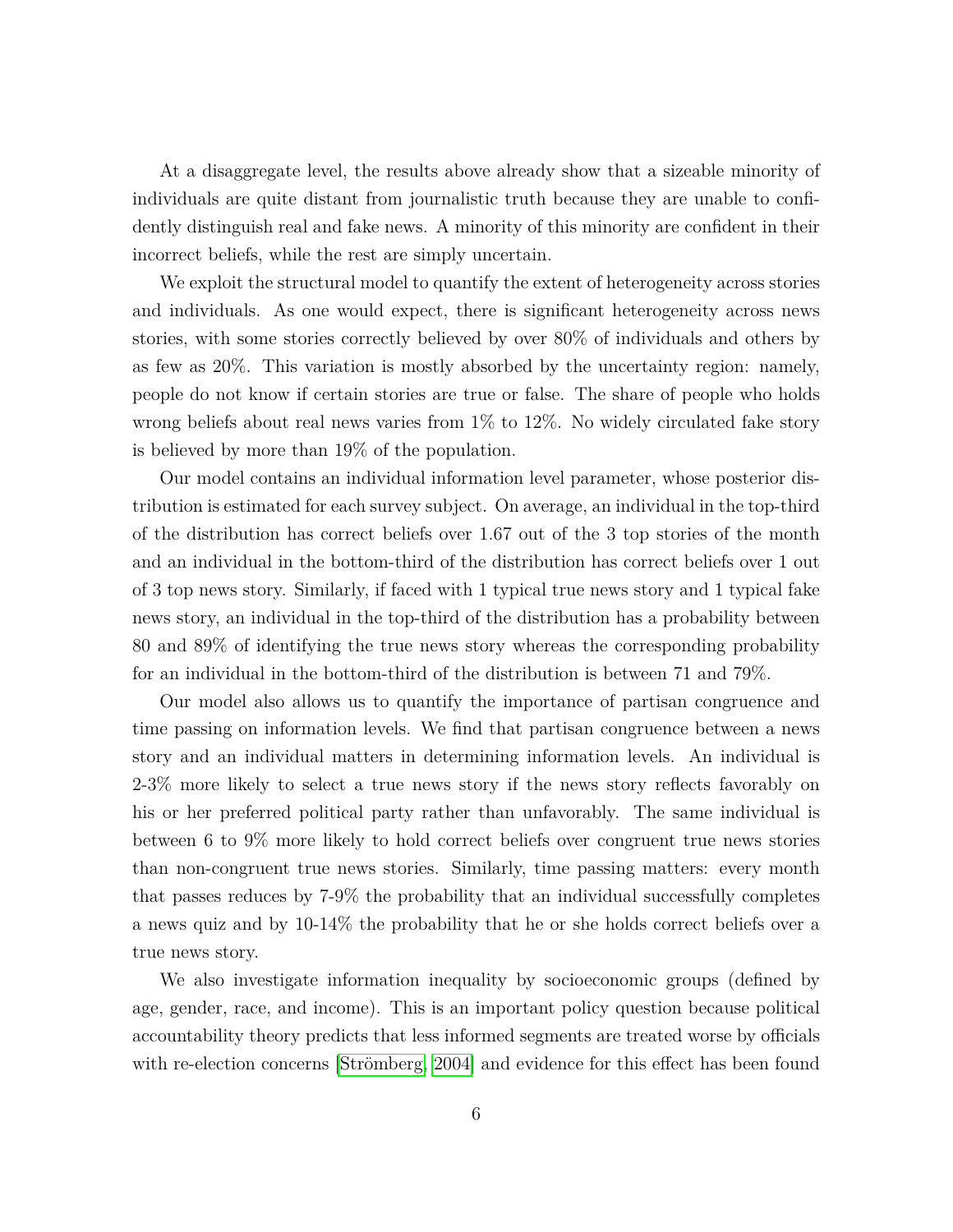in a number of contexts [see e.g., Snyder and Strömberg, 2010]. We find evidence of large inequalities across socioeconomic groups. On average, individuals in the bestinformed group (wealthy white men aged 47 and more) are 23% more likely to identify a true news story when faced with 1 true news story and 1 fake news story compared to individuals belonging to the least-informed group (low-income minority young women). They are also  $47\%$  more likely to hold correct beliefs over true news stories.<sup>[5](#page-0-0)</sup>

Overall, socioeconomic factors seem to matter even more than partisanship in determining information levels. We estimate a hierarchical model in which individuals' information precision parameter is drawn from a prior distribution whose mean depends on individual characteristics. We find that the effect of some socioeconomic factors such as age, race, and gender each corresponds to between 21% and 48% of a standard deviation shift in the prior mean of individual information precision. By contrast, the effect of partisanship (e.g., being a Republican or a Democratic Party) corresponds to roughly a 23% of a standard deviation increase in information precision. Similarly, varying the extent to which an otherwise typical news story reflects favorably on one of the two main parties affects the probability that an average partisan individual (Republican or Individual) hold correct beliefs about this news story less than varying the same individual's characteristics such as age or race.

As most of the news stories in our quizzes are related to the Donald Trump presidency, we perform an external validity exercise by looking at news stories about the Democratic Party primaries in the run-up to the 2020 presidential elections. Democratic primary voters are more likely to be young, female, minority and low-income compared to presidential election voters [\[Kamarck and Podkul, 2018\]](#page-45-9). Although we find that, overall, individuals hold more accurate beliefs about news covering the Democratic Party primaries than they do about the Federal Government, we again document large information inequalities. Looking at the same two groups as above, we find that, on average, wealthy white men aged 47 and more are 53% more likely to hold correct beliefs over the true news stories compared to average low-income minority young women.

Taken together, our results indicate that the starkest pattern about the ability of US voters to identify major news stories is not a generalized death of truth, or polarization along ideological lines, or the triumph of fake news. The starkest pattern appears to

<sup>&</sup>lt;sup>5</sup>As noted by [Prior](#page-47-5) [\[2014\]](#page-47-5), text surveys may exaggerate information inequalities by omitting visual clues (e.g., by not including pictures of actors mentioned in the news and included in our surveys).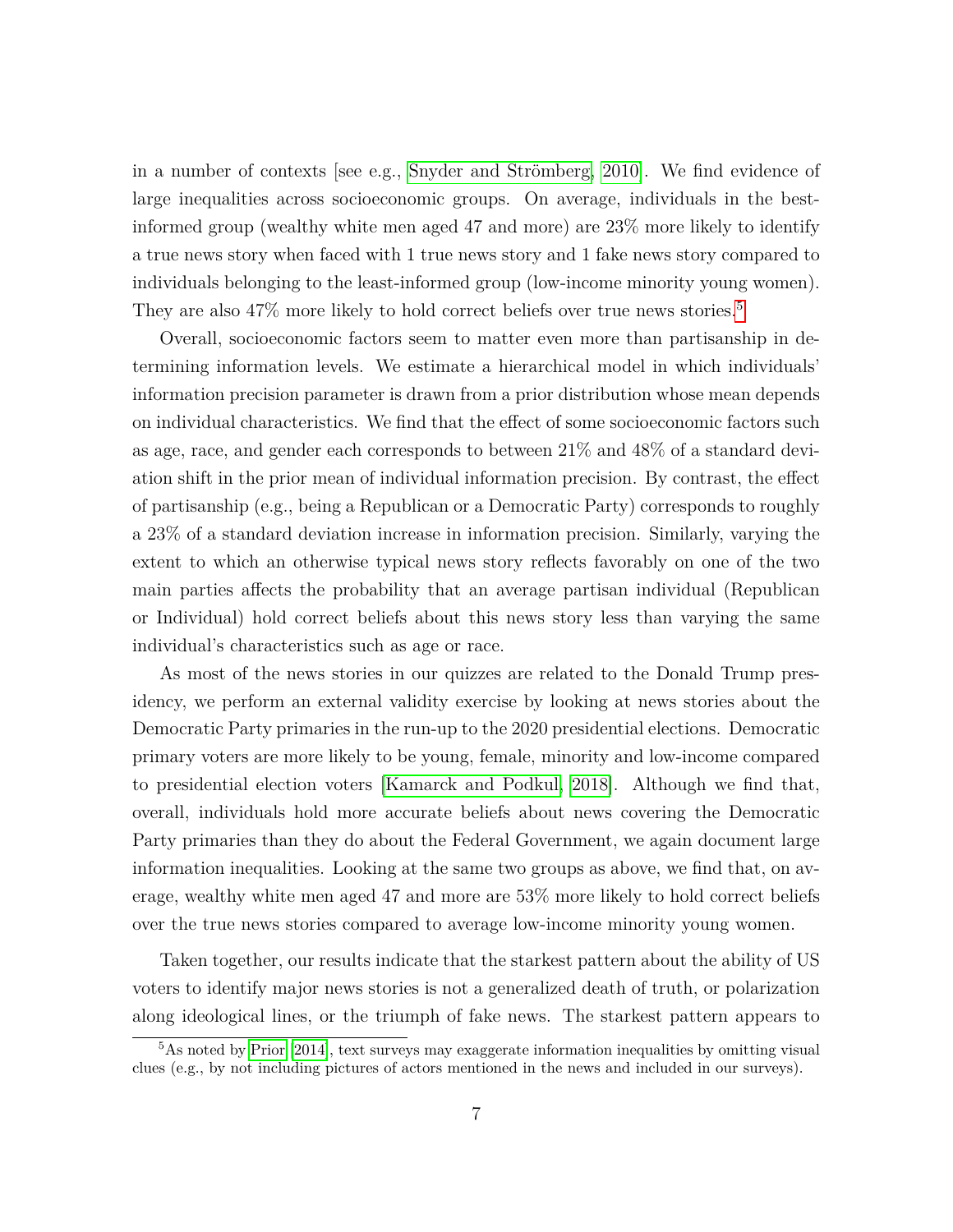be inequality along socioeconomic lines. In the conclusion we discuss how this finding casts a doubt on some of the policies that have been proposed to combat the death of truth.

Our results are subject to obvious methodological caveats, which we discuss in depth in the paper. In particular, we only measure the most basic kind of knowledge about the most basic news stories. In the conclusion we also suggest possible avenues for future research.

The rest of the paper is structured as follows. Section [2](#page-10-0) reviews the news-generating process and the survey design. Section [3](#page-16-0) describes the model as well as our estimation approach. Section [4](#page-22-0) reports our main results. Section [5](#page-39-0) presents various extensions of our analysis as well as robustness checks. Section [6](#page-42-0) concludes.

#### **1.1 Literature Review**

There exists a sizeable literature on voters' information about political news that spans at least three decades. A partial list includes [Price and Zaller](#page-47-6) [\[1993\]](#page-47-6), [Delli Carpini](#page-44-9) [and Keeter](#page-44-9) [\[1996\]](#page-44-9), [Prior and Lupia](#page-47-2) [\[2008\]](#page-47-2), and the references therein. Polling organizations regularly report survey results on voter information [e.g., [Pew, 2017,](#page-47-7) [Eurobarom](#page-44-10)[eter, 2017\]](#page-44-10).<sup>[6](#page-0-0)</sup> Media outlets sometimes feature news quizzes (e.g., the New York Times's News Quiz). Our survey differs from the literature in a number of important ways.

First and foremost, to the best of our knowledge all scholarly and commercial surveys are subject to the same limitation: the stories subjects are quizzed on are selected (and usually written) by the researcher and the pollster according to an unspecified criterion. This observation – which should not be taken as a criticism of a literature that typically has different research objectives – makes it difficult to use the results to answer questions about general news information levels.

We illustrate this challenge with reference to some of the existing studies. Let us

<sup>&</sup>lt;sup>6</sup>In turn, this literature is situated within a larger literature on voter information not just of news stories but also of other political facts. For instance, [Delli Carpini and Keeter](#page-44-9) [\[1996\]](#page-44-9) also studies information about institutions and processes (e.g., "What is the purpose of NATO?" or "Name the three branches of government"), information about key actors (e.g., "What is the name of the Secretary of State?"), information about statistical facts ("what is the percentage of population below the poverty line?"), knowledge of geography, and knowledge of social and political history. However, the present paper focuses exclusively on information about news stories.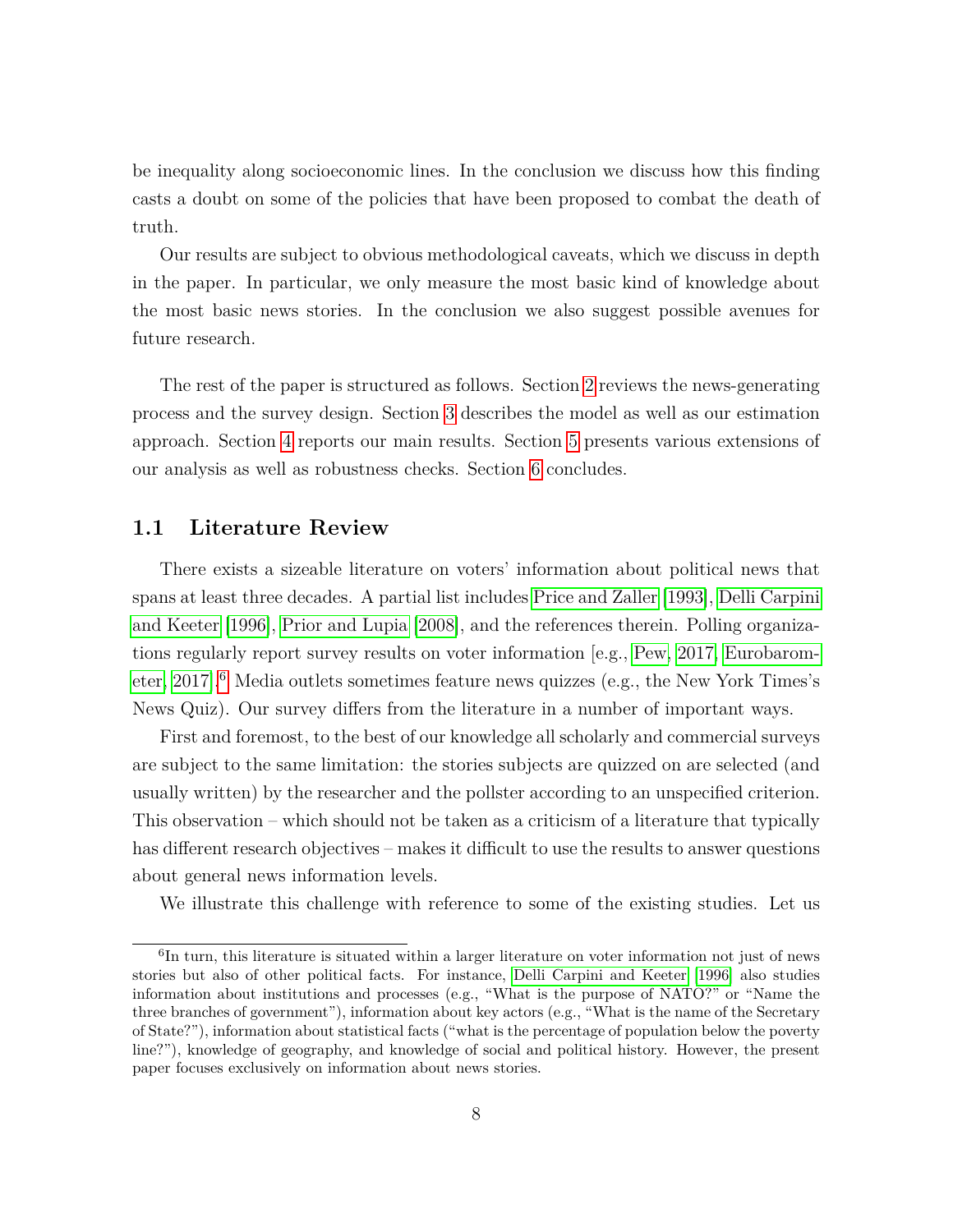begin with the pioneering work in this area, [Price and Zaller](#page-47-6) [\[1993\]](#page-47-6), which measures recall of 15 news stories (see Figures [F.1](#page-0-0) and [F.2](#page-0-0) in Online Appendix [F\)](#page-0-0). Restricting attention to political news, the percentage of people recalling different stories varies from 14% for a congressional debate on catastrophic health insurance to 65% recalling a trip by Bush to Europe. This large variance affects the answer to the question posed above: "If a major political event occurs, what percentage of Americans become aware of it?" If a researcher chooses stories like the congressional debate on catastrophic health insurance, the percentage is low. If the same researcher chooses stories like Bush's trip to Europe, the answer is much more encouraging. The percentage might be even higher, or lower, with other political stories that [Price and Zaller](#page-47-6) [\[1993\]](#page-47-6) did not include in their survey.

This problem is even stronger in [Delli Carpini and Keeter](#page-44-9) [\[1996\]](#page-44-9)'s questions about domestic news. The percentage of American who are aware of a specific news story varies from "What is the conclusion of the Meese porno report?" (12%) to "What is the steel dispute about?" (96%). Large gaps are also present in contemporary state-ofthe-art surveys. Table 2 reports the results of a recent Pews News IQ survey (see Figure [F.3](#page-0-0) in Online Appendix [F\)](#page-0-0): only 37% answer a question about the unemployment rate correctly while 86% of respondents answer a question about the Zika virus correctly.[7](#page-0-0)

In a nutshell, the problem is that the set of possible news stories on which subjects can be tested is basically unbounded, and the outcome of the test depends on which news stories are selected. Without some discipline on the selection criterion, we can get extremely low response rates, extremely high response rates, and everything in between. This problem cannot be addressed after the survey is run, because we do not know what other news stories the researcher considered but did not include, and we do not know whether and how those stories differed from the ones that ended up in the survey.

The news selection issue does not affect just the interpretability of the *absolute* value of the results. It also affects *comparisons* across different groups. What can we conclude if Democrats are more likely than Republicans to identify news stories selected by a particular researcher or pollster with a criterion we do not know? Instead in our setting,

<sup>7</sup>While our paper focuses on information about one category of political facts only, news stories, our methodological critique applies to all categories of topics. For instance, within the "Knowledge of Institutions and Processes" category identified by [Delli Carpini and Keeter](#page-44-9) [\[1996\]](#page-44-9), 96% of respondents know that the US is a member of the UN while only 2% can name two Fifth Amendment Rights.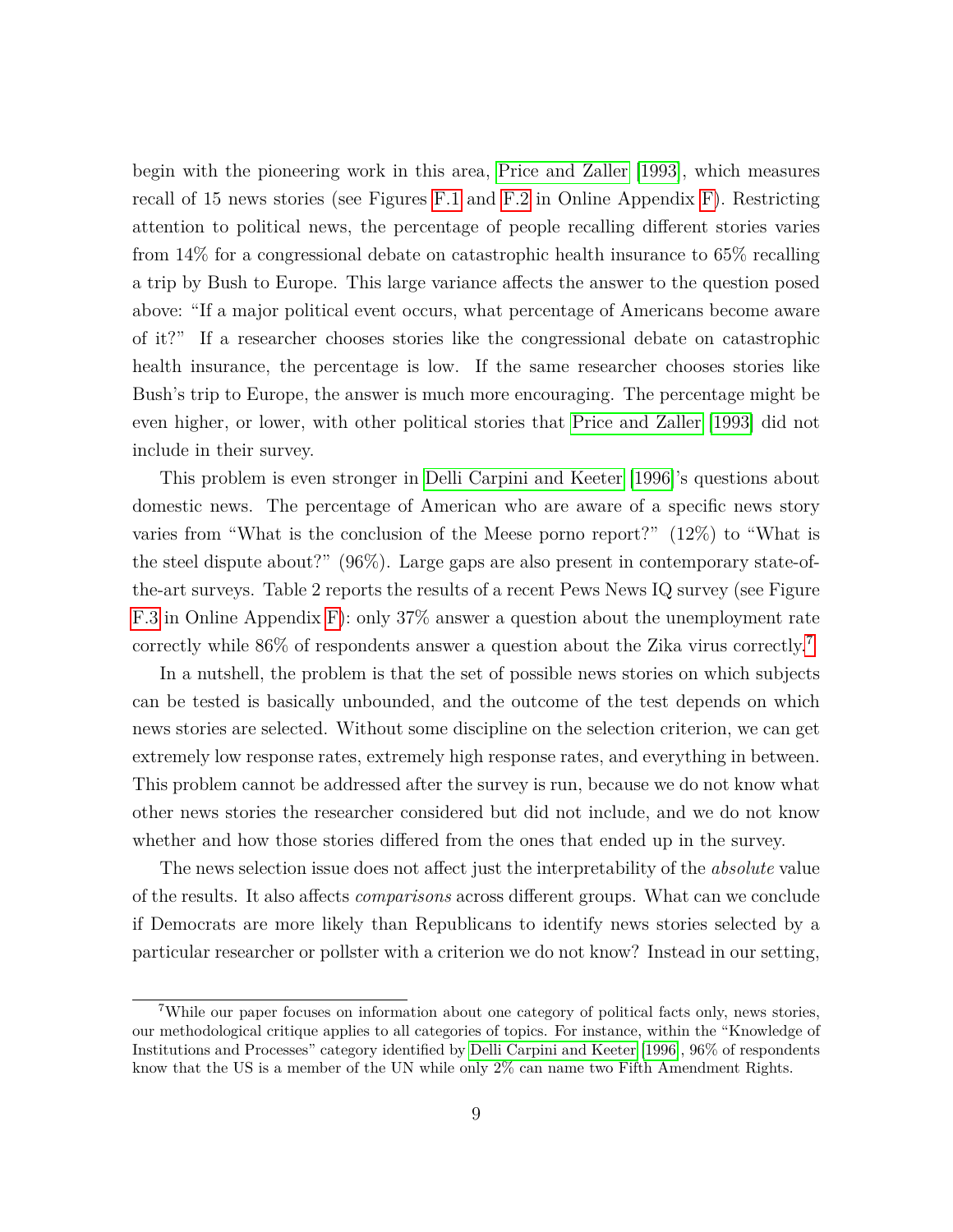that finding would be interpreted as the average Democrat being informationally closer to news that mainstream journalists consider important. There would still be a crucial subjective component (maybe there is a liberal media bias), but one that can now be ascribed to a specific set of actors, can be further investigated, and can be compared to other similarly measured subjective biases.

Our work also differs from all existing scholarly contributions because it situates news in a well-defined time horizon (news of the month) and it is repeated over time. Some commercial news quizzes, like the New York Times's, are repeated over time but, besides suffering from the item selection problem discussed above, the sample of respondents is not representative and they are not incentivized.

# <span id="page-10-0"></span>**2 Design**

We review the protocol employed to generate the true and fake news stories we insert in our survey quizzes and describe the information collected through the surveys.

### **2.1 News Generating Process**

We design a protocol to identify, each month, the 3 most important news stories about the US Federal Government according to mainstream media. First, we rely on Reuters' publicly-available wire stories about US national politics to approximate the universe of relevant mainstream news stories.<sup>[8](#page-0-0)</sup> Each wire story is composed of a headline, a brief summary, a picture, and a longer article. There are approximately 80 wire stories a week about US national politics.

Second, we employ a panel of 3 professional journalists recruited through the Columbia School of Journalism.<sup>[9](#page-0-0)</sup> In the course of the project, we have worked with 4 journalists in total. All journalists (three women and one man) are US citizens in their late 20s who are currently working for mainstream media companies. To avoid recency effects, each

<sup>&</sup>lt;sup>8</sup>Reuters' wires dedicated to US national politics can be found at https://www.reuters.com/news/archive/politicsNews.

<sup>&</sup>lt;sup>9</sup>An alternative to our 'human' protocol would be an algorithmic approach, perhaps based on rankings produced by news aggregators such as Google News. However, any such approach would also ultimately build on the subjective views of the users whose data generates the ranking, and it would be less transparent as neither the ranking algorithm nor the users' characteristics are known. If we chose stories on that basis, we would not exactly know whose subjective judgment we are relying upon.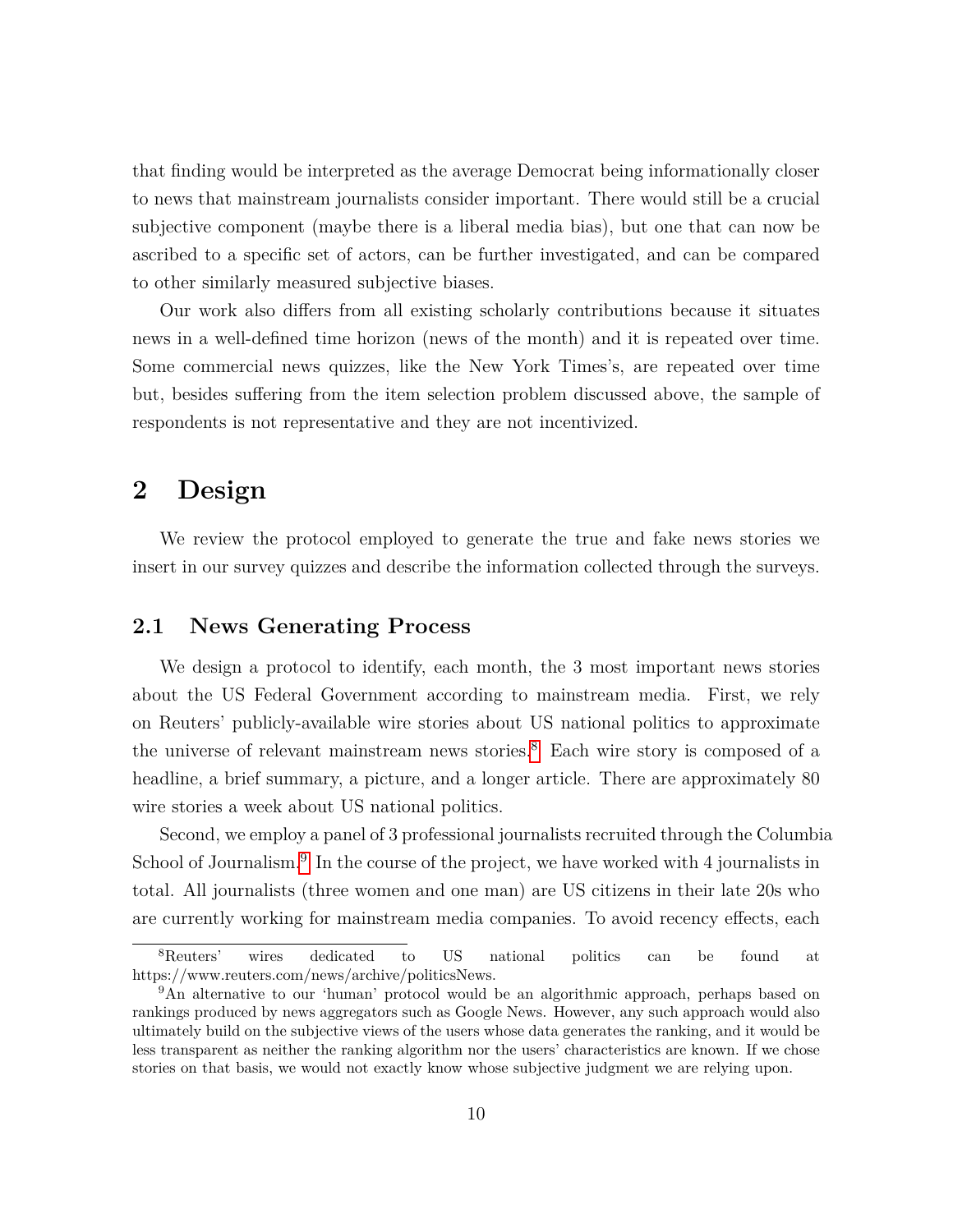week, each journalist is asked to select the 5 most important wire stories of the week according to him or her.<sup>[10](#page-0-0)</sup> Specifically, journalists are provided with each wire story's headline, brief summary, and url to the longer article. Because multiple wire stories can deal with the same underlying event or "meta story", we ask the journalists to select only one wire story per meta story. In their weekly selection, we rely on journalists' subjective assessment of whether two Reuters wire stories deal with the same underlying event. At the end of every month, we take the four/five previous weeks' selected wire stories and filter out the wire stories that do not cover the Federal Government (by far, most stories deal with the Federal Government).<sup>[11](#page-0-0)</sup> We select a journalist to pool the remaining wire stories into their relevant meta stories (since different weeks' wire stories can deal with the same underlying event). We then present each meta story and associated wire stories to our panel and ask them to select and rank the five most important meta stories of the month. The choices are aggregated to produce the top three stories of the month. Once the three stories are selected, a short statement about each story is written (e.g., *The U.S Senate acquitted Trump of impeachment charges*).<sup>[12](#page-0-0)</sup>

Our main instrument to estimate individuals' information about the news consists of asking them to select 3 out of 6 news stories. Three of these news stories correspond to the 3 true news stories described in the previous paragraph. The remaining 3 news stories are false short statements about the Federal Government. We employed two methods to general the fake news stories. In the first method, we rely on fact-checking website snopes.com to provide us with 3 fake news about the Federal Government that they "fact-checked" during the four weeks that preceded any survey. Journalists at snopes.com identify which rumours and questionable claims to fact-check and classify each as either false, mostly false, mixture, mostly true, or true. We asked snopes.com to provide us exclusively with rumours and headlines classified as false. We refer to these stories simply as "fake news." In the second method, we relied on our panel

 $10$ Although we give discretion to our jury members in selecting the most important stories ("choose the stories you would cover as an editor..."), we ask them to adopt US-centered criteria of importance.

<sup>&</sup>lt;sup>11</sup>We adopt the US definition of the "Federal Government" as being composed of the legislative, executive, and judicial branches. During our time period, the few stories that do not cover the Federal Government mostly deal with the presidential primaries. In Section [5,](#page-39-0) we replicate our analysis by focusing on the Democratic Party presidential primaries.

<sup>&</sup>lt;sup>12</sup>Often, the statement associated with a meta story is simply one of the underlying wire stories' headline (or a slight modification). Journalists were asked to write primarily in the past tense and to avoid using numbers and figures.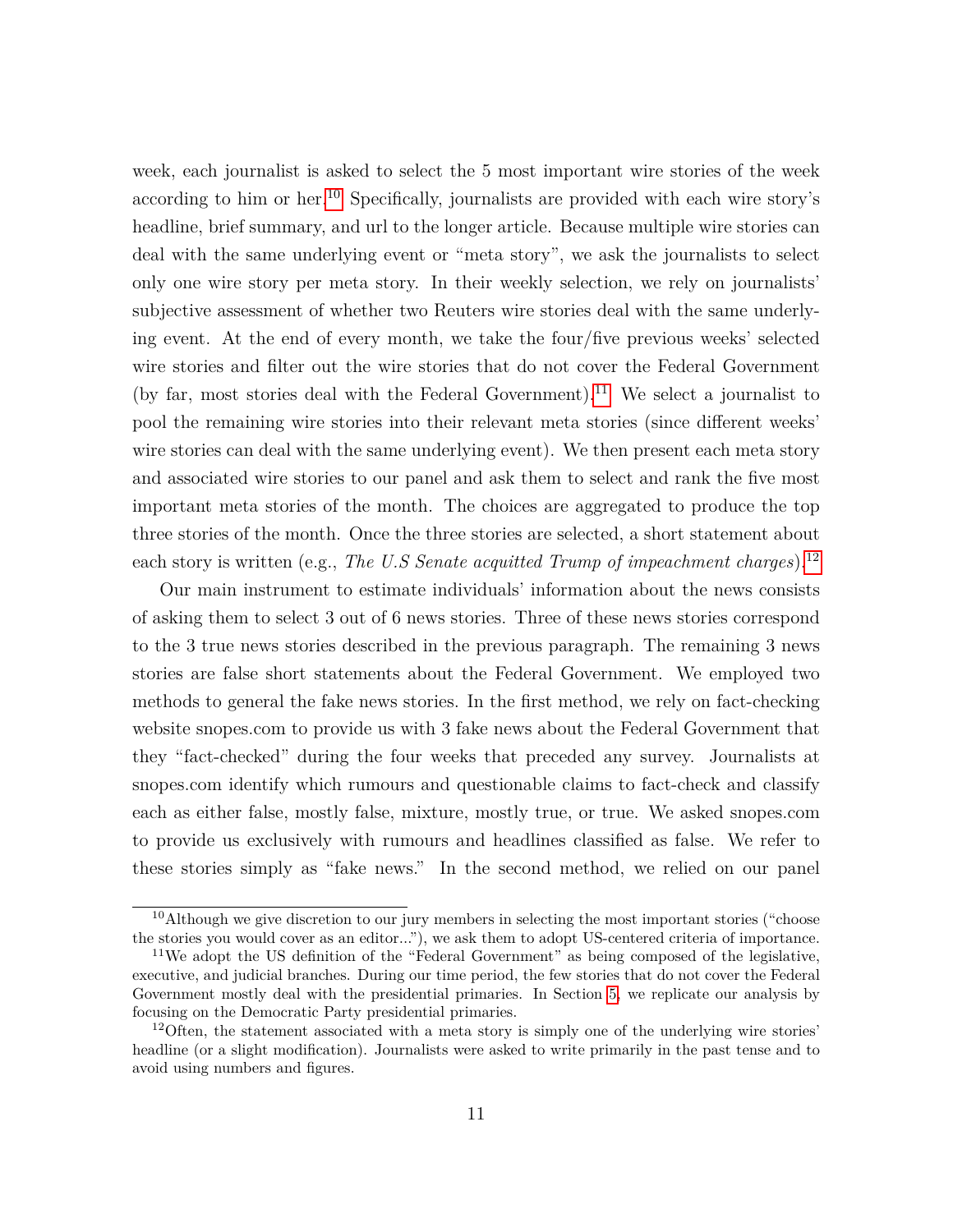of journalists to produce three plausible but ultimately false short statements. Among other pre-specified rules, journalists were instructed to write false statements of roughly equal length as the true statements, and in the same journalistic style.[13](#page-0-0) We refer to these stories as "synthetic" or "well-crafted" fake news.

**Democratic Party Presidential Primaries.** In 5 surveys, we inserted quizzes that covered news about the Democratic Party primaries exclusively. The method employed to generate the 6 stories included in the news quizzes is identical to that described above. To generate the fake stories, we relied exclusively on synthetic fake news.

**Sports and Entertainment.** In 2 surveys we inserted quizzes that included news exclusively about the world of sports and news quizzes that included news exclusively about the world of entertainment. We relied on our panel of journalists to select the 3 most important news stories of the month for each topic and to produce 3 synthetic fake news. The protocol we employed was identical to that described above, except that the journalists' selection was conducted at the monthly level (as opposed to the weekly level). Because of Reuters' scant coverage of these topics, we relied on the Associated Press for news about sports and msn.com for news about entertainment.

### **2.2 Survey Design**

This paper mainly exploits data gathered from 8 online surveys we conducted through polling company YouGov. The first survey took place in June 2019 and the last survey in February 2021. For each survey, YouGov enrolled a representative sample of the US citizen adult population.<sup>[14](#page-0-0)</sup> All surveys were administered to about  $1,000$  individuals. We instructed YouGov to avoid enrolling individuals who participated in prior editions of the survey. This restriction was partially lifted from the 3rd survey onward.

<sup>&</sup>lt;sup>13</sup>We also instructed the panel to avoid writing negations of events that really took place, to avoid writing statements that could be perceived as related to the real statements, to avoid using numbers and figures, and to primarily use past tenses.

<sup>14</sup>To construct the sample, YouGov employs a two-step procedure. In the first step, a random sample is drawn from the population (using either Census information or the American Community Survey). This sample is referred to as the target sample. In the second step, a matching technique is utilized to match each member of the target sample with members of YouGov's pool of respondents. For further details, see https://smpa.gwu.edu/sites/g/files/zaxdzs2046/f/downloads/YG˙Matching˙and˙weighting˙basic˙description.pdf.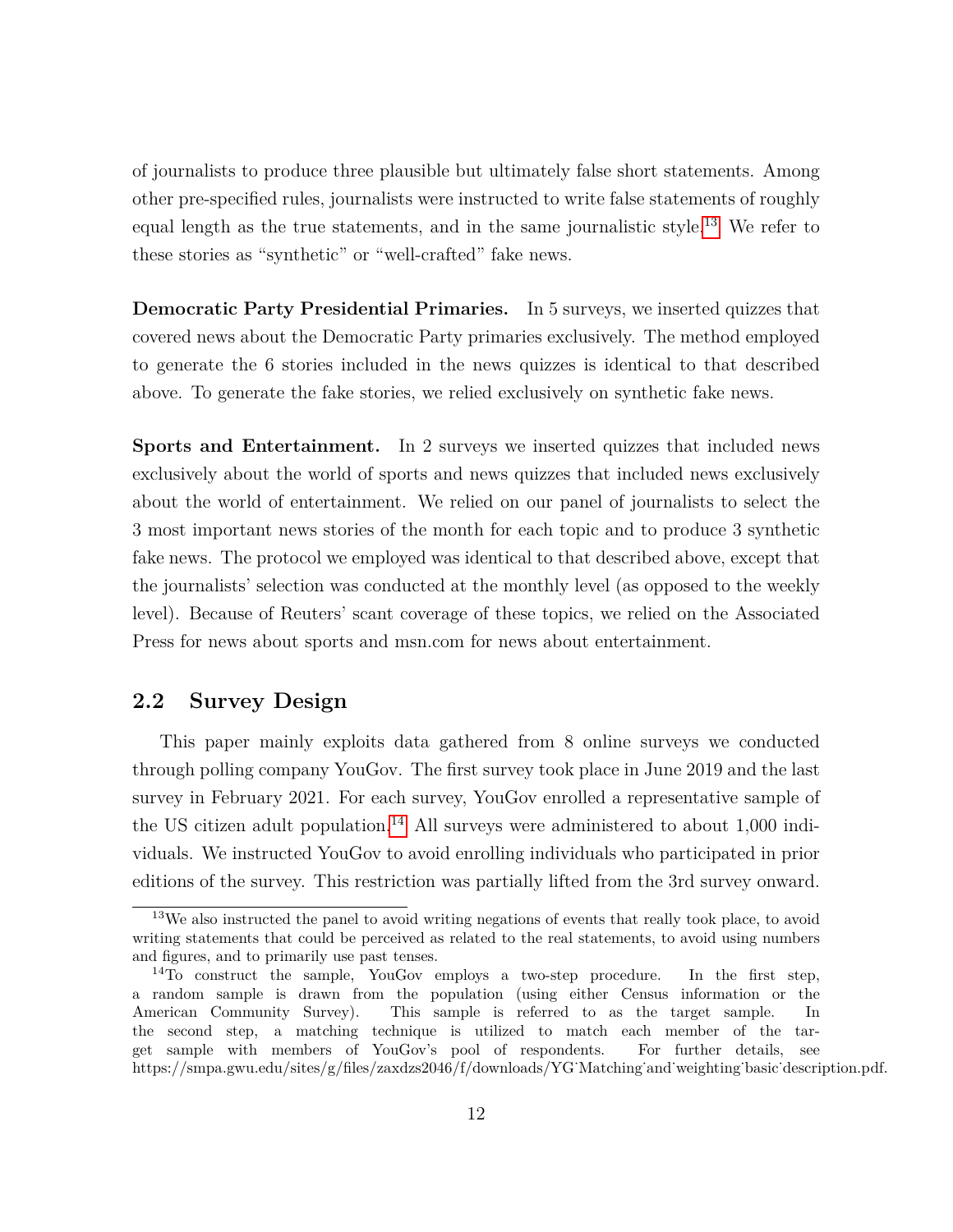Overall, 8251 individuals participated in our 8 surveys. YouGov provides a wide array of background information concerning each respondent (demographics, income, party affiliation, etc.), where the information is collected months before our surveys. Our survey took respondents on average 5-6 minutes to complete. Participants received about \$1.9 on average (paid via gift cards) in exchange for completing the survey. Payments included a \$0.50 show up fee and bonuses worth \$1 for each quiz correctly answered.<sup>[15](#page-0-0)</sup>

Table [1a](#page-14-0) provides basic descriptive statistics regarding the socioeconomic characteristics. It also reports the corresponding statistics for the population of US adult citizens according to the 2018 American Community Survey of the Census Bureau  $(ACS).^{16}$  $(ACS).^{16}$  $(ACS).^{16}$  All dimensions appear broadly aligned with the general population, with the exception of family income. Table [1b](#page-14-0) reports information on the party affiliation of our survey respondents, and compares it with the statistics provided by [Pew](#page-47-8) [\[2018\]](#page-47-8).<sup>[17](#page-0-0)</sup> We pool the respondents who report that they "Lean Democrat" ("Lean Republican") with the respondents who support the Democratic Party (Republican Party). The proportions are roughly comparable, with the exception of Independents who appear somewhat over-represented in the YouGov sample. As a robustness check, we ran one surveys on a sample of respondents recruited through M-Turk. We provide greater detail in the relevant extension.

Our survey was composed of two main parts: (i) a series of questions about media consumption habits and (ii) a series of questions about recent political news.

#### **2.2.1 Media Consumption Habits**

Respondents reported whether they had acquired information about national politics during the previous 7 days, and whether they acquired it online, by watching television, by listening to the radio, and/or by reading a print newspaper. We further asked respondents to report the news sources they relied on (e.g., CNN). Finally, re-

<sup>&</sup>lt;sup>15</sup>The advantage of incentivizing accurate responses is that it limits partisan behavior on the part of the respondents when completing the surveys. It is however of course possible that the same individuals, when not incentivized to hold accurate beliefs, base their decisions on partisan beliefs.

<sup>16</sup>To obtain the 2018 ACS go to https://www.census.gov/programs-surveys/acs.

<sup>&</sup>lt;sup>17</sup>YouGov asks respondents to select one option among "Strong Democrat", "Not very strong Democrat", "Lean Democrat", "Independent", "Lean Republican", "Not very strong Republican", "Not sure", "Don't know". About 4% of respondents report either "Not Sure" or "Don't Know". We pool these respondents with the respondents who report being "Independent".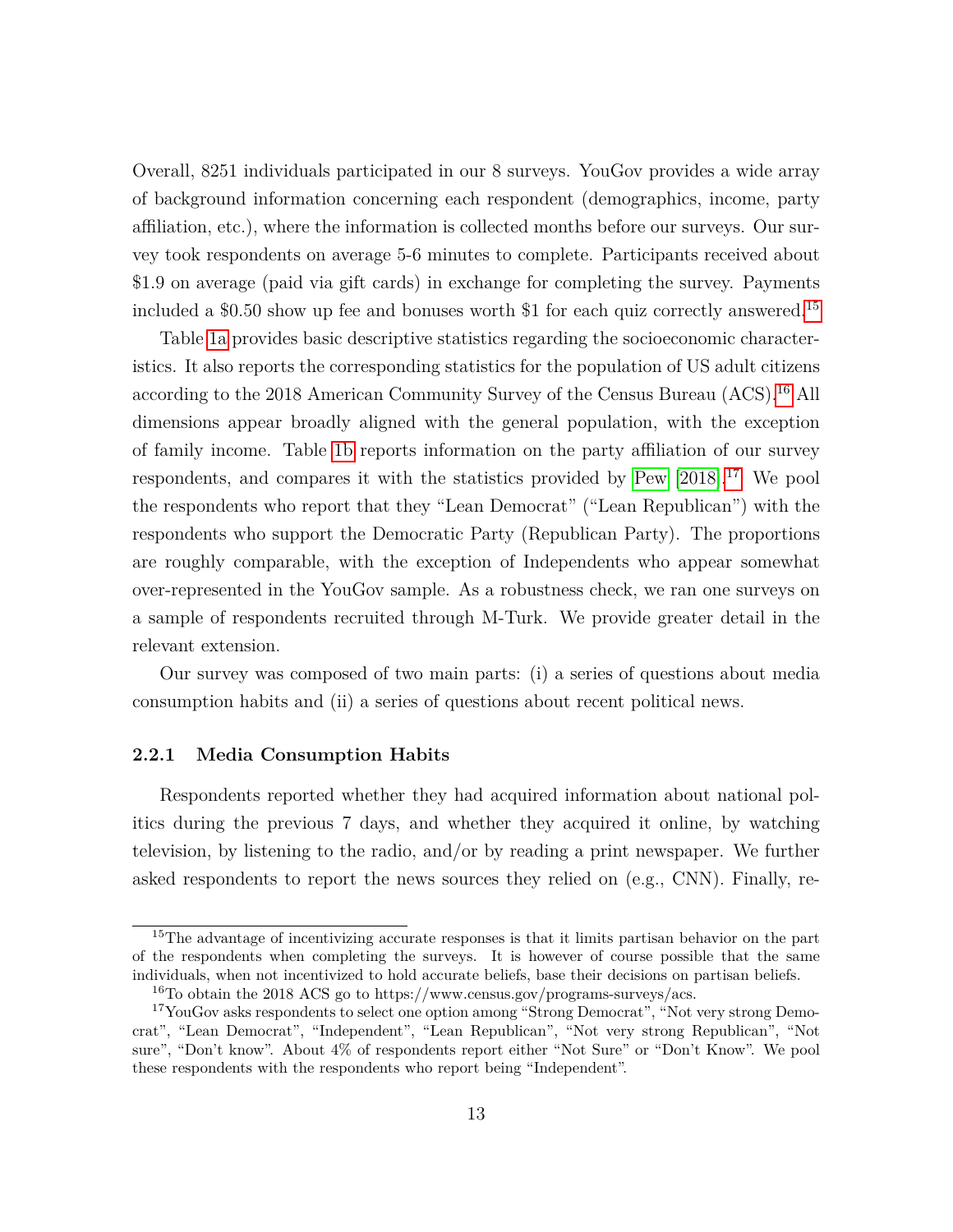|  | (a) Socioeconomic Characteristics |  |
|--|-----------------------------------|--|
|--|-----------------------------------|--|

(b) Party Affiliations

<span id="page-14-0"></span>

| Statistic              | Yougov | <b>ACS 2018</b> |
|------------------------|--------|-----------------|
| Median Age             | 50     | 47.00           |
| % Female               | 0.53   | 0.51            |
| % White                | 0.69   | 0.73            |
| % Black                | 0.11   | 0.13            |
| % 4yr College Degree   | 0.31   | 0.31            |
| % Married              | 0.47   | 0.48            |
| $%$ Family Inc $<$ 30k | 0.29   | 0.17            |
| % Family Inc 30k - 60k | 0.19   | 0.23            |

| Party Affiliation YouGov Pew 2018 |    |    |
|-----------------------------------|----|----|
| % Democrat                        | 45 | 48 |
| % Republican                      | 34 | 39 |
| % Independent                     | 16 |    |
| % Other                           |    | б  |

Table 1: Survey Participants Characteristics

spondents were asked to report the amount of time they dedicated to national politics. Tables [E.1](#page-36-0) and [E.2](#page-0-0) in Online Appendix [E](#page-0-0) present the language used in the survey questions. Table [A.1](#page-0-0) in Online Appendix [A.1](#page-0-0) reports summary statistics.

#### <span id="page-14-1"></span>**2.2.2 News Quizzes**

All surveys included 1 or 2 quizzes about current news stories (less than 4 weeks old). In a number of surveys, we also included 5-8-week-old and 9-12-week-old news quizzes. Overall, we included 21 distinct news quizzes in our 8 surveys. Our average respondent took 2.38 news quizzes. Each quiz was composed of 6 short statements. Survey respondents were told the list contained exactly 3 true statements and 3 false statements. Respondents were asked to select which 3, to the best of their ability, were the true statements. News quizzes either included only synthetic news or only actual fake news (i.e., we never mixed synthetic and actual fake news). When surveys included both types of quizzes, the quizzes included the same 3 true news stories. To avoid individuals from obtaining information elsewhere, respondents were given 60 seconds to make their selection.<sup>[18](#page-0-0)</sup> We offered \$1 (paid via a giftcard) to all respondents who selected all 3 true statements. All survey respondents were revealed the correct answers once they took the quiz. Tables [E.3](#page-54-0)[-E.12](#page-0-0) in Online Appendix [E](#page-0-0) include all quizzes that we administered through our series of surveys. Presumably because of the 60-second

<sup>&</sup>lt;sup>18</sup>Imposing a time limit may lead us to under-estimate respondents' information levels [see e.g., [Bago et al.\]](#page-43-9).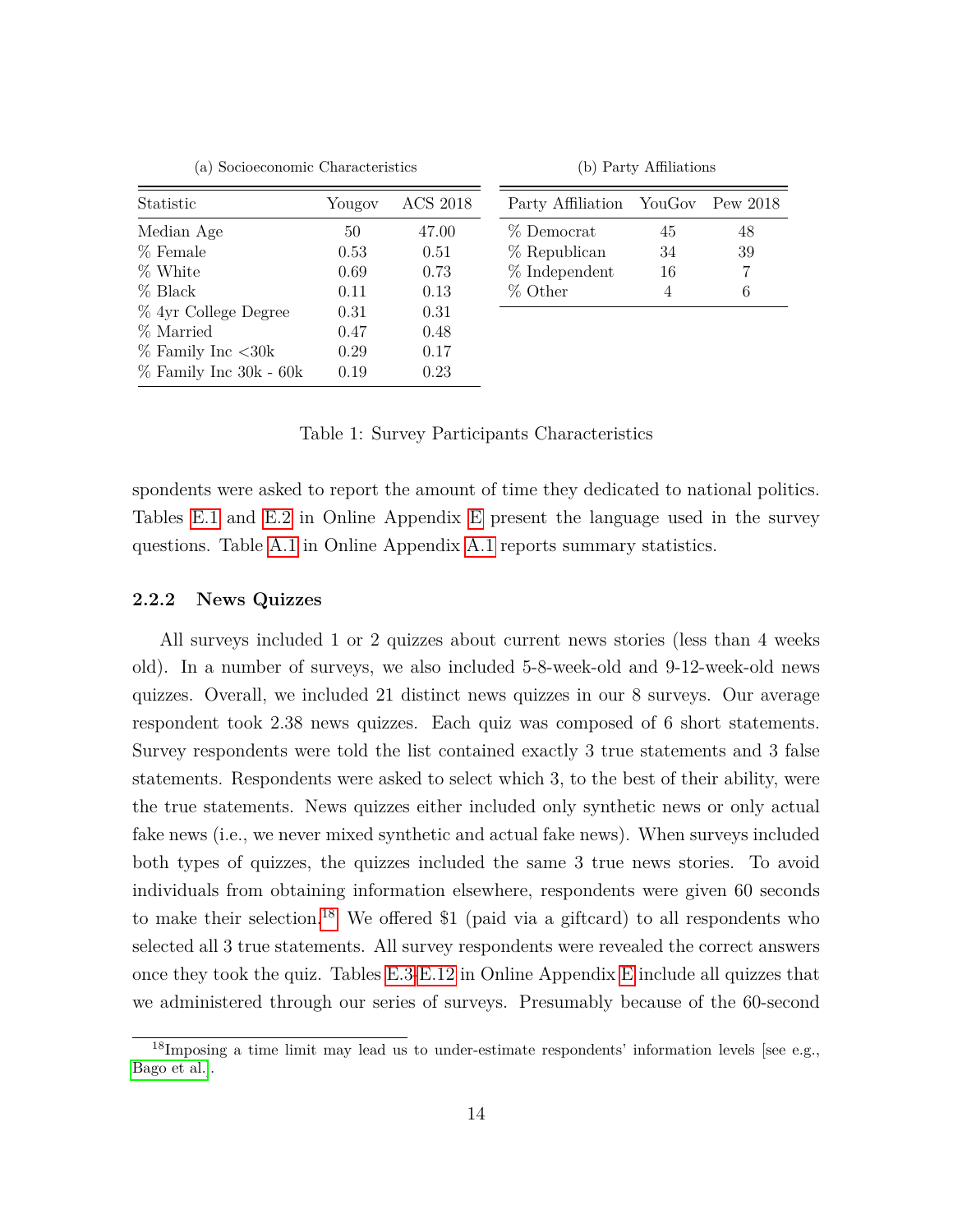limit, 19% of respondents ended up selecting a number of statements different from 3. The vast majority of these respondents selected strictly fewer than 3 statements. We exclude these respondents from our main analysis. In Online Appendix [C.3,](#page-0-0) we re-estimate the model by including respondents who selected fewer than 3 statements.

Why did we tell respondents that exactly 3 statements are true? Telling respondents that 3 statements are true *on average* without recruiting much larger samples of respondents would make our model estimation much more noisy, especially of the news story-level parameters (see below). Any given statement would be read by significantly fewer respondents and even fewer respondents would face the exact same 6 statements. Finally, including 3 true statements on average would not be practical: our panel of journalists would have to write a much longer list of real and false statement for us to sample from. For a discussion of alternative quiz designs see Online Appendix [D.](#page-0-0)

Table [2](#page-16-1) provides descriptive statistics at the statement level. On average, true news stories about the Federal Government were selected by 75% of respondents. Breaking down stories by their ranking according to our journalists, on average, the most important news stories were selected by 84% of respondents, the 2nd most important news stories by 77% of respondents, and the third most important news stories by 64% of respondents. By contrast, synthetic fake news were selected by 25% of respondents and fake news by  $24\%$  of respondents.<sup>[19](#page-0-0)</sup>

Because we are interested in measuring the effect of partisan congruence, we also asked our survey respondents to report their feelings towards the 6 statements contained in the quiz they completed. For each true statement, respondents were asked how favorably, in their opinion, the statement reflected on the Republican Party. Similarly, for each false statement, respondents were asked how favorably, in their opinion, the statement would have reflected on the Republican Party had it been true. Respondents were allowed to select one option among "very unfavorable" (score of -1), "unfavorable" (score of -0.5), "neither unfavorable nor favorable" (score of 0), "'favorable" (score of 0.5), and "very favorable" (score of 1). Tables [E.14](#page-0-0) and [E.15](#page-0-0) in Online Appendix [E](#page-0-0) present the language used in the corresponding survey questions.

Across all quizzes about Federal politics, the average true statement had an average

<sup>&</sup>lt;sup>19</sup>Table [A.2](#page-0-0) in Online Appendix A.2 provides descriptive statistics at the quiz level, distinguishing between quizzes about the Federal Government, quizzes about Sports and Entertainment, and quizzes about the Democratic Party presidential primaries.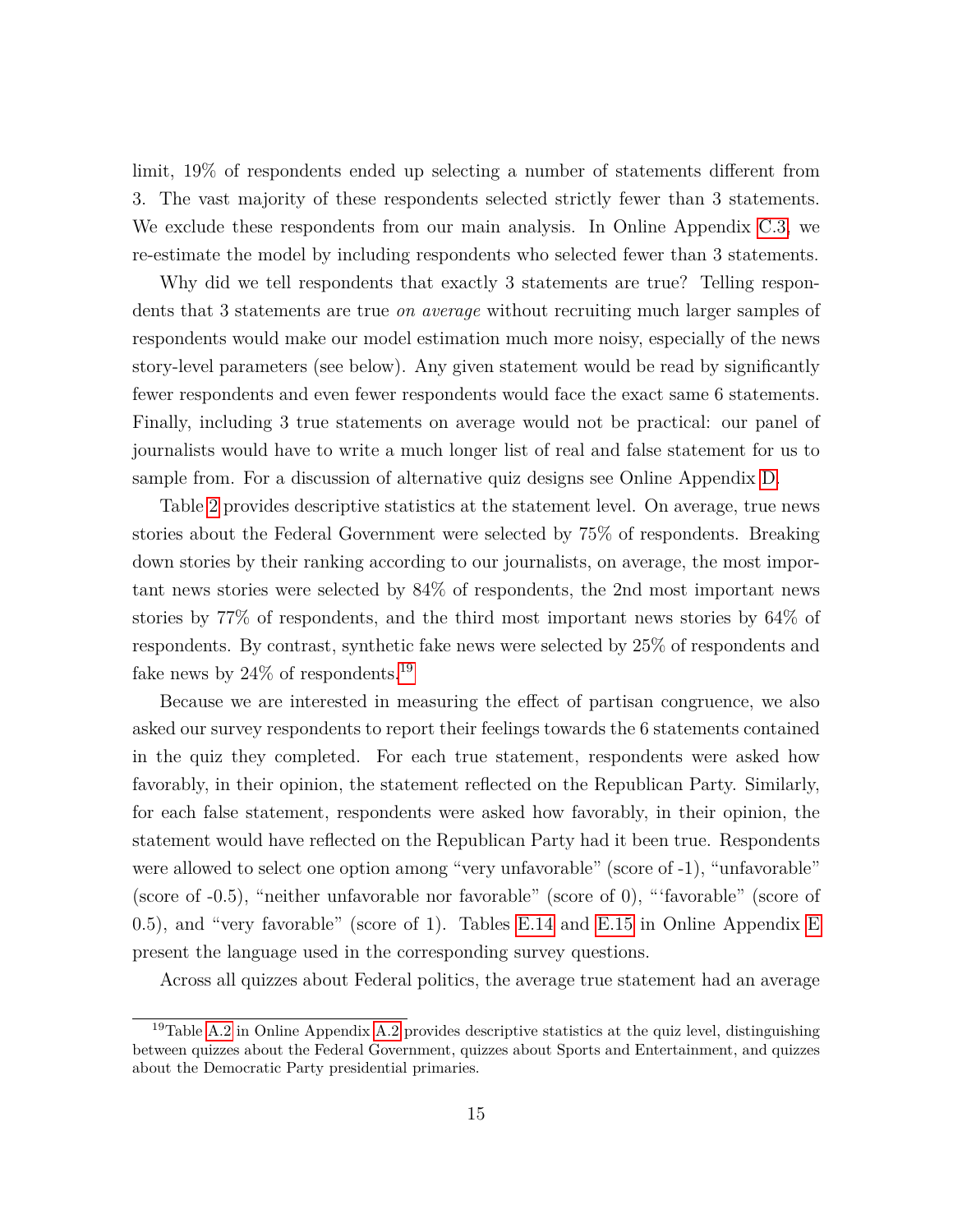<span id="page-16-1"></span>

|                                     | Mean | St. Dev. | Min Max |      | Quizzes | N     |
|-------------------------------------|------|----------|---------|------|---------|-------|
| Share of true news stories selected | 0.75 | 0.15     | 0.36    | 0.95 | 8       | 14796 |
| Share of 1st true news stories se-  | 0.84 | 0.14     | 0.62    | 0.95 | 8       | 4932  |
| lected                              |      |          |         |      |         |       |
| Share of 2nd true news stories se-  | 0.77 | 0.1      | 0.66    | 0.9  | 8       | 4932  |
| lected                              |      |          |         |      |         |       |
| Share of 3rd true news stories se-  | 0.64 | 0.16     | 0.36    | 0.84 | 8       | 4932  |
| lected                              |      |          |         |      |         |       |
| Share of synthetic fake news se-    | 0.25 | 0.15     | 0.07    | 0.63 | 8       | 14796 |
| lected                              |      |          |         |      |         |       |
| Share of Snopes fake news se-       | 0.24 | 0.13     | 0.08    | 0.42 | 2       | 3156  |
| lected                              |      |          |         |      |         |       |

Table 2: Story Level Summary Statistics

partisan score of 0*.*04 (standard deviation: 0.4). The average synthetic fake news had an average partisan score of −0*.*13 (standard deviation: 0.46), that is, the average respondent felt that the average synthetic fake news reflected slightly unfavorably on the Republican Party. Lastly, the average actual fake news had an average partisan score of −0*.*06 (standard deviation: 0.27). For each statement *j*, we construct the continuous variable  $b_j \in [-\infty, \infty]$  by rescaling the average respondent's score to give the resulting variable a standard deviation equal to 1.

# <span id="page-16-0"></span>**3 Model**

We develop our model in two steps. We first consider an agent who is asked to pick the statement that is most likely to be true out of a set of statements and we show that, under standard assumptions, the problem corresponds to a familiar parameterized discrete choice problem. Second, we apply this framework to the survey instrument we are using to arrive at the econometric model that we will be using in the rest of the paper. We also clarify the link between our model and the existing literature.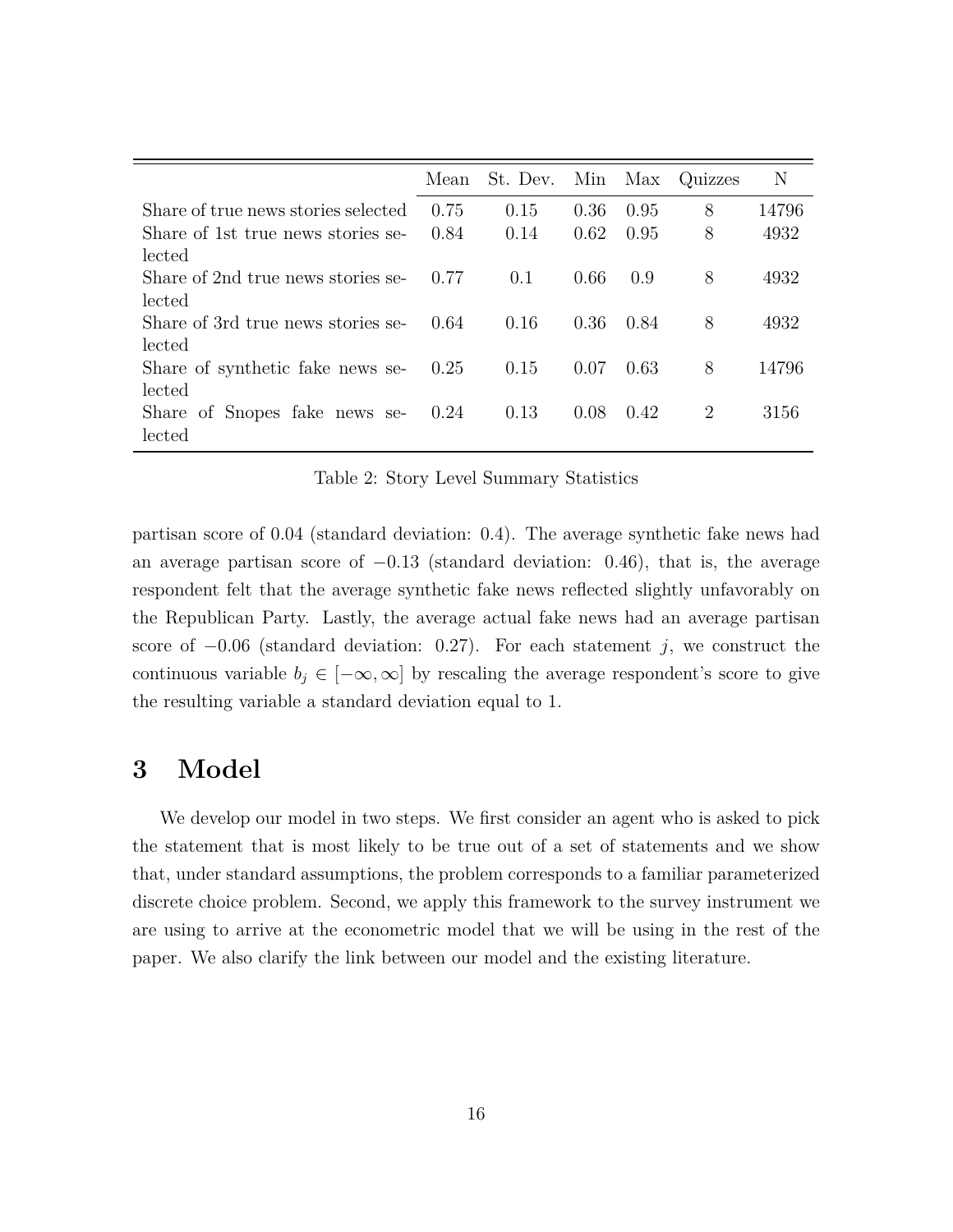#### **3.1 A Discrete Choice Model**

Suppose agent *i* is trying to determine whether statement *j* is true  $(\tau_j = 1)$  or false  $(\tau_j = 0)$ . Based on her information  $I_{ij}$ , she forms a belief about the truth of the statement  $Pr(\tau_j = 1 | I_{ij})$ . In what follows we use a monotonic transformation of this belief, its log-likelihood ratio:  $z_{ij} = \ln(\Pr(\tau_j = 1 | I_{ij}) / \Pr(\tau_j = 0 | I_{ij}))$ . The log-likelihood ratio  $z_{ij}$  is a random variable which we assume can be written as:

$$
z_{ij} := \underbrace{(2\tau_j - 1)\,\hat{\gamma}_j\theta_i\delta^t + \alpha b_j p_i}_{\mu_{ij}} + \lambda + \varepsilon_{ij},\tag{1}
$$

where  $\varepsilon_{ij}$  has a standard Gumbel CDF. The distribution of  $z_{ij}$  depends on the agent's information precision  $\theta_i \geq 0$ , on the statement's salience  $\hat{\gamma}_i \geq 0$ , on the number of months *t* since the story was written via the decay parameter  $\delta$ , and on the effect of partisan congruence  $\alpha b_j p_i$  (where  $b_j$  is statement *j*'s partisanship,  $p_i \in \{-1, 0, 1\}$  is agent *i*'s partisanship, and  $\alpha$  captures the strength of this partisan congruence effect).<sup>[20](#page-0-0)</sup> *λ* is a free parameter to be determined later.

Suppose now that agent *i* is trying to determine whether statement *j* belonging to a set *J* of statements is the most likely to be true. Assuming that  $\varepsilon_{ij}$  is iid across statements, the probability agent *i* selects statement *j* as the most likely to be true among the set  $J$  of statements is:<sup>[21](#page-0-0)</sup>

<span id="page-17-0"></span>
$$
\pi_{ij} = \frac{e^{\mu_{ij}}}{\sum_{k \in J} e^{\mu_{ik}}} = \frac{e^{(2\tau_j - 1)\hat{\gamma}_j \theta_i \delta^t + \alpha b_j p_i}}{\sum_{k \in J} e^{(2\tau_k - 1)\hat{\gamma}_k \theta_i \delta^t + \alpha b_k p_i}}.
$$
\n
$$
(2)
$$

If *j* is a true (false) statement,  $\pi_{ij}$  is increasing (decreasing) in *j*'s salience  $\hat{\gamma}_j$ . If

<sup>&</sup>lt;sup>20</sup>Recall that we interpret  $b_j \in \mathbb{R}$  as the partisanship of the news story: a high (low)  $b_j$  denotes a story that reflects favorably (unfavorably) on the Republican Party. Similarly,  $p_i \in \{-1, 0, 1\}$  denotes agent *i*'s partisanship, where  $p_i = 1$  ( $p_i = -1$ ) means that agent *i* identifies with the Republican Party (Democratic Party) and  $p_i = 0$  means that agent *i* identifies as Independent. The term  $b_i p_i$  captures the congruence  $(b_i p_i > 0)$  or incongruence  $(b_i p_i < 0)$  between an individual's partisanship and a news story's partisanship. The parameter  $\alpha$  measures the strength of the effect of partisan congruence (where, in principle, this effect could be positive or negative).

<sup>&</sup>lt;sup>21</sup>The expression above holds under the assumption that the random variable  $\varepsilon_{ij}$  is independent across statements. In practical terms, this means that the statements are not related in ways that make their plausibility value correlated. An obvious violation occurs when two statements refer to related stories "President Trump visited France" and "President Trump met with President Macron." We believe the independence condition is satisfied in practice within every round as both the true stories and the fake stories are designed to belong to distinct meta-stories (see Section [2\)](#page-10-0).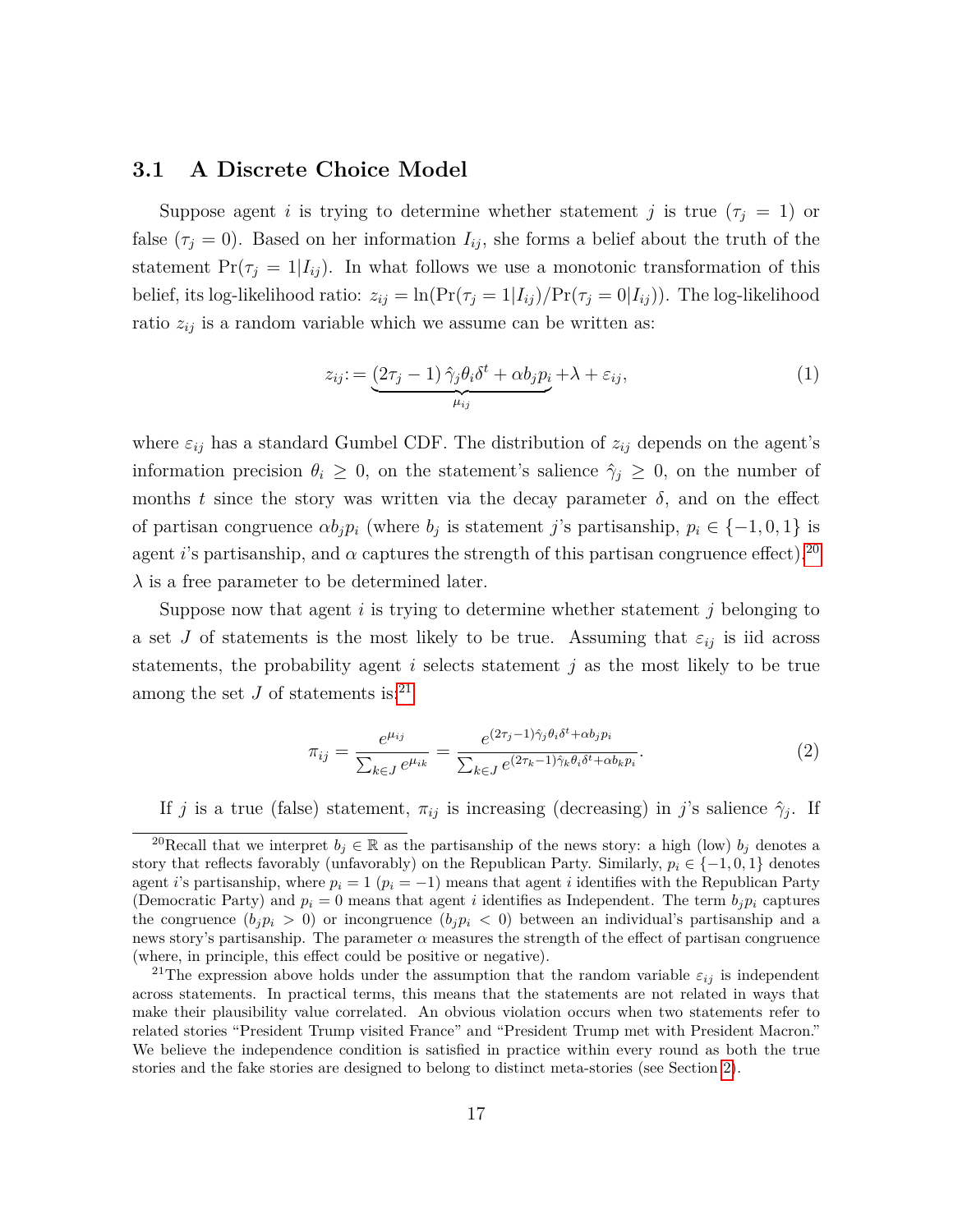$\theta_i > 0$ , as the statement becomes infinitely easy  $(\hat{\gamma}_j \to \infty)$ , the probability tends to 1 if the statement is true and to zero if it is false. Similarly, if statement *j* is the easiest (i.e., if  $\hat{\gamma}_j > \hat{\gamma}_k \ \forall k \neq j$ , then the probability increases with agent *i*'s information precision  $\theta_i$  if the statement is true (and tends to 1 as  $\theta_i \to \infty$ ) and decreases if it is false (and tends to 0 as  $\theta_i \to \infty$ ). Finally, if  $\alpha > 0$ , the probability of selection  $\pi_{ij}$  is higher if the statements is congruent (i.e.,  $b_j p_i > 0$ ) than if it is either neutral (i.e.,  $b_j p_i = 0$ ) or incongruent (i.e.,  $b_j p_i < 0$ ), independently of whether the statement is true or false.

We can use the same expressions to determine the probability that agent *i*'s belief in the truth of statement *j* is above a certain confidence threshold *h*, denoted  $\rho_{ij}(h)$ . Specifically, turning to the log-likelihood ratio and setting  $H = \ln\left(\frac{h}{1-h}\right)$ 1−*h* , we have:

$$
\rho_{ij}(h) = \Pr\left[z_{ij} \ge H \mid \mu_{ij} + \lambda\right] = 1 - e^{-e^{\mu_{ij} + \lambda - H}}.\tag{3}
$$

<span id="page-18-0"></span>*µij*+*λ*−*H*

Unlike expression [\(2\)](#page-17-0),  $\rho_{ij}(h)$  contains the parameter  $\lambda$ . To calibrate its value, consider a story with  $\hat{\gamma} = 0$  and  $b = 0$ . This is a story over which an agent has no information and holds a neutral prior. We assume an agent assigns a 0.5 probability to such a story being true. This implies a value  $\lambda = \ln(\ln 2) \simeq -0.36651$ , which we set throughout. As discussed below, assuming that subjects assign a 50% probability to a story over which they have no information is natural in our setting because they know that exactly 50% of the stories are true. Nevertheless, we note that expressing our findings by relying on the function  $\rho_{ij}(h)$  requires one additional assumption compared to the function  $\pi_{ij}$ .

#### **3.2 Econometric Model**

Expression [\(2\)](#page-17-0) states the probability that individual *i* believes statement *j* to be the most likely to be true among a set *J* of statements. In our survey quizzes, respondents read 6 statements (ordered randomly) and they are given the additional information that exactly 3 statements are true and 3 statements are false. They are rewarded if they successfully select these 3 true statements. The solution to the respondents' problem involves the iterated application of expression [\(2\)](#page-17-0). The intuition for this result is that being told that exactly 3 statements are true may change the posterior probabilities attached to the 6 statements but does not change the rank order of those probabilities.

To see this, assume each respondent maximizes the probability of receiving the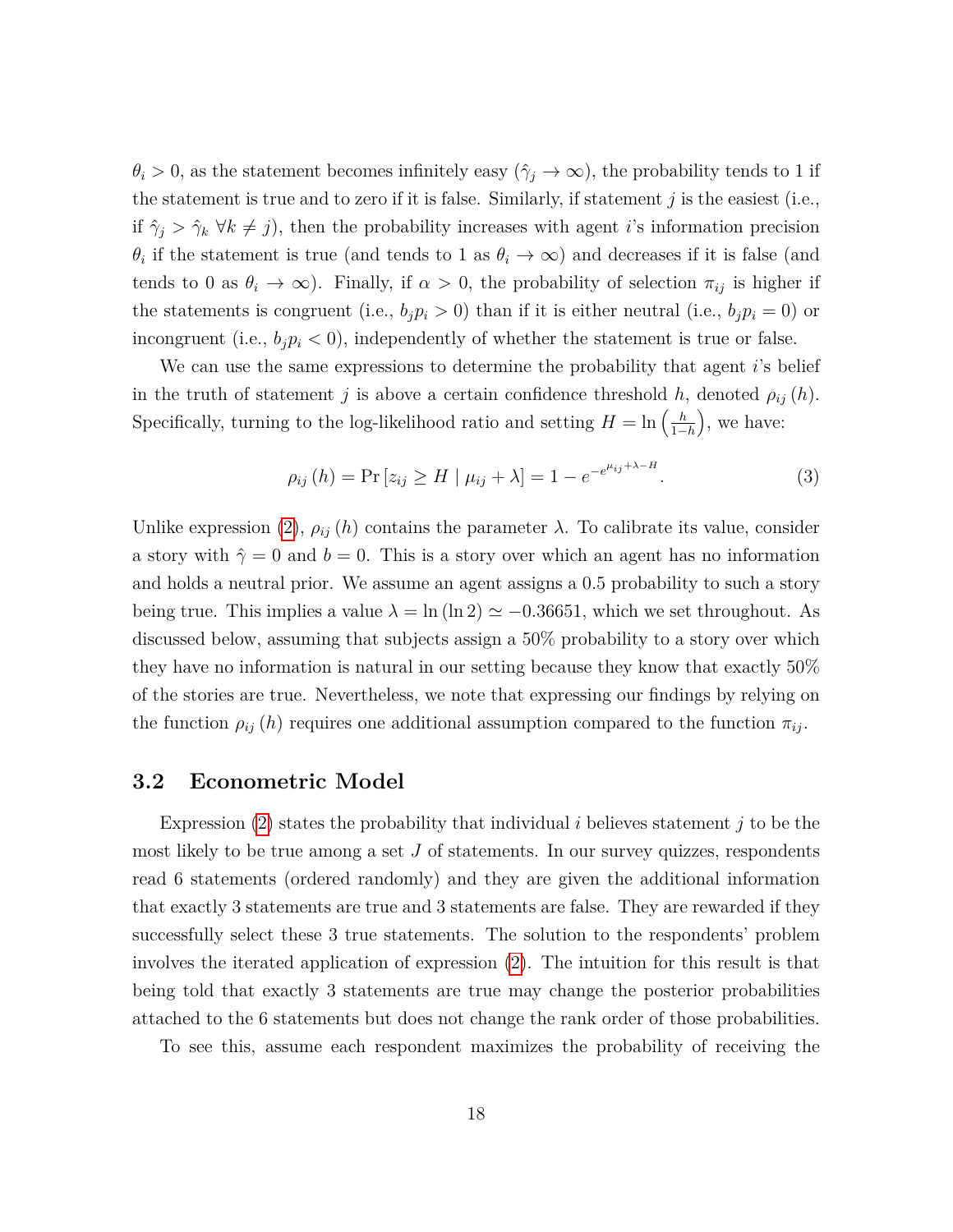monetary reward. Let  $T \equiv (\tau_1, \tau_2, \tau_3, \tau_4, \tau_5, \tau_6) \in \{0,1\}^6$  be the set of all possible 'truth vectors' over the 6 statements before being told that exactly 3 are true. Let  $q_{ij}$  = Pr ( $\tau_j$  = 1) be the posterior probability that subject *i* assigns to statement *j* being true before learning that exactly 3 statements are true and 3 are false. Note that as news stories are not directly related, their truth values are independent: if  $j \neq k$ ,  $Pr(\tau_j = 1, \tau_k = 1) = q_{ij}q_{ik}$ . Suppose now that subject *i* is told that exactly 3 statements are true and let  $T_3$  be the set of all truth vectors in  $T$  such that exactly 3 statements are true. If the subject selects statements  $j', j'', j'''$  as true and  $k', k''$ , and  $k''''$  as false, the subjective probability she wins the reward is equal to:

$$
\frac{q_{ij'}q_{ij''}q_{ij'''}(1-q_{ik'}) (1-q_{ik''}) (1-q_{ik''})}{\Pr(T_3)}.
$$
\n(4)

This probability is maximized if and only if the agent chooses the statements with the three highest  $q'_{ij}$ *s*. This is equivalent to picking the statement with the highest *q* out of 6, then the statement with the highest *q* out of the remaining 5, and finally the statement with the highest *q* out of the remaining 4.

Given our logit specification (see [\(2\)](#page-17-0)), the probability of selecting statements  $\{j, j', j''\}$ in this exact order is given by:

<span id="page-19-0"></span>
$$
\pi_{ij\in J} \cdot \pi_{ij'\in J\setminus\{j\}} \cdot \pi_{ij''\in J\setminus\{j,j'\}}.\tag{5}
$$

Let  $S(j', j'', j''')$  denote the set of all six possible permutations of statements j', j'', and  $j^{\prime\prime\prime}$  and *s* a typical element of  $S(j', j'', j''')$ . Let also  $\pi_{is}$  denote the probability that *i* selects the statements  $j'$ ,  $j''$ , and  $j'''$  in the exact order *s* (see [\(5\)](#page-19-0)). The total probability of selecting the three statements *j'*, *j''*, and *j'''* is equal to  $\Pi(j', j'', j''') \equiv$  $\sum_{s \in S(j',j'',j''')} \pi_{is}$ . Our survey instrument generates draws over  $\Pi$ .

#### **3.3 Literature Discussion**

Our model is related to Item Response Theory (IRT), a set of statistical models that are used to analyze test results with the objective of inferring the difficulty of the test questions and the traits of the test takers [\[Van der Linden and Hambleton, 1997\]](#page-48-9). The model has been applied to analyze data from voter information surveys by, for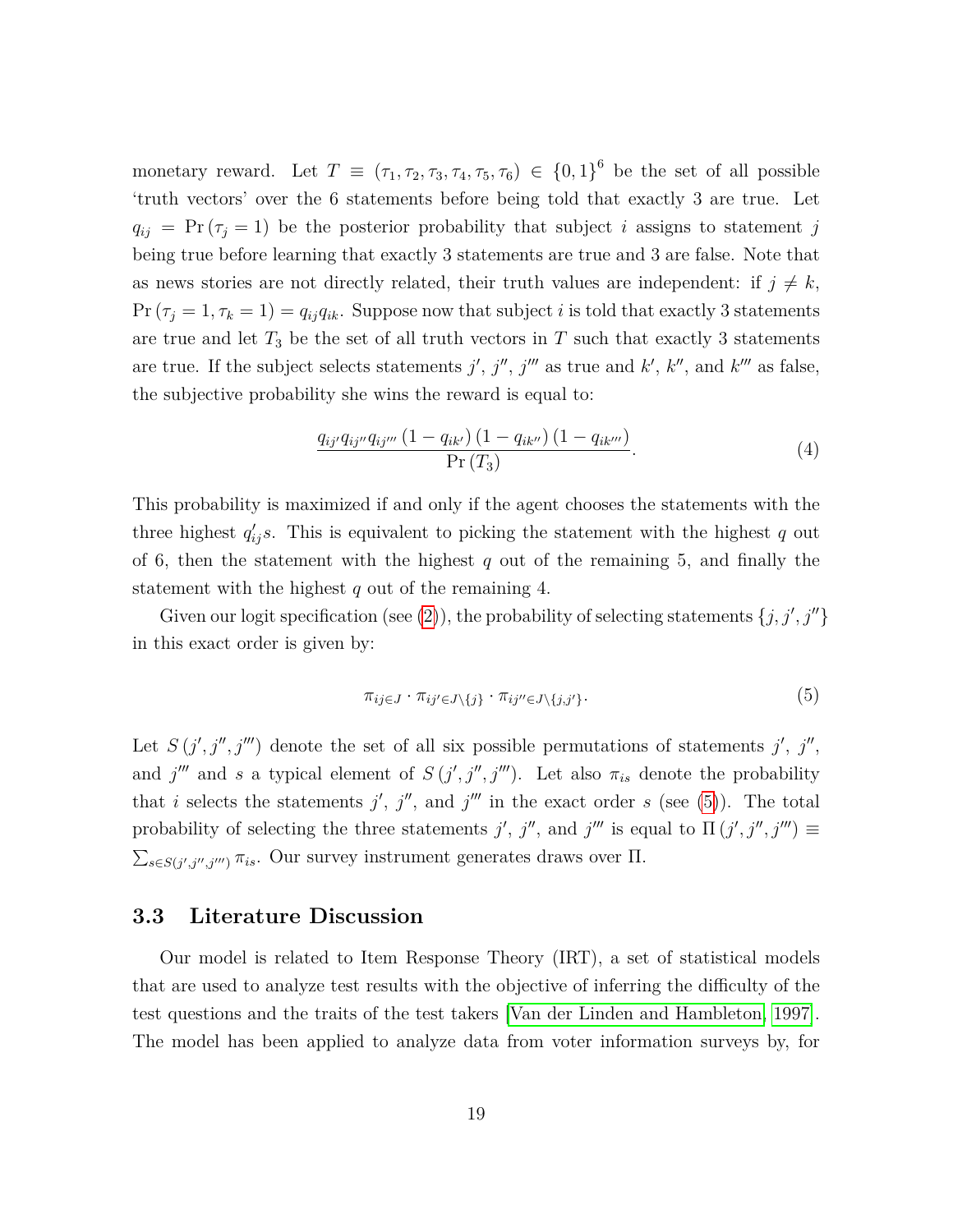instance, [Baek and Wojcieszak](#page-43-10) [\[2009\]](#page-43-10) and [Anderson et al.](#page-43-11) [\[2010\]](#page-43-11).

In standard IRT applications such as the Rasch model [\[Rasch, 1960\]](#page-48-10), the researcher can rank alternatives a priori (usually because an answer can only be right or wrong). Here, instead we cannot a priori rank different statement bundles that contain different subsets of true statements. Suppose that A, B, and C are true statements and D, E, and F are false statements: it is not ex ante clear whether choosing, say, (A, B, D) is better than choosing (A, C, E). We are closest to an extension of IRT called Nominal Response Model (NRM), developed by [Bock](#page-44-8) [\[1972\]](#page-44-8), which allows items to be ranked in a partially unknown manner [see also [Anderson et al., 2010\]](#page-43-11).

One modification is necessary. We cannot use NRM directly because we are interested in measuring two factors: the underlying skill of our respondent (the precision of their information) and the effect of partisan congruence. The latter effect is not salient in educational testing where only skill is measured. We therefore augment [Bock](#page-44-8) [\[1972\]](#page-44-8) by developing a model where individuals have two traits, skill and partisanship, and news stories have two characteristics, difficulty and partisanship.

#### **3.4 Estimation**

In what follows, let  $\gamma_j \equiv (2\tau_j - 1)\hat{\gamma}_j$ . True statements have a positive associated salience parameter  $\gamma_j$  and false statements have a negative associated salience parameter  $\gamma_j$ . We wish to use our survey data to estimate the values of the main model's parameters: the information level  $\theta_i$  of every subject, the salience  $\gamma_j$  of every (true or false) news story, the decay parameter  $\delta$ , and the strength of partisan congruence  $\alpha$ . For the vector of  $\theta_i$ 's we have only one news quiz per individual (on any given topic) but individuals are drawn from the same distribution. We therefore adopt a hierarchical Bayesian approach, where every individual is endowed with a *θ<sup>i</sup>* drawn from a population distribution, which is in turn drawn from a hyperprior distribution [see Chapter 5.1 in [Gelman et al., 2014\]](#page-45-10). We will estimate a (noisy) posterior distribution of  $\theta_i$  for each individual and a (precise) posterior distribution for the population. We estimate the model by Bayesian methods, specifically the No U-Turn Sampler [\[Hoffman and](#page-45-11) [Gelman, 2014\]](#page-45-11) implemented in Numpyro [\[Phan et al., 2019\]](#page-47-9).<sup>[22](#page-0-0)</sup>

 $22$ For a review of the algorithm and an analysis of its performance on categorical data see [Sacher](#page-48-11) [et al.](#page-48-11) [\[2021\]](#page-48-11).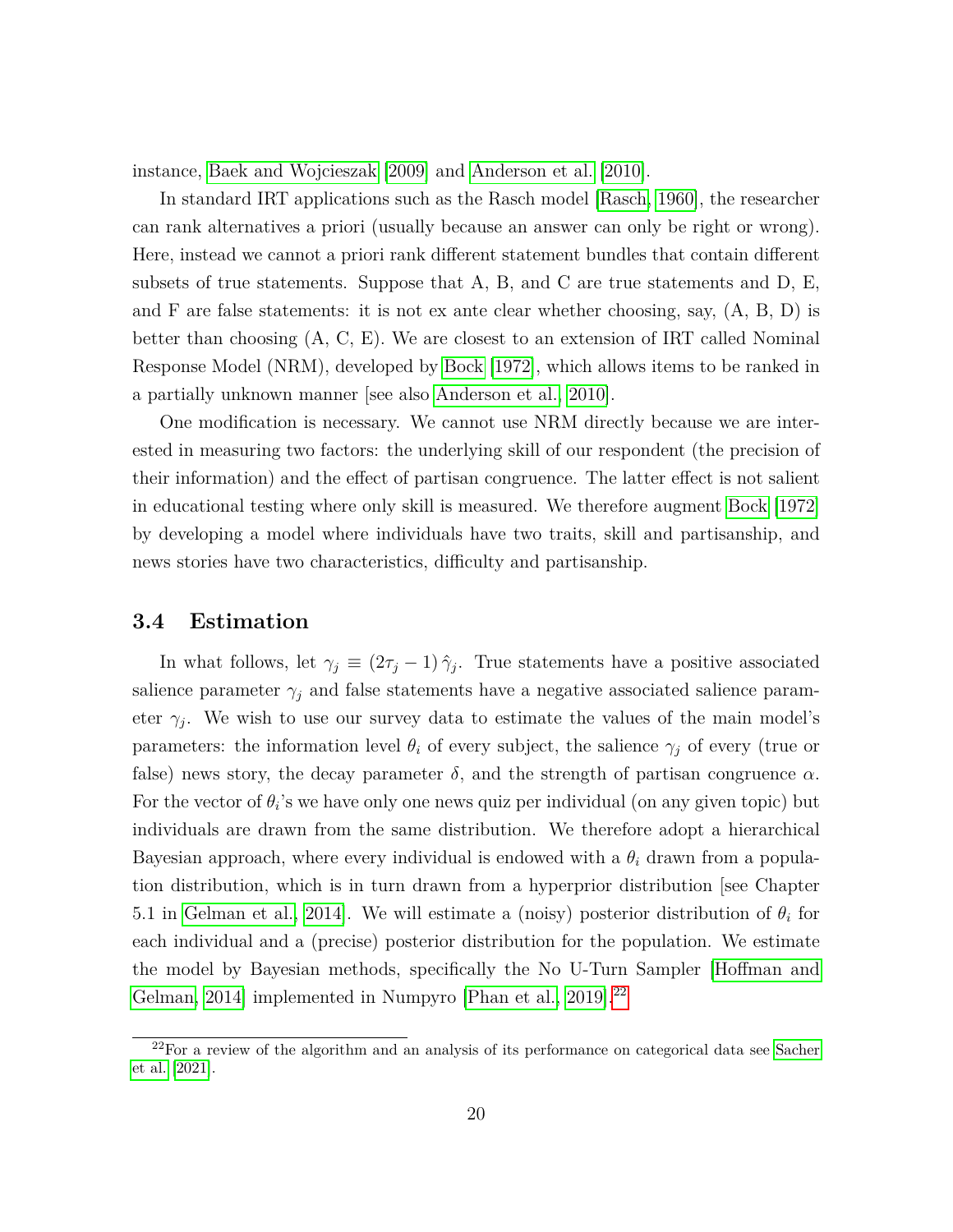**Main Model.** In the main analysis, we assume that all individuals' precision parameter  $\theta_i$  are drawn from a common prior distribution. Specifically, we specify a common prior distribution  $\theta_i \sim N(1, \sigma^2)$  with hyperprior  $\sigma \sim \exp(\frac{1}{4})$ . We also specify that  $\gamma_j \sim |Y|$  if  $\tau_j = 1$  and  $\gamma_j \sim -|Y|$  if  $\tau_j = 0$ , where  $Y \sim N(0, 1)$ . Building on the economic model, we thus impose that the  $\gamma_j$ 's associated with the true (resp. false) statements are nonnegative (resp. nonpositive). The remaining prior distributions are specified as  $\alpha \sim N(0, 1)$  and  $\delta \sim N(1, 1)$ .

**Hierarchical Model.** In an extension in which we look at heterogeneity across individuals, we estimate a hierarchical model in which individuals' precision parameter  $\theta_i$  are drawn from a prior distribution whose mean  $\mu_i$  depend on pre-specified individual characteristics (e.g., age, gender, etc.). Specifically, let *X* denote a  $K \times 1$  vector of covariates  $X_k$ . We specify that each  $\theta_i \sim N(\mu_i, \sigma^2)$  where (i)  $\sigma \sim \exp(\frac{1}{4})$  and (ii)  $\mu_i = 1 + \sum_{k=1}^K \eta_k X_k$ , with  $\eta_k \sim N(0, 1)$ . We subtract sample averages to each individual characteristics, to ensure that an average individual has  $\mu_i = 1$ .

A common issue with this family of models [e.g., [Bock, 1972,](#page-44-8) and see discussion of the literature above] is that there always exist two additional degrees of freedom. First, one can add a constant to all the  $\gamma_j$ 's without modifying  $\Pi(j', j'', j''')$ . The constraints we impose that ensure that the  $\gamma$ 's associated with the true (false) statements are nonnegative (nonpositive) potentially address this concern by acting as lower- and upper-bounds on the values the  $\gamma_j$ 's can take. Second,  $\theta_i$  and  $\gamma_j$  are identified only through their product. One can multiply all  $\theta$ 's by a constant and divide the  $\gamma$ 's by the same constant without modifying  $\Pi(j', j'', j''')$ . We address this challenge by assuming that the mean of the prior distribution of  $\theta_i$  is equal to 1 in the main model and, similarly, that the "average individual" has a  $\mu = 1$  in the hierarchical model. Although this normalization to an arbitrary scale means that  $\theta$  and  $\gamma$  have no literal meaning, it will not affect the interpretation of our results where we rely on the functions  $\pi_{ij}$  and  $\rho_{ij}(h)$  instead. Only the product of  $\theta_i$  and  $\gamma_j$  matters for  $\pi_{ij}$  and  $\rho_{ij}(h)$ .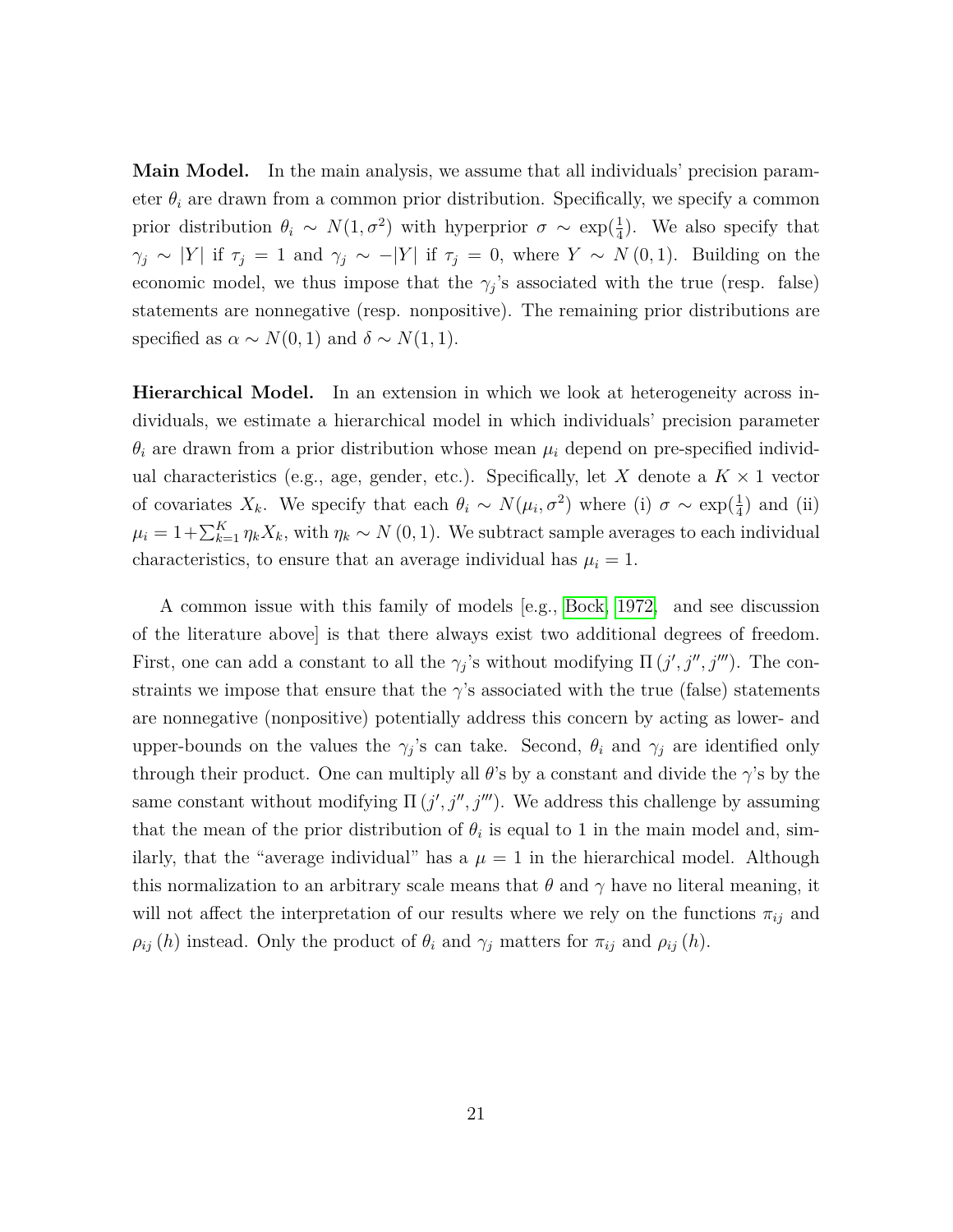### <span id="page-22-0"></span>**4 Analysis**

#### **4.1 Overview**

We begin by estimating the main model using the 8 quizzes with synthetic fake news exclusively. This involves estimating the joint posterior distribution of:

- 4,932 individual-level  $\theta_i$ 's: If we integrate across individuals we obtain an aggregate distribution of theta with mean close to 1 and a standard deviation equal to 0.48 ( $\sigma$  has a posterior mean equal to 0.48).
- 48 story-level  $\gamma_j$ 's: (i) Conditional on  $\tau_j = 1$ , the marginal posterior distribution of  $\gamma_j$  has mean 0.92 and standard deviation 0.8; (ii) Conditional on  $\tau_j = 0$ , the marginal posterior distribution of  $\gamma_j$  has mean  $-1.15$  and standard deviation 0.95.
- The population parameter  $\alpha$ : The marginal posterior distribution of  $\alpha$  has a mean equal to 0.03, a standard deviation equal to 0.01, a 5th percentile value equal to 0.01, and a 95th percentile value equal to 0.06;
- The population parameter  $\delta$ : The marginal posterior distribution of  $\delta$  has a mean equal to 0.69, a standard deviation equal to 0.03, a 5th percentile value equal to 0.63, and a 95th percentile value equal to 0.74;

These estimates suggest that partisan congruence and time passing will play a role in determining information levels (because  $\alpha > 0$  and  $\delta < 1$ , respectively). They also suggest heterogeneity across both true and fake news in terms of salience, and heterogeneity across individuals in terms of information precision.

Because the magnitude of these estimates are not easily interpreted, in what follows we present our main findings by relying on the functions  $\pi_{ij}$  (the probability that individual *i* selects statement *j* from a set of statements) and  $\rho_{ij}(h)$  (the probability that individual *i* believes statement *j* to be true with probability *h* or higher).

### **4.2 Aggregate Information Levels**

We begin by analyzing individuals' ability to distinguish true from fake news stories. We imagine that individuals are faced with one true statement and one false statement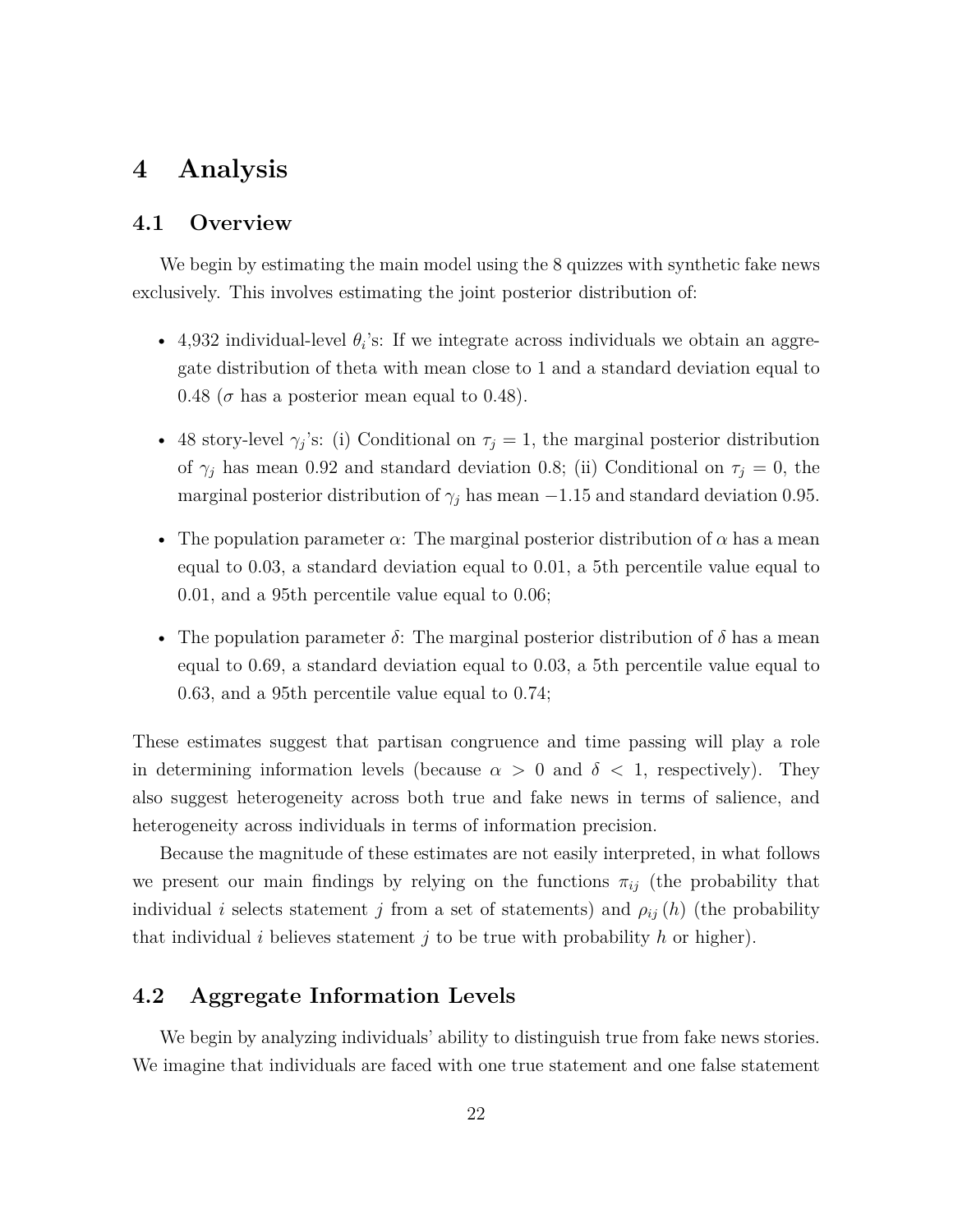and that they are incentivized to select the statement they believe is the most likely to be true. We use our estimates to predict the probability that individuals successfully complete this task.<sup>[23](#page-0-0)</sup> The probability that individual *i* with information precision  $\theta_i$ selects the true statement when faced with a true statement *j* with salience  $\gamma_j$  and a false statement *j'* with salience  $\gamma_{j'}$  is equal to  $\pi_{ij} = \frac{e^{\theta \gamma_{j}}}{\theta \gamma_{i,j}}$  $\frac{e^{i\theta}y}{e^{\theta}\gamma_j+e^{\theta}\gamma_j}$ . For simplicity, we assume that these two stories are neutral  $(b = 0)$  and less than a month old  $(t = 0)$ . Let  $F_s(\theta, \gamma)$ denote the joint posterior distribution of  $\theta$  and  $\gamma$  associated with survey  $s = 1, \dots, S$ . One can then compute  $\bar{\pi} := \frac{1}{S} \sum_{s=1}^{S} \int \pi_{ij} dF_s(\theta, \gamma)$ , whose empirical analog is given by  $\frac{1}{N} \sum_{n} \frac{1}{S}$  $\frac{1}{S} \sum_{s=1}^{S} \pi_{ij} (\theta_n, \gamma_n)$  (where *N* is the number of draws from the joint posterior distribution of  $\theta$  and  $\gamma$ ).

The first row in Table [3](#page-24-0) reports the predicted probability *π* that, on average, individuals select the true news story when faced with one true and one false statement. The table distinguishes between hypothetical quizzes that include the first, second, third, or any top 3 true news story of the month.<sup>[24](#page-0-0)</sup> On average, individuals are 85% likely to select the first news story of the month, 81% likely to select the second news story of the month, and 76% likely to select the third news story of the month. Overall, they are  $81\%$  likely to select a top 3 news story of the month.<sup>[25](#page-0-0)</sup> The second row in Table [3](#page-24-0) reports the predicted probability that individuals successfully complete a more difficult version of the quiz, in which only 1 of out 4 statements is true. Again, we predict that, on average, most individuals are able to successfully complete the quiz, with probabilities of success ranging from 57% to 71% depending on the true news story's ranking. These numbers suggest that the vast majority of individuals are able to distinguish typical true news stories from fake news. Reassuringly, we also note that the ranking of news stories by our panel of journalists is reflected in individuals' ability to successfully

 $^{23}$ Recall that in our quizzes respondents must select 3 statements out of 6. Using our parameter estimates to predict individuals' performance in a counterfactual quiz with 1 true and 1 false statement simplifies the interpretation of the probability that individuals successfully complete the quiz.

<sup>&</sup>lt;sup>24</sup>More precisely, we suppose that the salience parameter  $\gamma$  of a true news story is drawn from the marginal posterior distribution of *γ* conditional on a given rank (first, second, or third news story of the month). By contrast, fake news are not ranked by importance.

 $25$ Observe that these figures are higher than the raw numbers reported in Section [2.2.2.](#page-14-1) These differences are explained by the fact that quizzes with 2 statements are easier to successfully complete than quizzes with 6 statements. To see this, consider an individual with very low information precision. This individual has a 50% probability of selecting the true statement in a quiz with 2 statements. If faced with a quiz with 6 statements instead, the likelihood that the first statement selected is true is also 50%, but any subsequent statement selected has a probability of being true lower than 50%.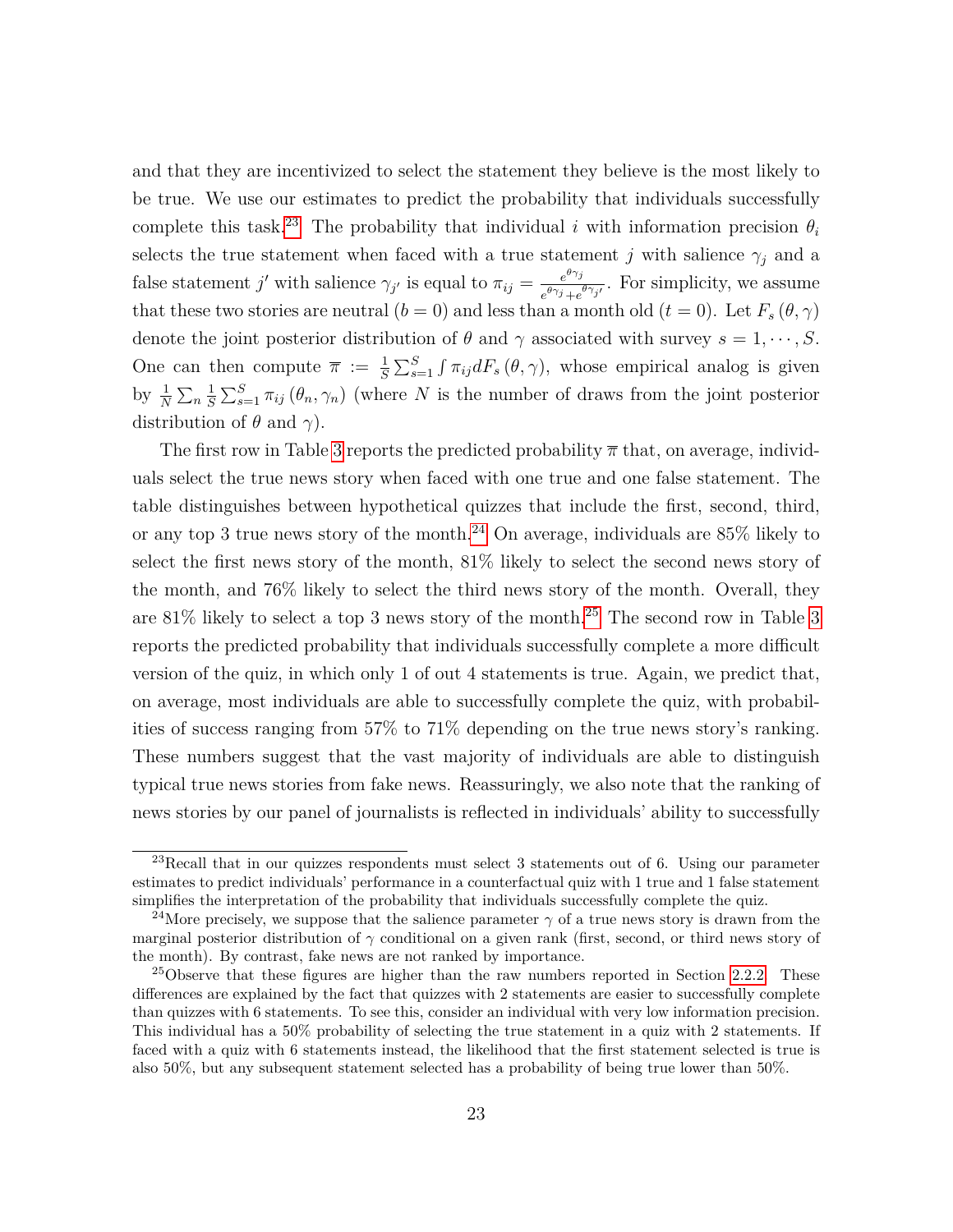<span id="page-24-0"></span>complete quizzes: the news stories our journalists think are more important are more likely to be selected by respondents.

|                  | First Second Third All          |             |  |
|------------------|---------------------------------|-------------|--|
|                  | $\bar{\pi}$ 0.85 0.81 0.76 0.81 |             |  |
| $\overline{\pi}$ | 0.71 0.64                       | $0.57$ 0.64 |  |

Table 3: Average Probability of Selecting True Statement

*Note*: The first row reports the average probability that individuals select the first, second, and third true news story of the month (as well as any true news story ranked third or higher) when faced with exactly one true news story and one synthetic fake story. The second row reports the average probability that individuals select the first, second, and third true news story of the month (as well as any true news story ranked third or higher) when faced with exactly one true news story and three synthetic fake stories.

We now analyze the probability individuals assign to news stories being true. The probability that individual *i* with information precision  $\theta_i$  assigns a probability equal to or higher than *h* to statement *j* being true is equal to  $\rho_{ij}(h)$  (see [\(3\)](#page-18-0)). We compute  $\overline{\rho}(h) := \frac{1}{S} \sum_{s=1}^{S} \int \rho_{ij}(h) dF_s(\theta, \gamma)$ , whose empirical analog is given by  $\frac{1}{N} \sum_{n} \frac{1}{S}$  $\frac{1}{S} \sum_{s=1}^{S} \rho(h \mid \theta_n, \gamma_n).$ The function  $\bar{\rho}(h)$  gives the probability that, on average, respondents believe news stories to be true with probability *h* or higher. We continue to suppose that both the true and the fake news stories are neutral and less than a month old.

Table [4](#page-25-0) reports the probability  $\bar{\rho}(h)$  for various confidence intervals, by distinguishing between the first, second, and third true news stories of the month and synthetic fake news. To report our results in a way that is easier to comprehend, it is useful to focus on a particular level of confidence *h*. In what follows, let us say that an individual has a *correct belief* about a true story if she believes it to be true with probability 0*.*75 or higher, that she is *uncertain* if she believes it to be true with a probability between 0*.*25 and 0*.*75, and that she has a *wrong belief* if she believes it to be true with a probability lower than 0*.*25. The converse definition applies to fake news: for instance, an individual has the correct belief about a fake story if she believes it to be true with a probability 0*.*25 or lower. Accordingly, the top panel of Table [4](#page-25-0) reports the corresponding figures. On average, individuals hold correct beliefs about the first news story of the month with probability 0.59. Similarly, on average, individuals are uncertain with probability 0.39 and they hold wrong beliefs with probability 0.03. These num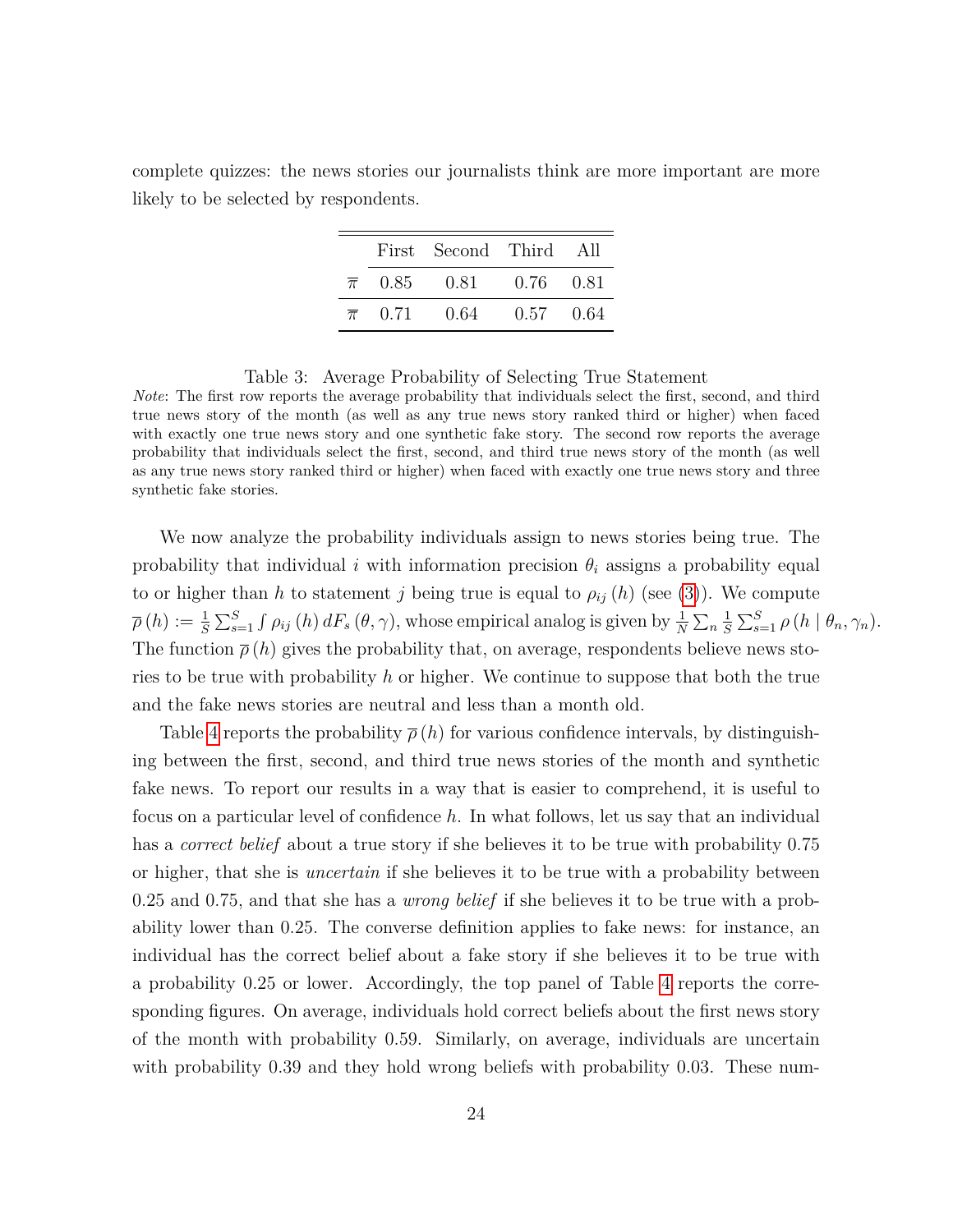bers change as we move from the first to the second and third true news stories of the month. For example, on average, the probability that individuals hold correct beliefs about the second and third news stories of the month fall to 0.44 and 0.31, respectively. Turning to fake news, on average, individuals hold correct beliefs about our synthetic fake news with probability 0.45. Individuals are uncertain with probability 0.44 and they hold wrong beliefs with probability 0.11.

Naturally, saying that an individual holds "correct beliefs" about a true (respectively, fake) news story if she assigns a probability at least as high as 0*.*75 (respectively, no higher than 0*.*25) to the story being true is arbitrary. The second and third panels of Table [4](#page-25-0) report similar figures for alternative thresholds. For example, in the second panel, we report that, on average, 68% of individuals attribute 2 to 1 odds to the first story of the month being true. The corresponding figures for the second and third news stories of the month are 56% and 42%, respectively. Similarly, on average, individuals are 56% likely to attribute 2 to 1 odds to synthetic fake news being false. Last, the third panel of Table [4](#page-25-0) reports the likelihood that, on average, individuals attribute a probability of truth greater than or equal to  $h = 0.5, 0.6, 0.7, 0.8, 0.9$  to the first, second, and third news story of the month and to our synthetic fake news.

<span id="page-25-0"></span>

| Confidence    |       | True Story | Fake Story |      |
|---------------|-------|------------|------------|------|
|               | First | Second     | Third      |      |
| $0 - 0.25$    | 0.03  | 0.04       | 0.07       | 0.45 |
| $0.25 - 0.75$ | 0.39  | 0.52       | 0.62       | 0.44 |
| $0.75 - 1$    | 0.59  | 0.44       | 0.31       | 0.11 |
| $0 - 0.33$    | 0.07  | 0.09       | 0.15       | 0.56 |
| $0.33 - 0.66$ | 0.25  | 0.35       | 0.42       | 0.29 |
| $0.66 - 1$    | 0.68  | 0.56       | 0.43       | 0.16 |
| $0.5 - 1$     | 0.82  | 0.75       | 0.63       | 0.27 |
| $0.6 - 1$     | 0.74  | 0.64       | 0.5        | 0.19 |
| $0.7 - 1$     | 0.64  | 0.51       | 0.37       | 0.13 |
| $0.8 - 1$     | 0.52  | 0.37       | 0.25       | 0.08 |
| $0.9 - 1$     | 0.35  | 0.2        | 0.13       | 0.04 |

Table 4: Average Probability of Holding Correct Beliefs *ρ* (*h*)

*Note*: The table reports the average probability  $\bar{\rho}(h)$  that respondents hold correct beliefs about the first, second, and third true news story of the month as well as about synthetic fake news.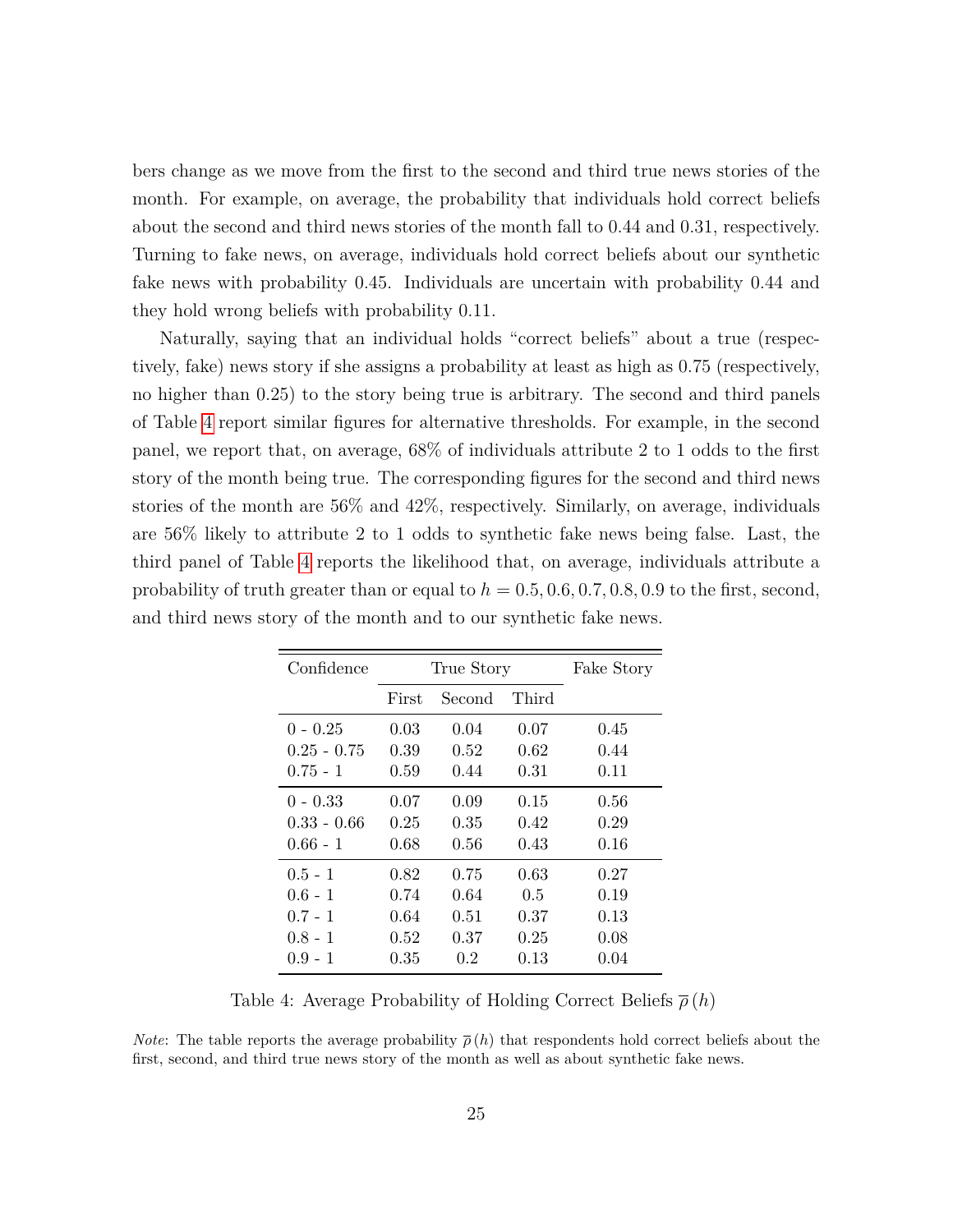An alternative approach to expressing information levels consists of computing the expected number of true news stories – among the top 3 stories of the month – over which individuals hold correct beliefs. In addition to being directly interpretable, this way of measuring information is also particularly amenable to quantifying differences across individual. In what follows, we rank individuals by the mean of their associated posterior distribution of information precision  $\theta_i$  and report results for individuals belonging to the bottom-third, middle-third, and top-third of the distribution. Table [5a](#page-27-0) reports the probability that, on average, members of these three groups hold cor-rect beliefs about the first, second, and third news stories of the month.<sup>[26](#page-0-0)</sup> Using these numbers, one computes that, on average,– of the top 3 news stories of the month – individuals in the bottom-third of the distribution have correct beliefs about 1 news story, individuals in the middle-third have correct beliefs about 1.35 news stories, and individuals in the top-third have correct beliefs over 1.67 news stories. In other words, individuals in the top-third of the distribution hold correct beliefs about 67% more true news stories than individuals in the bottom-third of the distribution.

Table [5b](#page-27-0) returns to the hypothetical quiz with 1 true and 1 false statement. The table reports, for each tier, the average probability that individuals select the true statement. Again, the figures suggest significant heterogeneity in information precision across individuals: individuals in the top-third of the distribution about 12-13% more likely to successfully complete quizzes relative to individuals in the bottom-third.

We conclude this subsection by reporting the marginal posterior distribution of *θ* in Figure [1.](#page-27-1) One somewhat striking feature of  $F(\theta)$  is its relatively low mass close to zero. Our estimates suggest that very few individuals have little ability to discern the truth. This finding is easily explained by some basic patterns in the raw data. Across all quizzes, around 5% of respondents selected 0 true statements and only 15% selected 1 true statement. By way of comparison, an uninformed individual (with no partisan prior), with no choice but to randomize, chooses 1.5 correct statements on average.<sup>[27](#page-0-0)</sup> The same individual has a probability equal to 50% to select either 0 or 1 true statements. The theta distribution that fits the data cannot place a large weight

 $^{26}$ As above, we suppose these true stories to be neutral and to be less than a month old.

<sup>&</sup>lt;sup>27</sup>Moreover, because each individual completes only one or two quizzes, the variance of the distribution  $F_i(\theta)$  is relatively large, so that the common prior assumption tends to pull all individuals upward. Further, the restriction to respondents who selected exactly 3 statements may also in part explain the relatively small mass around 0.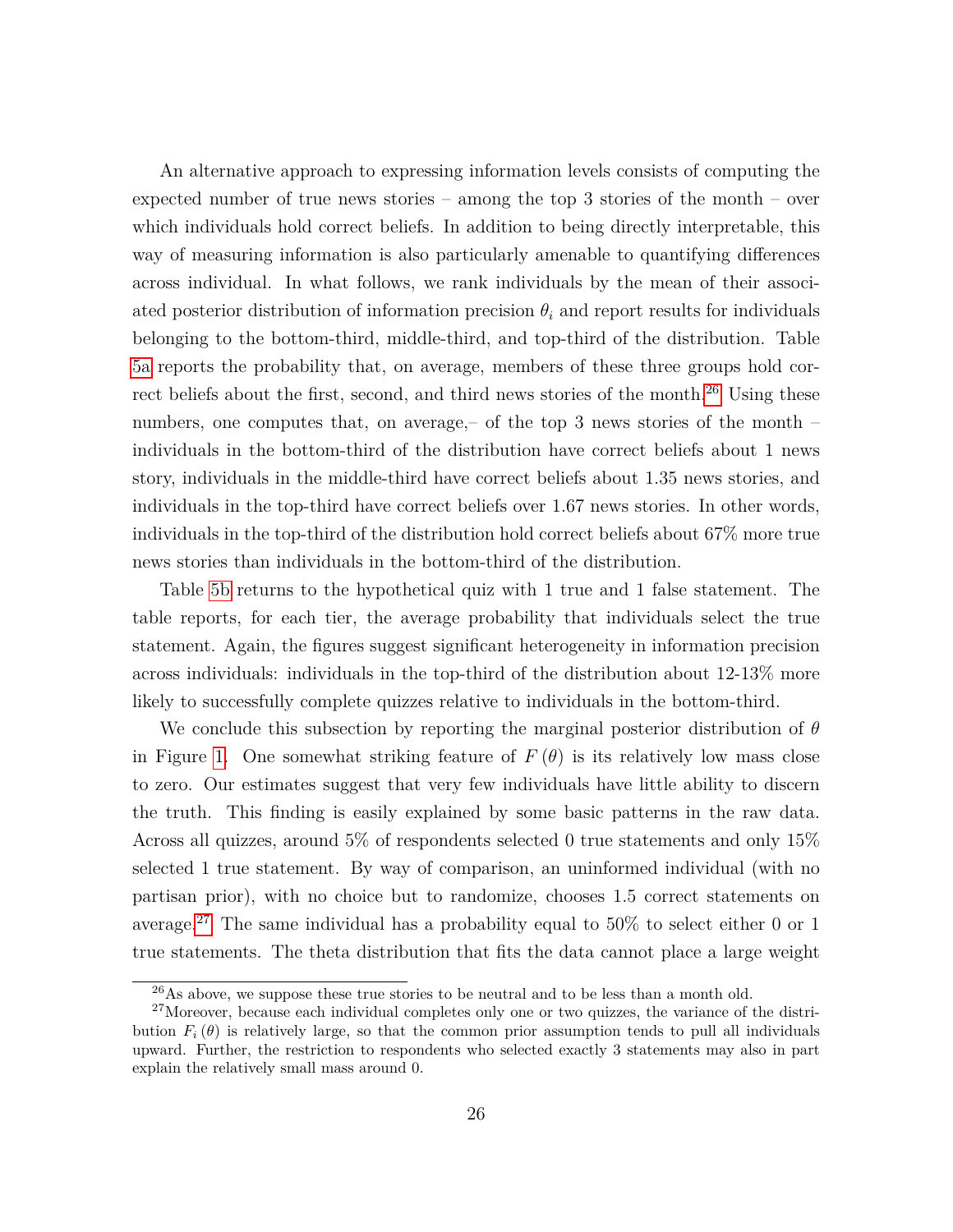<span id="page-27-0"></span>

| (a) Average Information Levels |       |        |        | (b) Average Probability of Selection |       |                  |        |
|--------------------------------|-------|--------|--------|--------------------------------------|-------|------------------|--------|
| Information tier               |       |        |        |                                      |       | Information tier |        |
|                                | Lower | Middle | Higher |                                      | Lower | Middle           | Higher |
| First Story                    | 0.42  | 0.61   | 0.74   | First Story                          | 0.79  | 0.87             | 0.89   |
| Second Story                   | 0.33  | 0.44   | 0.55   | Second Story                         | 0.75  | 0.83             | 0.85   |
| Third Story                    | 0.25  | 0.3    | 0.38   | Third Story                          | 0.71  | 0.78             | 0.8    |

#### Table 5: Heterogeneity across Information Tiers

*Note*: The left table ranks individuals by their information precision and reports, for each information tier, the average probability  $\bar{\rho}(h)$  that individuals hold correct beliefs about the average first, second, and third true news story of the month. The right table ranks individuals by their information precision and reports, for each information tier, the average probability  $\bar{\pi}$  that individuals select the true news story when faced with 1 true and 1 fake news story, again distinguishing between the first, second, and third true news story of the month.

<span id="page-27-1"></span>on individuals that have little ability to discern the truth.



Figure 1: The Posterior Distribution of Information Precision *θ*

Our results so far are somewhat reassuring and they cast doubt on the "post-truth" phenomenon discussed earlier. A sizable share of individuals are able to discern true from false statements, and to do so confidently. Only a small share of individuals hold wrong beliefs about true and fake news. Nonetheless, a significant share of individuals are uncertain whether news stories are true or false and there seems to exist significant heterogeneity across individuals in terms of information precision.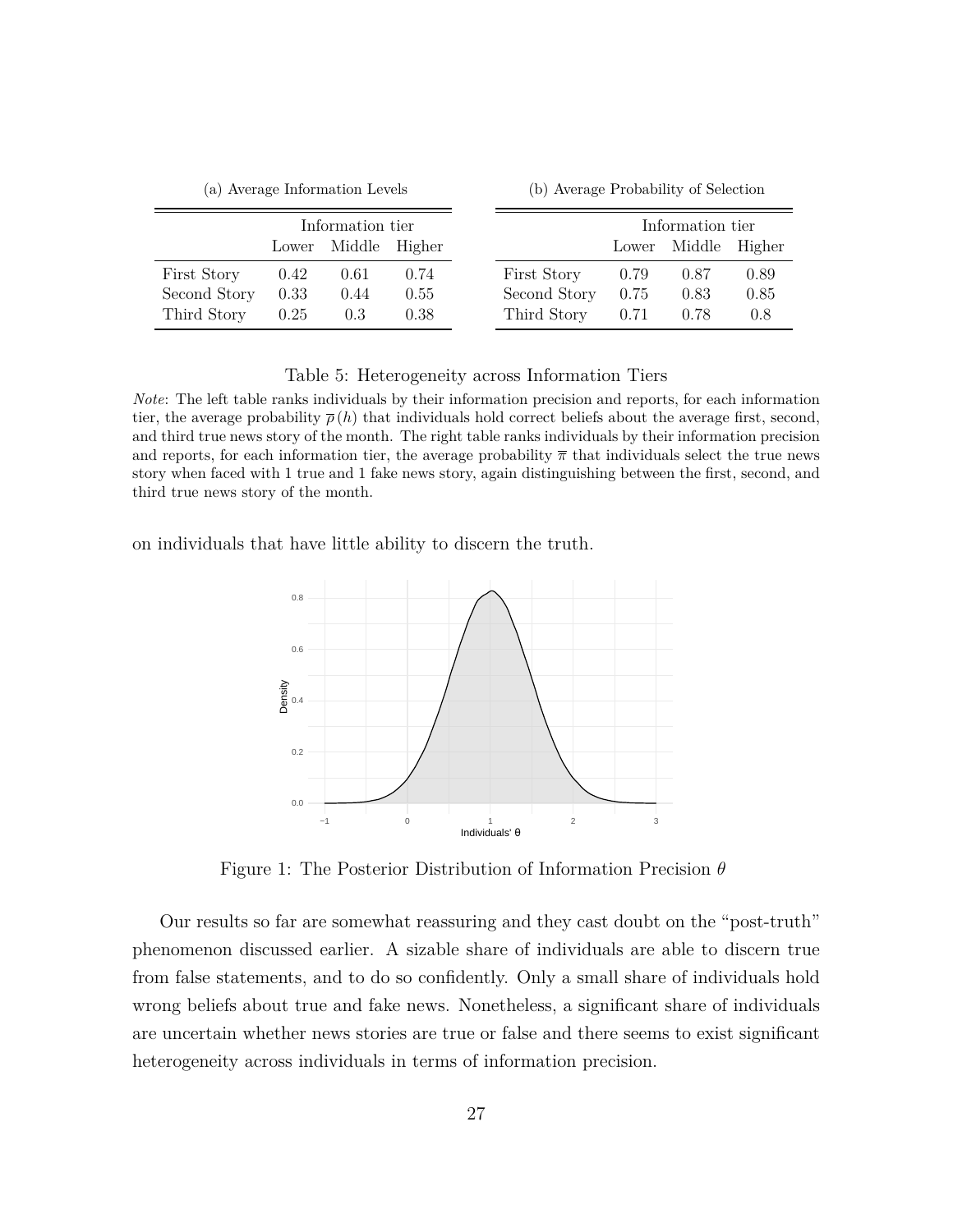### **4.3 Heterogeneity across News Stories**

Next we explore heterogeneity across news stories. Table [12](#page-50-0) in the appendix lists all 24 *true news stories* that were included in our quizzes. Similarly, Table [13](#page-52-0) lists all 24 *synthetic fake news* that were included in our quizzes. For each corresponding statement, the tables report the date, the share of survey respondents who selected the statement when completing the quiz ("raw mean"), the mean of the posterior distribution of  $\gamma_j$ , the predicted share of respondents who – according to our model's estimates – will select the statement when completing the quiz, as well as the probability that, on average, respondents will assign probability  $h$  to statement  $j$  being true.<sup>[28](#page-0-0)</sup>

As expected, there exists significant heterogeneity across news stories (within both the true and fake stories). Some statements were selected by virtually all our respondents and others were selected only by a tiny share of respondents. Recall that the parameter  $\gamma_j$  captures how responsive the likelihood of selecting statement *j* is to information precision  $\theta$ . What the tables suggest is that some true statements are much more easily detectable as true by informed respondents than others. Similarly, some false statements are much more easily detectable as false by informed respondents than others. Next, the tables report, for each statement, the main model's predicted share of respondents who select it when completing the quiz (computed taking into account the characteristics of the remaining 5 statements that were included in the same quiz). As suggested by the numbers, our model approximates the actual data well, irrespective of whether a statement is chosen by few or many respondents.

Finally, the tables suggest that there exists significant heterogeneity across news stories in terms of respondents' beliefs. Looking at real news, the probability that, on average, individuals hold correct beliefs ranges from 21% to 83%. By contrast, the probability that individuals hold wrong beliefs ranges from 1% to 12%. For example, respondents have an 83% probability of holding correct beliefs about the (true) story "*The US Senate acquitted Trump of Impeachment Charges*." By contrast, they hold correct beliefs about the (true) story "*Supreme Court granted a request by President Trump's administration to fully enforce a new rule that would curtail asylum applications by immigrants at the U.S.-Mexico border*" only with probability 42% (despite

 $^{28}$ Unlike the previous subsection in which we assumed stories to be neutral in their partisanship, in this exercise we incorporate the extent to which each news story reflects favorably on the Democratic versus Republican Party.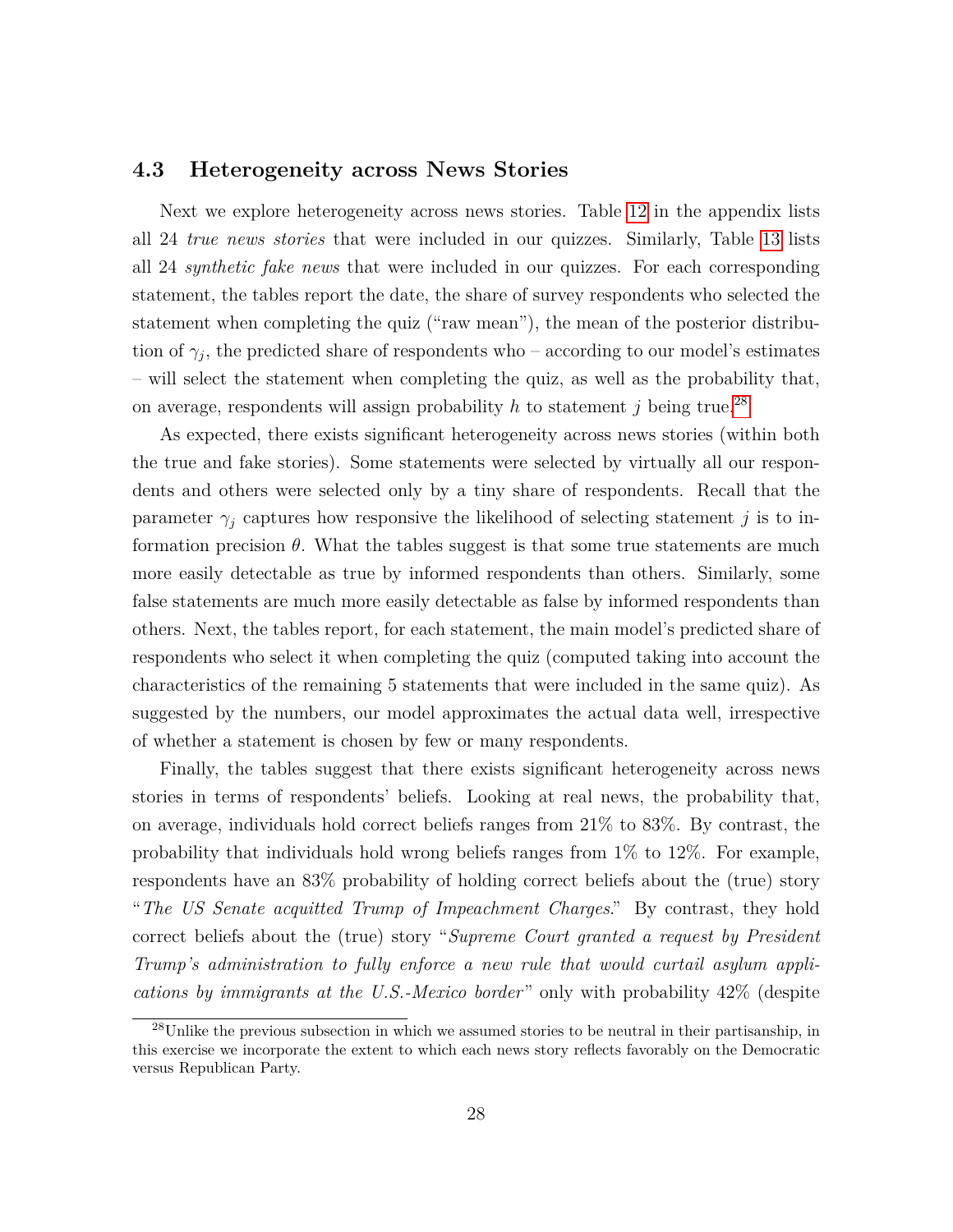69% of our sample selecting the statement when completing the quiz). This last news story – with its relatively large difference between the share of respondents who select the statement and share of respondents who hold correct beliefs – illustrates how our structural approach takes into account the various properties of all the news stories included in the quiz when measuring respondents' beliefs about each single news story. For synthetic fake news, the probability that, on average, individuals hold correct beliefs ranges from 14% to 81%. The probability that they hold wrong beliefs goes from 3% to 20%. Therefore, reassuringly none of the synthetic fake news we included in our quizzes were widely believed to be true. More generally, and consistently with our earlier findings whereby a large share of individuals are able to discern true from false statements confidently, we find that even the most widely believed fake news is less likely to be believed as true than the least believed real news.

### **4.4 Fake News**

The results presented thus far relied on estimating the main model using the quizzes with synthetic fake news exclusively. We briefly present the results we obtain when we instead estimate the model using the quizzes with actual fake news exclusively. We included quizzes with actual fake news in three surveys. Two of these surveys were run by YouGov and one was run using M-Turk. We use all three samples in what follows.

Table [6](#page-30-0) replicates Table [3](#page-24-0) by reporting the predicted probability that individuals successfully complete quizzes that contain 1 true and 1 false statement (first row) and quizzes that contain 1 true and 3 false statements (second row). In line with our results with synthetic fake news, the model predicts that, on average, the vast majority of individuals are able to successfully distinguish true from fake news stories.

Further, Table [7](#page-30-1) replicates Table [4](#page-25-0) by reporting the average probability  $\bar{\rho}(h)$  that individuals hold correct beliefs for different confidence levels. Inspecting both tables reveals that the aggregate information levels we estimate are very similar independently of the method used to generate fake news.[29](#page-0-0) Moreover, the average probability that respondents hold wrong beliefs about fake news is similar for actual and synthetic fake

<sup>&</sup>lt;sup>29</sup>Table [C.8](#page-27-0) in Online Appendix [C.4](#page-0-0) replicates Table [4](#page-25-0) by restricting attention to news quizzes with synthetic fakes news that were ran concurrently with the news quizzes with actual fake news. The figures reported in Table [C.8](#page-27-0) are similar to those reported in Table [7,](#page-30-1) again suggesting that our main findings do not depend on the method employed to generate fake news.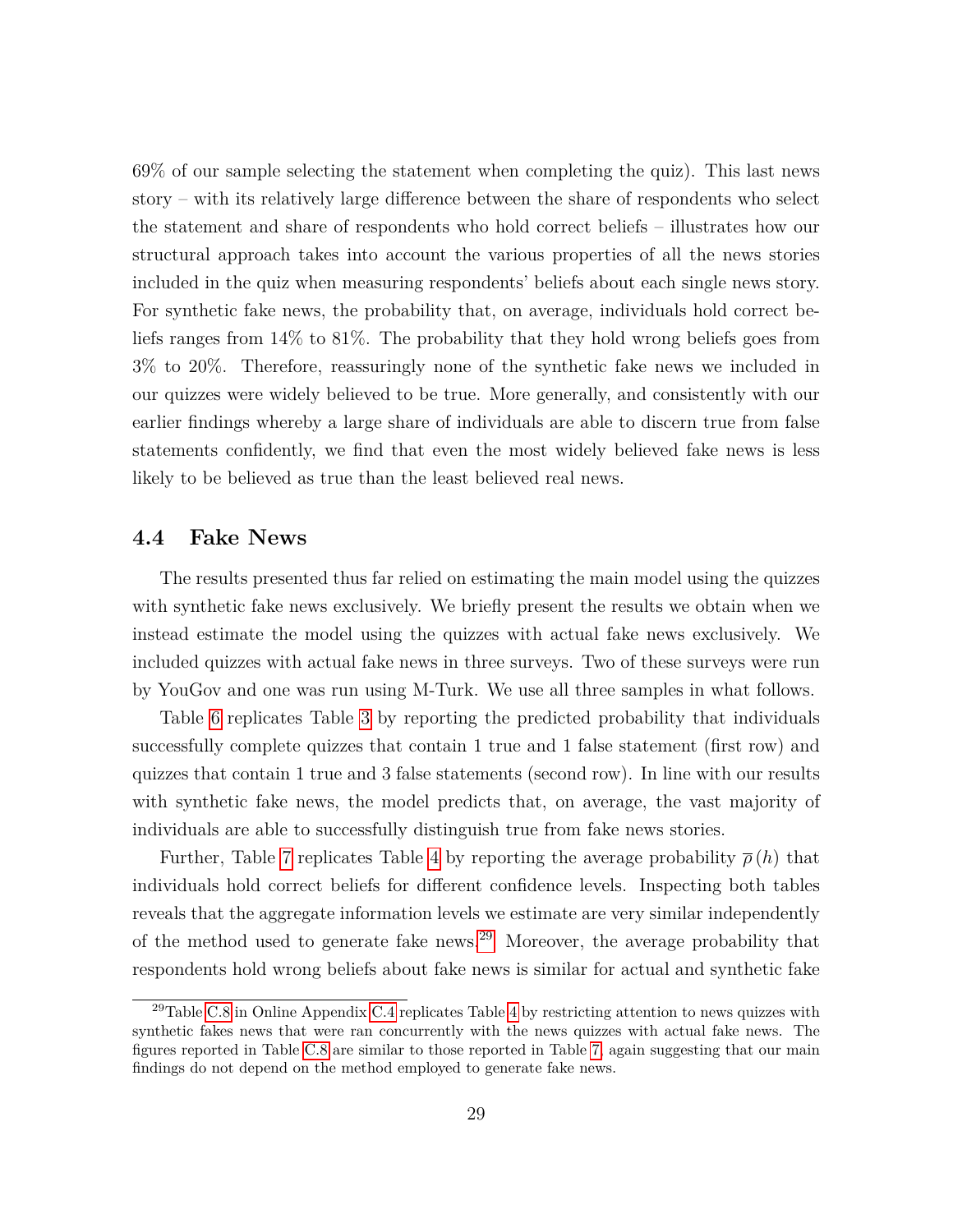|  | First Second Third All          |             |  |
|--|---------------------------------|-------------|--|
|  | $\bar{\pi}$ 0.86 0.85 0.75 0.84 |             |  |
|  | $\bar{\pi}$ 0.72 0.69           | $0.55$ 0.69 |  |

#### Table 6: Average Probability of Selecting True Statement

<span id="page-30-0"></span>*Note*: The first row reports the average probability that individuals select the first, second, and third true news story of the month (as well as any true news story ranked third or higher) when faced with exactly one true news story and one fake story. The second row reports the average probability that individuals select the first, second, and third true news story of the month (as well as any true news story ranked third or higher) when faced with exactly one true news story and three fake stories.

<span id="page-30-1"></span>news, suggesting either that our journalists are able to write equally plausible fake news as those that circulate online and/or that very few respondents were actually exposed to the fake news selected by snopes.com.

| Confidence    |       | True Story | Fake Story |      |
|---------------|-------|------------|------------|------|
|               | First | Second     | Third      |      |
| $0 - 0.25$    | 0.02  | 0.02       | 0.07       | 0.45 |
| $0.25 - 0.75$ | 0.39  | 0.45       | 0.64       | 0.45 |
| $0.75 - 1$    | 0.59  | 0.53       | 0.28       | 0.1  |
| $0 - 0.33$    | 0.06  | 0.05       | 0.16       | 0.56 |
| $0.33 - 0.66$ | 0.26  | 0.29       | 0.44       | 0.29 |
| $0.66 - 1$    | 0.68  | 0.66       | 0.4        | 0.15 |
| $0.5 - 1$     | 0.82  | 0.84       | 0.61       | 0.26 |
| $0.6 - 1$     | 0.73  | 0.73       | 0.47       | 0.19 |
| $0.7 - 1$     | 0.64  | 0.6        | 0.35       | 0.13 |
| $0.8 - 1$     | 0.53  | 0.45       | 0.22       | 0.08 |
| $0.9 - 1$     | 0.39  | 0.25       | 0.11       | 0.04 |

Table 7: Average Probability of Holding Correct Beliefs *ρ* (*h*)

*Note*: The table reports the average probability  $\bar{\rho}(h)$  that respondents hold correct beliefs about the first, second, and third true news story of the month as well as about fake news.

For completeness, Table [14](#page-53-0) in the appendix replicates Table [13](#page-52-0) by listing all 9 fake news that were included in the news quizzes. Exactly as with the synthetic fake news, no fake news was believed to be true by more than 20% of respondents (the fake news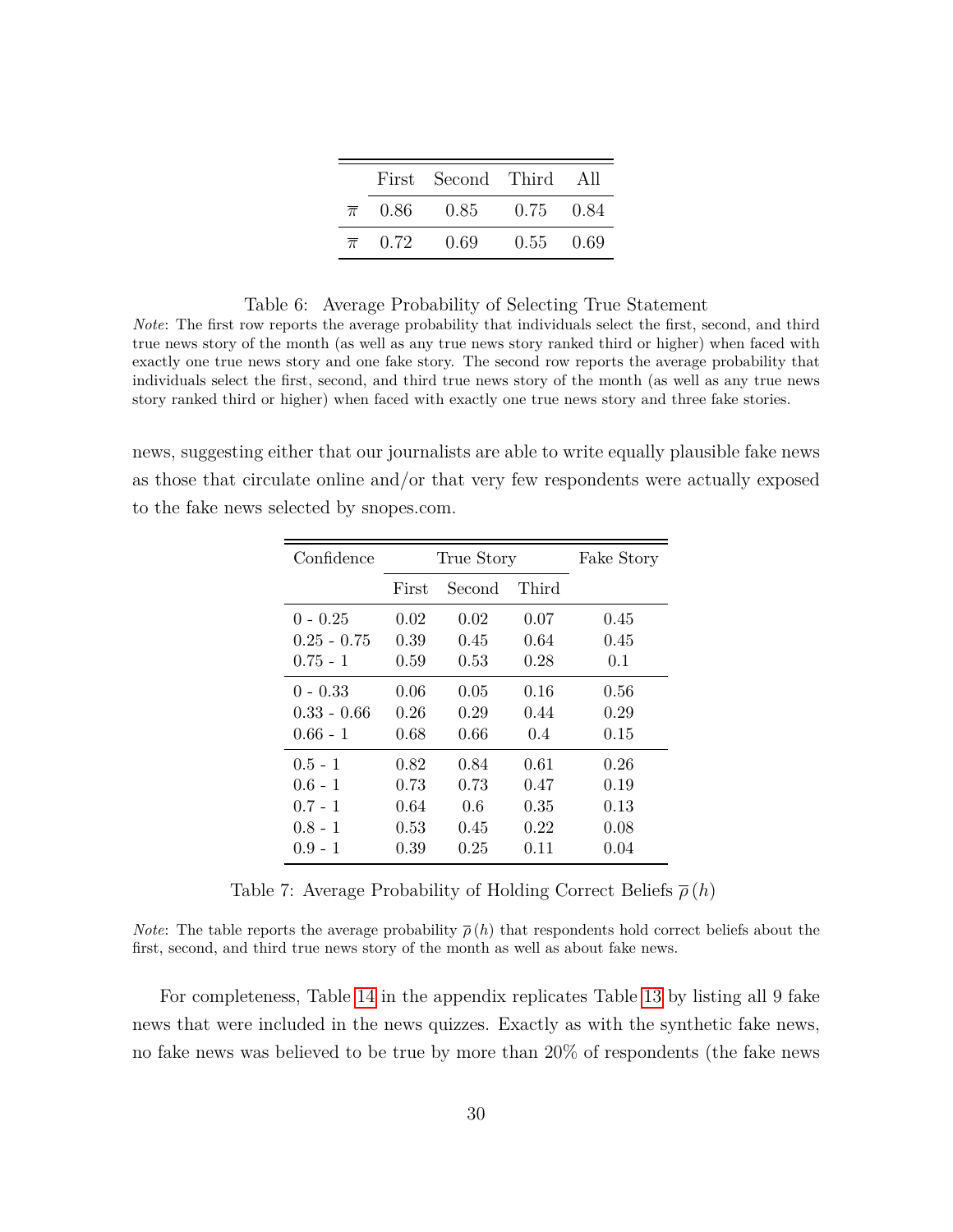that was most widely believed to be true is: "While speaking about Violent Crime Control and Law Enforcement Act of 1994, Joe Biden referred to Black Americans as 'super-predators.' ").

### <span id="page-31-0"></span>**4.5 Effect of Partisan Congruence and Time Passing**

We report our findings regarding the strength of partisan congruence and the effect of time passing in determining individuals' ability to identify true and false news stories and their probability of holding correct beliefs over news stories. We rely on the model's estimates based on the news quizzes with synthetic fake news. Results when instead using the quizzes with actual fake news are similar and omitted for brevity.

Do individuals exhibit a tendency to believe news stories that reflect most favorably on their preferred political party (irrespective of whether a news story is true or false)?<sup>[30](#page-0-0)</sup> If so, to what extent? When focusing on the most important political news of the month, how accurate is Obama's statement (reported in Section [1\)](#page-1-0) that voters live in different political information universes and that they do not share a common baseline of facts? The model assumes that all individuals are possibly biased along partisan lines, and that the extent of the bias is identical across individuals. Individuals can hold partisan beliefs for a variety of reasons, including motivated beliefs  $[e.g., Bénabou and Tirole,$ [2002,](#page-44-11) [2006\]](#page-44-12) or selective exposure to news [see, for instance, [Sunstein, 2018,](#page-48-12) on echo chambers and social media].[31](#page-0-0) Individuals can also (rationally) rely on their partisan priors when they are unsure about the accuracy of competing news sources, as in our news quizzes with three true and three false statements.

The model also allows time passing to matter in determining individuals' information about the news, via the decay parameter  $\delta$ . Intuitively, time may matter if individuals have limited memory and older news story receive less media coverage.

Table [8](#page-32-0) returns to our hypothetical quiz with 1 partisan true news story and 1 neutral fake news story. The first three columns of Table [8](#page-32-0) report the function  $\bar{\pi}$ , for various percentiles in the distribution of the true news stories' associated  $b_j$ , by

<sup>&</sup>lt;sup>30</sup>Throughout, we rely on the bipartisan nature of American politics to assume that a story that reflects favorably on the Republican party reflects unfavorably on the Democratic Party. Similarly, we assume that a story that "neither reflects favorably nor unfavorably" on the Republican Party does not reflect either favorably or unfavorably on the Democratic Party either.

<sup>&</sup>lt;sup>31</sup>On echo chambers and, more generally, individuals' tendency to adopt unbalanced news diets see also [Gentzkow and Shapiro](#page-45-12) [\[2011\]](#page-45-12) and [Flaxman et al.](#page-44-13) [\[2016\]](#page-44-13).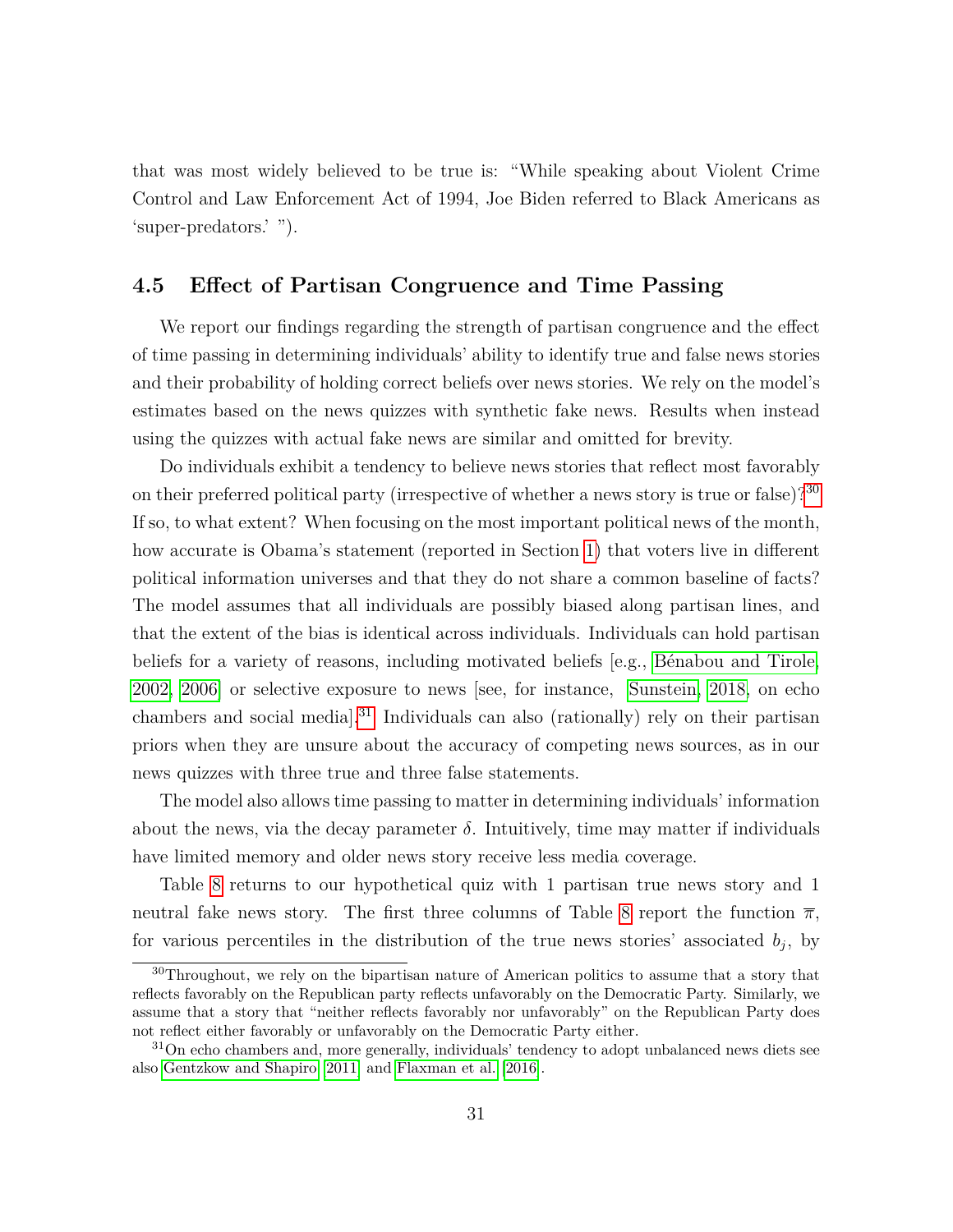distinguishing between Republicans and Democrats and by considering news stories that are less than four weeks old. On average, respondents are 2-3% more likely to select the true news story if it reflects very favorably on their preferred party compared to if it reflects very unfavorably on their preferred party. The effect is symmetric for Democrats and Republicans. Further, the last two columns of Tables [8](#page-32-0) report, for various percentiles in the distribution of the true news stories' associated  $b_j$ , the average probability with which Republicans and Democrats select the true news story as a function of the number of months that have elapsed since both the true and the fake news stories were written. Time plays a significant role: looking for instance at neutral stories, every month that passes reduces the probability that individuals select the true statement by 7-9%.

<span id="page-32-0"></span>

|                           |            | Months Delayed |                                     |        |  |
|---------------------------|------------|----------------|-------------------------------------|--------|--|
|                           |            |                | (a) $t = 0$ (b) $t = 1$ (c) $t = 2$ |        |  |
| Story's partisanship      |            |                | Probability of Selection            |        |  |
| Strongly Pro-Republican   | Republican | 0.7544         | 0.6875                              | 0.6360 |  |
|                           | Democrat   | 0.7364         | 0.6666                              | 0.6135 |  |
| Moderately Pro-Republican | Republican | 0.7507         | 0.6831                              | 0.6313 |  |
|                           | Democrat   | 0.7403         | 0.6710                              | 0.6182 |  |
| Neutral                   | Republican | 0.7454         | 0.6770                              | 0.6247 |  |
|                           | Democrat   | 0.7457         | 0.6773                              | 0.6250 |  |
| Moderatly Pro-Democrat    | Republican | 0.7385         | 0.6690                              | 0.6162 |  |
|                           | Democrat   | 0.7523         | 0.6850                              | 0.6333 |  |
| Strongly Pro-Democrat     | Republican | 0.7350         | 0.6650                              | 0.6118 |  |
|                           | Democrat   | 0.7558         | 0.6890                              | 0.6377 |  |

Table 8: Effect of Partisan Congruence and Time Passing on Probability of Selecting True Statement *π*

*Note*: The table reports the average probability  $\bar{\pi}$  that a supporter of a given political party selects the true statement when faced with 1 true and 1 false statement by varying the favorability toward the Republican Party of the true statement (and assuming a neutral false statement). Stories are ranked according to  $b_j$ . The table also reports the corresponding average probability  $\bar{\pi}$  when the news stories are one-month-old and two-month-old.

Next we look at the probability that individuals hold correct beliefs about the news. The first three columns of Table [9](#page-34-0) report the function  $\bar{\rho}(h)$ , for various confidence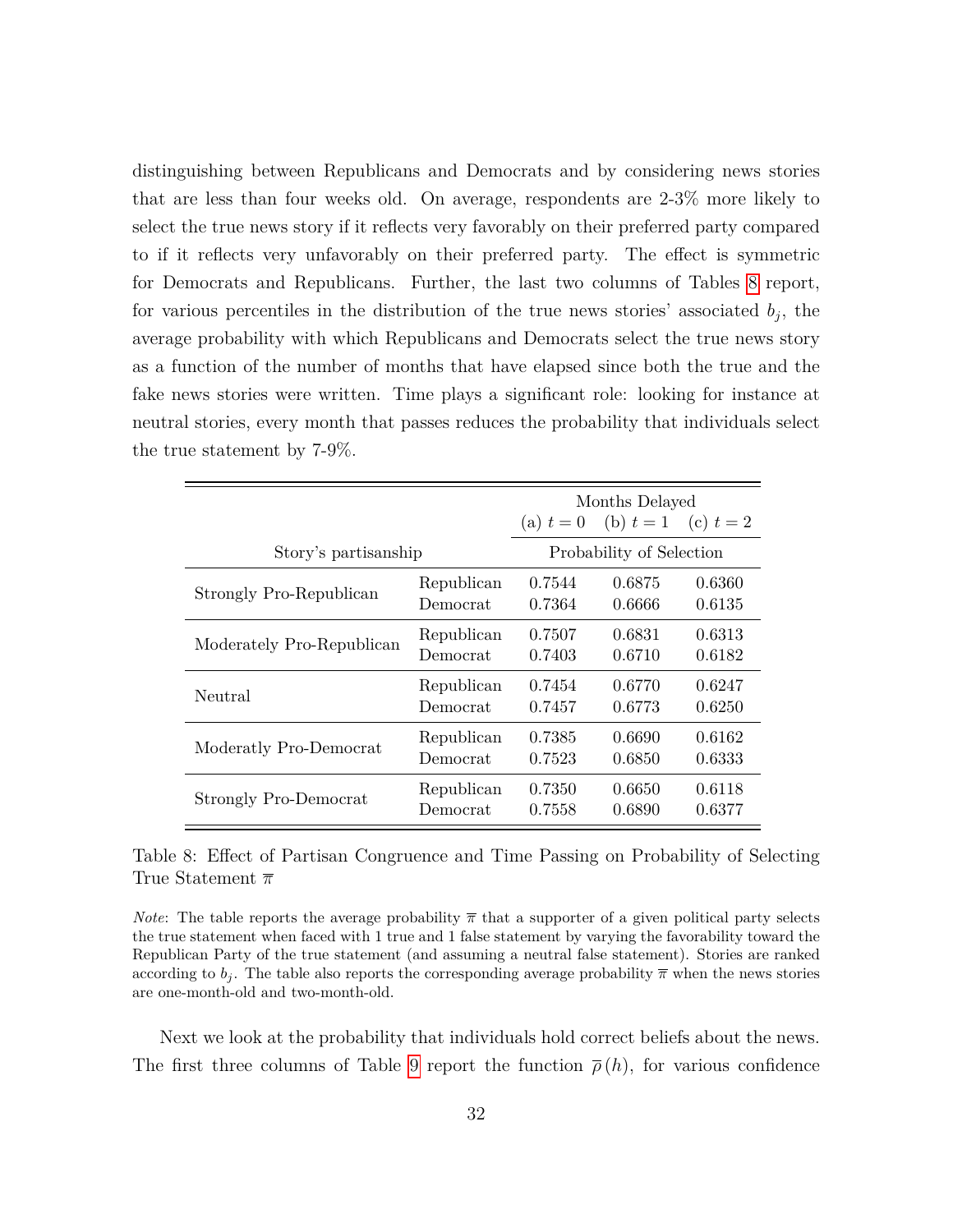intervals and various percentiles in the distribution of  $b_j$ , by distinguishing between Republicans and Democrats and by considering *true* news stories that are less than four weeks old. As news stories reflect less favorably on the Republican Party, the share of Republicans who hold correct beliefs over these stories falls. The effect is symmetric for Democrats. On average, respondents are 2 to 3 percentage points less likely to hold correct beliefs about true news stories that reflect very unfavorably on their preferred party relative to true news stories that reflect very favorably on their preferred party. Expressed differently, on average, individuals are between 6 to 9% more likely to hold correct beliefs about a true news story that reflects favorably on their preferred political party.

We now turn to the effect played by time passing in determining individuals' beliefs about real news. The last two columns of Tables [9](#page-34-0) report, for various percentiles in the distribution of  $b_j$ , the average probability with which Republicans and Democrats hold correct beliefs about true news stories as a function of the number of months that have elapsed. Time has a rather sizable effect on the probability of holding correct beliefs about true news stories: looking again at neutral stories, every month that passes lowers this probability by 10 to 14%.

Table [9](#page-34-0) also allow us to investigate whether the effect played by partisan congruence grows larger for older news stories [e.g., [Zimmermann, 2020\]](#page-48-13). We find some evidence of such a phenomenon. For example, while on average a Republican is 9% more likely to hold correct beliefs about a news story that reflects very favorably on the Republican Party (relative to very unfavorably) when the news story is less than a month old, the corresponding figure becomes close to 11% when the news story is between 5 to 8 weeks old and 12% when the news story is between 9 to 12 weeks old.

### **4.6 Inequalities**

As discussed in Section [1,](#page-1-0) there exists an important literature documenting the relationship between media coverage and citizens' information and, in turn, the relationship between citizens' information and the attention received from politicians. One important channel through which this accountability channel operates is voting. If voters are informed about the policies and actions implemented by politicians, the latter have greater incentives to cater to voters' preferences to increase their odds of reelection.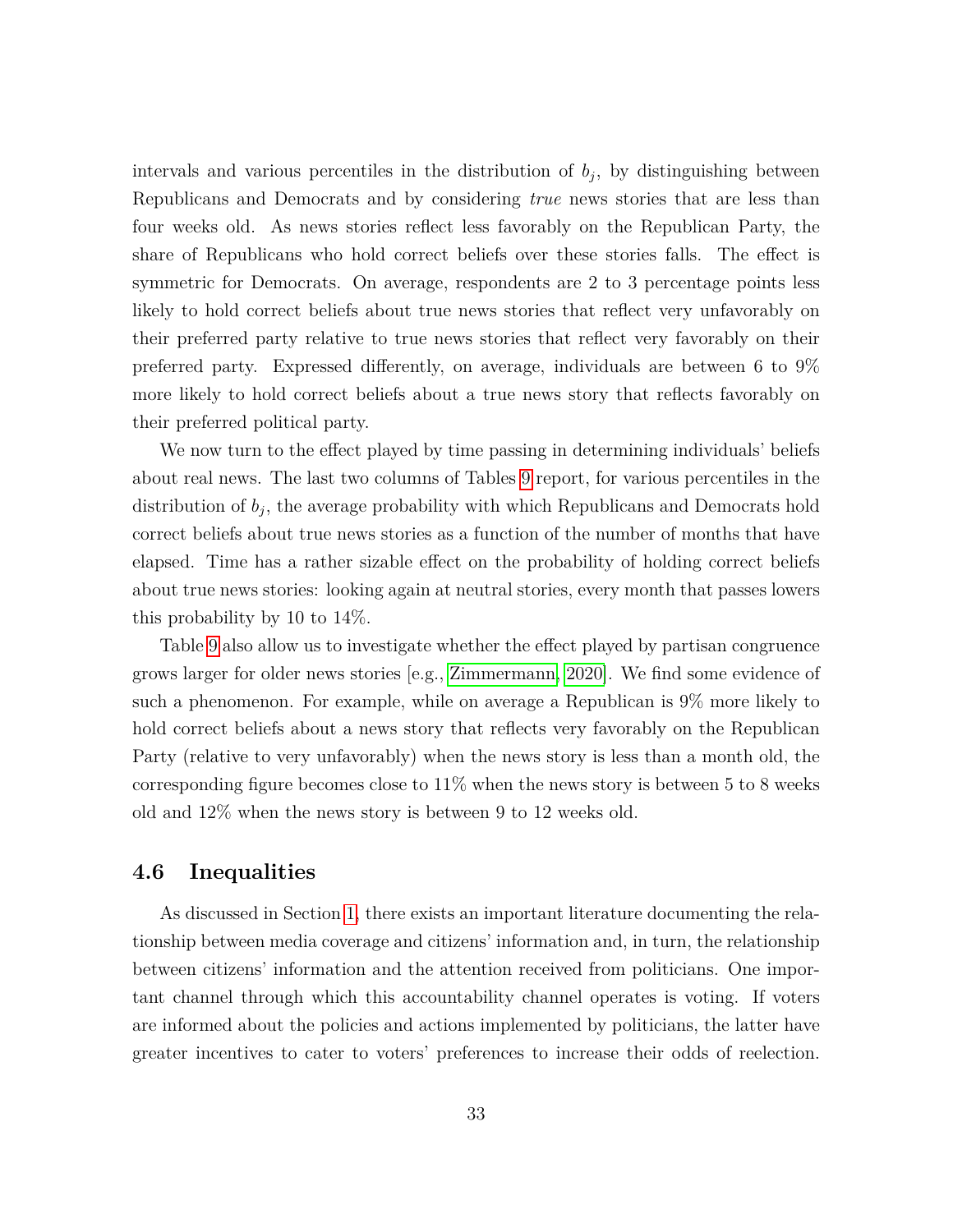<span id="page-34-0"></span>

|                           |            | Months Delayed |                      |      |                         |      |
|---------------------------|------------|----------------|----------------------|------|-------------------------|------|
|                           |            |                | (a) $t=0$            |      | (b) $t = 1$ (c) $t = 2$ |      |
| Story partisanship        |            |                | Confidence : $h \in$ |      |                         |      |
|                           |            | $(0 - 0.25)$   | $(0.25-0.75)$        |      | $(0.75-1)$              |      |
| Strongly Pro-Republican   | Republican | 0.03           | 0.60                 | 0.37 | 0.31                    | 0.28 |
|                           | Democrat   | 0.04           | 0.61                 | 0.35 | 0.29                    | 0.26 |
|                           | Republican | 0.03           | 0.61                 | 0.36 | 0.31                    | 0.27 |
| Moderately Pro-Republican | Democrat   | 0.04           | 0.61                 | 0.35 | 0.30                    | 0.26 |
| Neutral                   | Republican | 0.04           | 0.61                 | 0.35 | 0.30                    | 0.26 |
|                           | Democrat   | 0.04           | 0.61                 | 0.35 | 0.30                    | 0.27 |
|                           | Republican | 0.04           | 0.62                 | 0.34 | 0.29                    | 0.26 |
| Moderatly Pro-Democrat    | Democrat   | 0.03           | 0.60                 | 0.36 | 0.31                    | 0.27 |
|                           | Republican | 0.04           | 0.62                 | 0.34 | 0.28                    | 0.25 |
| Strongly Pro-Democrat     | Democrat   | 0.03           | 0.60                 | 0.37 | 0.31                    | 0.28 |

Table 9: Effect of Partisan Congruence and Time Passing on Average Probability of Holding Correct Beliefs *ρ* (*h*)

*Note*: The table reports the average probability  $\bar{\rho}(h)$  that a supporter of a given political party assigns a probability of truth within a given confidence interval to true and less than a month old news stories with varying favorability toward the Republican Party. The table also reports the average probability that a supporter of a given political party holds correct beliefs about the same news stories when these are one-month-old and two-month-old. Stories are ranked according to  $b_j$ .

Investigating how information levels vary across socioeconomic groups is therefore of interest: as politicians are likely aware of the link between information and voting, they have incentives to skew their policies towards the better informed voters.

To illustrate some of these dynamics, in Online Appendix [B](#page-0-0) we develop a simple model of retrospective voting inspired by Strömberg  $[2001]$ , Prat and Strömberg  $[2013]$ , and Matějka and Tabellini [\[2017\]](#page-46-10). In the model, various groups of voters differ in their policy preferences  $u_g(\cdot)$ , their size  $s_g$ , and information levels  $\bar{\rho}_g$  (the share of informed individuals in group  $g$ ). We show that an incumbent politician seeking reelection has incentives to allocate weights equal to  $\frac{\bar{\rho}_g}{\bar{\rho}} s_g$  on the various groups of voters, where  $\bar{\rho}$ denotes the average voter's level of information. By contrast, a utilitarian social planner would allocate weights equal to *sg*. The incumbent politician thus places greater weight on the better informed groups of voters.

In this section, we quantify the extent of information inequalities across socioeco-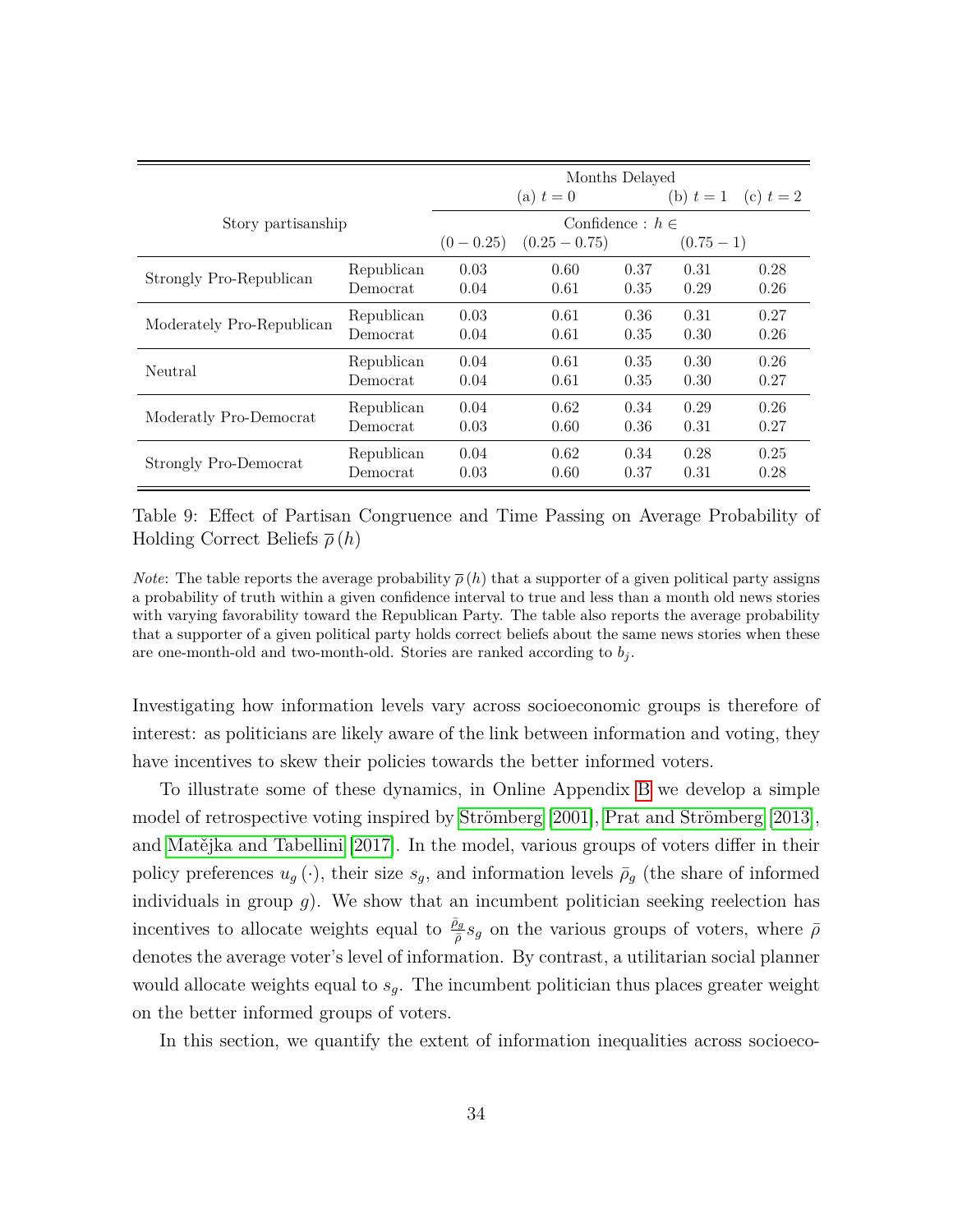nomic groups. To this end, we estimate the hierarchical model described in Section [3](#page-16-0) in which individuals' information precision  $\theta_i$  are drawn from a prior distribution whose mean  $\mu_i$  depend on individual characteristics (e.g., age, gender, etc.). We restrict our attention to news quizzes about Federal politics with synthetic fake news exclusively. Table [10](#page-36-0) reports, for 16 socioeconomic groups, the average predicted probability *π* that members of a particular group successfully complete a hypothetical quiz containing 1 true and 1 false statement as well as the average probability  $\bar{\rho}(h)$  that they hold correct beliefs about true news stories. These figures are computed by estimating the hierarchical model in which  $\mu_i$  depends on age, gender, race (white versus minority), and income (above/below the median). Our results suggest significant differences across socioeconomic groups. To take an extreme example, on average, minority, female voters age 47 or less with a below-median income have a 69% probability of successfully completing the hypothetical quiz and a 28% probability of holding correct beliefs about true news stories. By contrast, on average, white, male voters age 48 or more with an above-median income have an 85% probability of successfully completing a quiz (i.e., a 23% difference) and a 41% probability of holding correct beliefs (i.e., a 46% difference).

Next, we estimate different versions of the hierarchical model in which we progressively add individual characteristics. We report the mean, the 5th percentile value, and the 95th percentile value of the marginal posterior distributions of the coefficients associated with each characteristic. In what follows, we refer to the mean of the marginal posterior distribution of a coefficient simply as "coefficient." Column (1) in Table [15](#page-54-0) (see Appendix [A\)](#page-49-0) allows  $\mu_i$  to depend on the respondent's age, income, college education, gender, and race. Age is the most important characteristic with a coefficient equal to 0*.*25. To quantity the importance of this effect, note that the information precision  $\theta_i$  of an average individual is a Normally distributed random variable with mean  $\mu_i = 1$ and standard deviation equal to roughly 0.48. The effect of age therefore corresponds to roughly half a standard deviation in the prior distribution of information precision. Further, the coefficients associated with college education and income are equal to 0.16 and 0.13 respectively. The coefficient associated with gender is  $-0.21$ .<sup>[32](#page-0-0)</sup> Similarly, the

<sup>&</sup>lt;sup>32</sup>[Lizotte and Sidman](#page-46-11) [\[2009\]](#page-46-11) suggests that most of the gap in political knowledge between men and women can be explained by differences in risk aversion because women are less likely to venture a guess when they are not certain. However, our methodology is not affected by that potential issue because all subjects must pick three statements.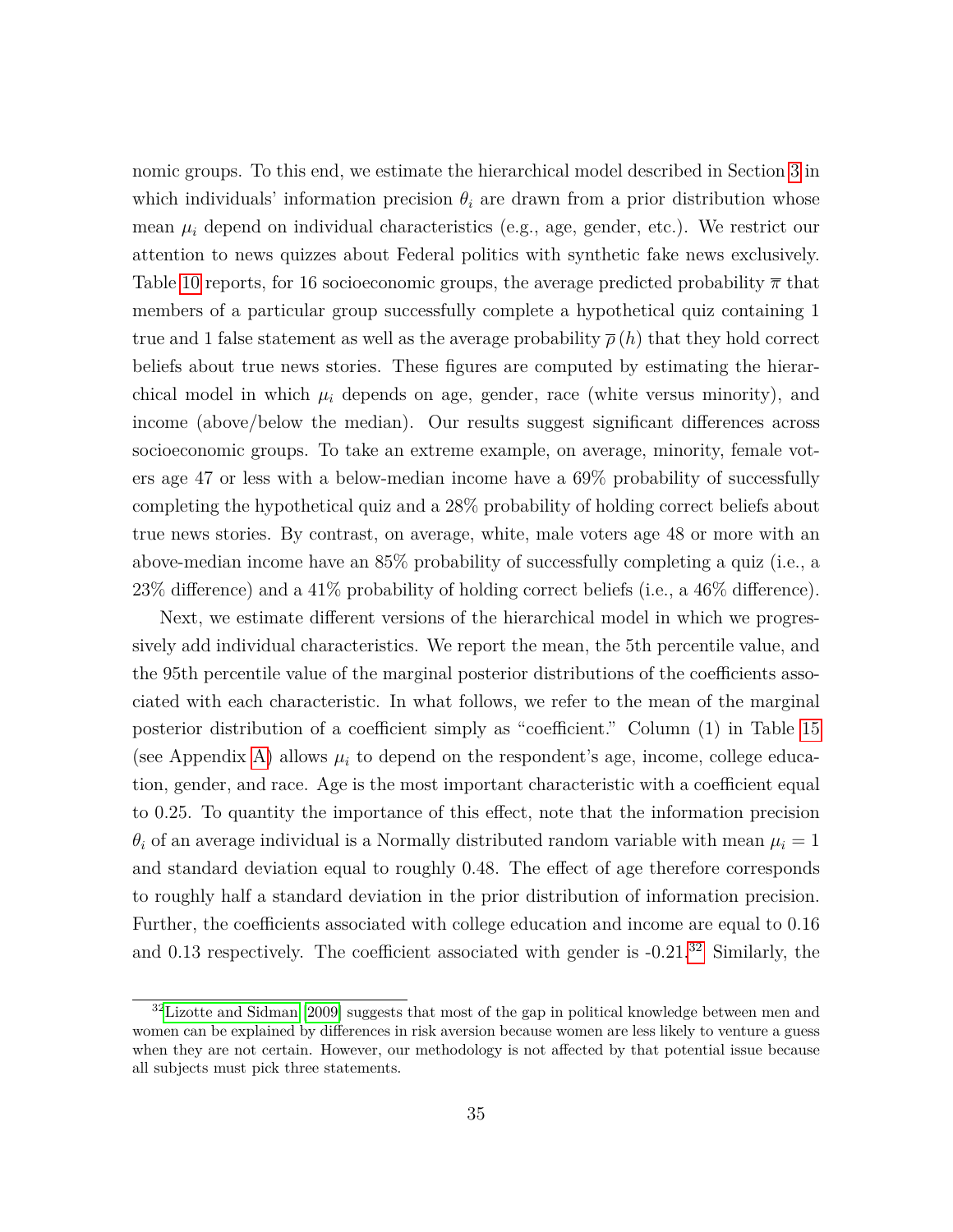<span id="page-36-0"></span>

|                  | Age<br>47   | $\geq$ | Female | White       | Income<br>$60k+$ | $\overline{\pi}$ |      | $h < 0.25$ $h \in (0.25, 0.75)$ $h > 0.75$ |      |
|------------------|-------------|--------|--------|-------------|------------------|------------------|------|--------------------------------------------|------|
| 1                |             |        |        |             |                  | 0.73             | 0.06 | 0.64                                       | 0.30 |
| $\overline{2}$   |             |        |        |             | $\mathbf X$      | 0.78             | 0.04 | 0.62                                       | 0.34 |
| 3                |             |        |        | $\mathbf x$ |                  | 0.79             | 0.04 | 0.62                                       | 0.34 |
| 4                |             |        |        | $\mathbf x$ | $\mathbf x$      | 0.82             | 0.03 | 0.60                                       | 0.37 |
| $\overline{5}$   |             |        | X      |             |                  | 0.69             | 0.07 | 0.65                                       | 0.28 |
| 6                |             |        | X      |             | $\mathbf X$      | 0.73             | 0.06 | 0.64                                       | 0.30 |
| 7                |             |        | X      | $\mathbf x$ |                  | 0.74             | 0.05 | 0.64                                       | 0.31 |
| 8                |             |        | X      | $\mathbf x$ | $\mathbf X$      | 0.78             | 0.04 | 0.62                                       | 0.34 |
| $\boldsymbol{9}$ | X           |        |        |             |                  | 0.78             | 0.04 | 0.62                                       | 0.34 |
| 10               | X           |        |        |             | $\mathbf X$      | 0.82             | 0.03 | 0.59                                       | 0.38 |
| 11               | $\mathbf x$ |        |        | X           |                  | 0.82             | 0.03 | 0.59                                       | 0.38 |
| 12               | X           |        |        | $\mathbf x$ | $\mathbf x$      | 0.85             | 0.02 | 0.56                                       | 0.41 |
| 13               | $\mathbf X$ |        | X      |             |                  | 0.75             | 0.05 | 0.64                                       | 0.31 |
| 14               | X           |        | X      |             | $\mathbf X$      | 0.79             | 0.04 | 0.62                                       | 0.34 |
| 15               | X           |        | X      | X           |                  | 0.79             | 0.04 | 0.62                                       | 0.35 |
| 16               | X           |        | X      | X           | X                | 0.82             | 0.03 | 0.59                                       | 0.38 |

Table 10: Information Levels across Socioeconomic Groups

*Note*: The table reports, for 16 socioeconomic groups, the average probability  $\bar{\pi}$  that an individual belonging to a given group selects the true statement when faced with one true and one false statement and the average probability  $\bar{\rho}(h)$  that an individual belonging to a given group assigns a probability of truth within a given interval of confidence to true news stories.

coefficients associated with being African-American and Hispanic are equal to -0.22 and -0.2 respectively. Column (2) adds affiliations with the Democratic and the Republican Parties (the excluded category are Independents) and Column 3 adds affiliation with any party (Partisan). The coefficients associated with being a Democrat and a Republican are equal to 0.2 and 0.1, suggesting that supporters of the Republican and Democratic Parties are associated with higher information levels relative to Independents. Similarly, partisanship in general is also positively associated with information precision, with a coefficient equal to 0.16. The inclusion of these additional characteristics does not affect much the coefficients associated with the 5 socioeconomic factors (which the exception of the coefficient associated with being African-American, which shifts significantly to the left). Table [16](#page-55-0) (where Column (1) reproduces Column (3) in Table [15\)](#page-54-0) includes media consumption habits. In both Columns (2) and (3) the number of news outlets and time usage (in minutes) are positively and strongly associated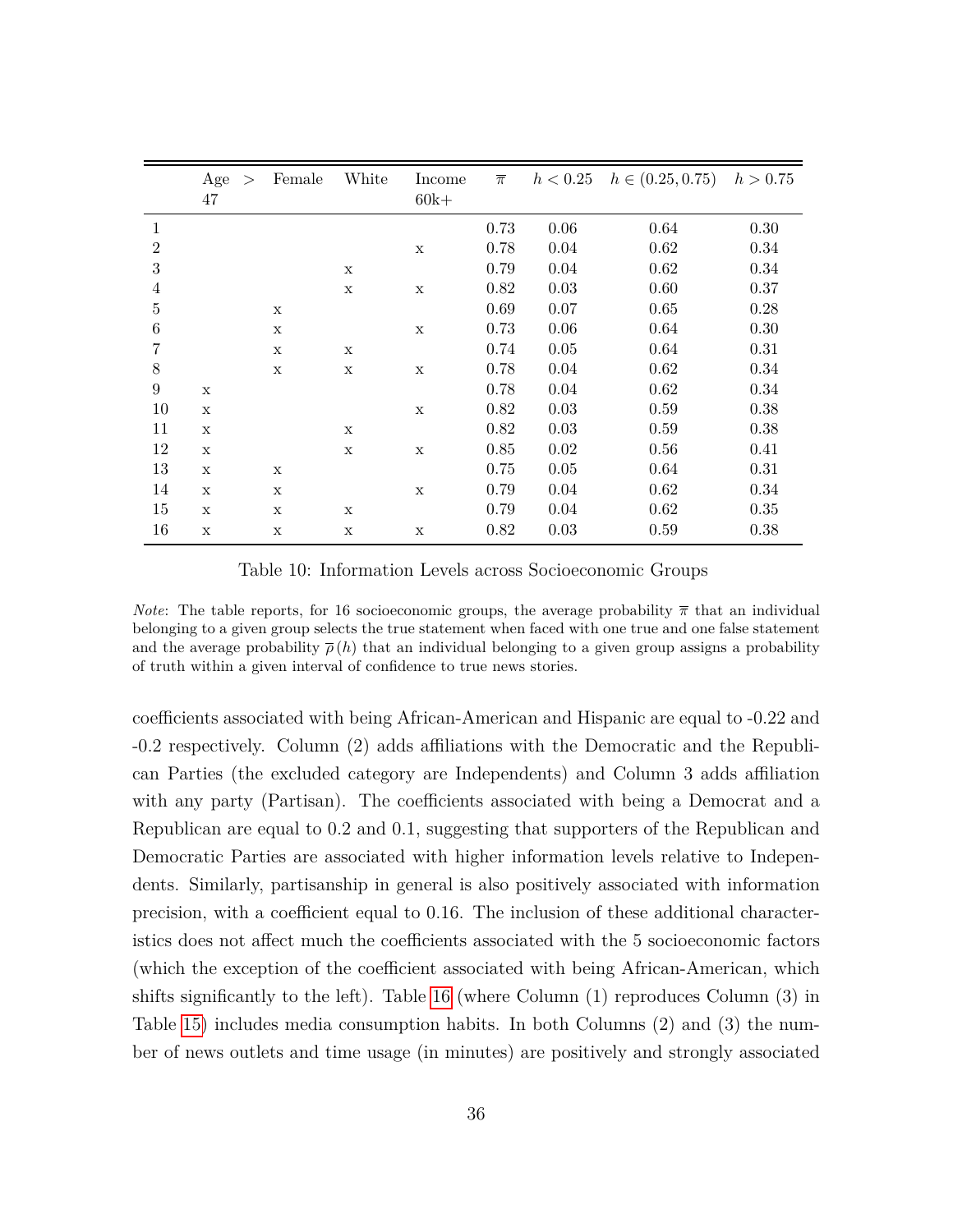with information precision (with some of the coefficients associated with socioeconomic factors shrinking somewhat). In particular, an additional hour of news consumption corresponds to a 138% of a standard deviation increase in the prior distribution of information precision. Finally, Table [17](#page-56-0) (which reproduces Table [15'](#page-54-0)s Column (3) and Table [16'](#page-55-0)s Column (3)) adds Political Interest as a control variable. Political Interest has been highlighted by previous work as an important factor in determining information precision [e.g., [Prior, 2007\]](#page-47-11). Our results are consistent: we find that the coefficient associated with general interest in politics is equal to 0.21.

We return to our simple theoretical framework to illustrate the relevance of our findings from a political economy angle. In Figure [2,](#page-38-0) the grey bars correspond to the size of various age groups in our sample. By contrast, the blue bars represent the actual weights an incumbent seeking reelection would allocate these various groups, say when designing a policy that affects voters of different ages differently. Consistent with our results above, the incumbent will behave as if voters age 49 or more make up close to 58% of all voters, even though they make up less than 54% of all voters in reality. Similarly, the incumbent will behave as if whites make up close to 75.5% of the population (in contrast to their actual share of 73%). Comparing these numbers with current US demographic trends helps to assess magnitudes.<sup>[33](#page-0-0)</sup> For instance, the incumbent behaving as if the population of whites is 2-3 percentage points larger than what it actually is is roughly equivalent to saying that the incumbent behaves with a 10 year lag with respect to the demographic composition of the US population.

### **4.7 Taking Stock: Partisanship versus Inequality**

In this section, we argue that socioeconomic factors explain more of the heterogeneity in the information individuals hold about political news than partisanship. We measured three kinds of partisanship effects. First, we showed that Republicans and Democrats hold more accurate beliefs than Independents. Second, we showed that the accuracy of Democrats and Republicans' information about political news is almost identical. Third, in Section [4.5,](#page-31-0) we documented the existence of a partisan congruence effect, whereby individuals are more likely to believe stories that reflect well on their

<sup>33</sup>See, for instance, https://www.brookings.edu/blog/the-avenue/2018/03/14/the-us-will-becomeminority-white-in-2045-census-projects/.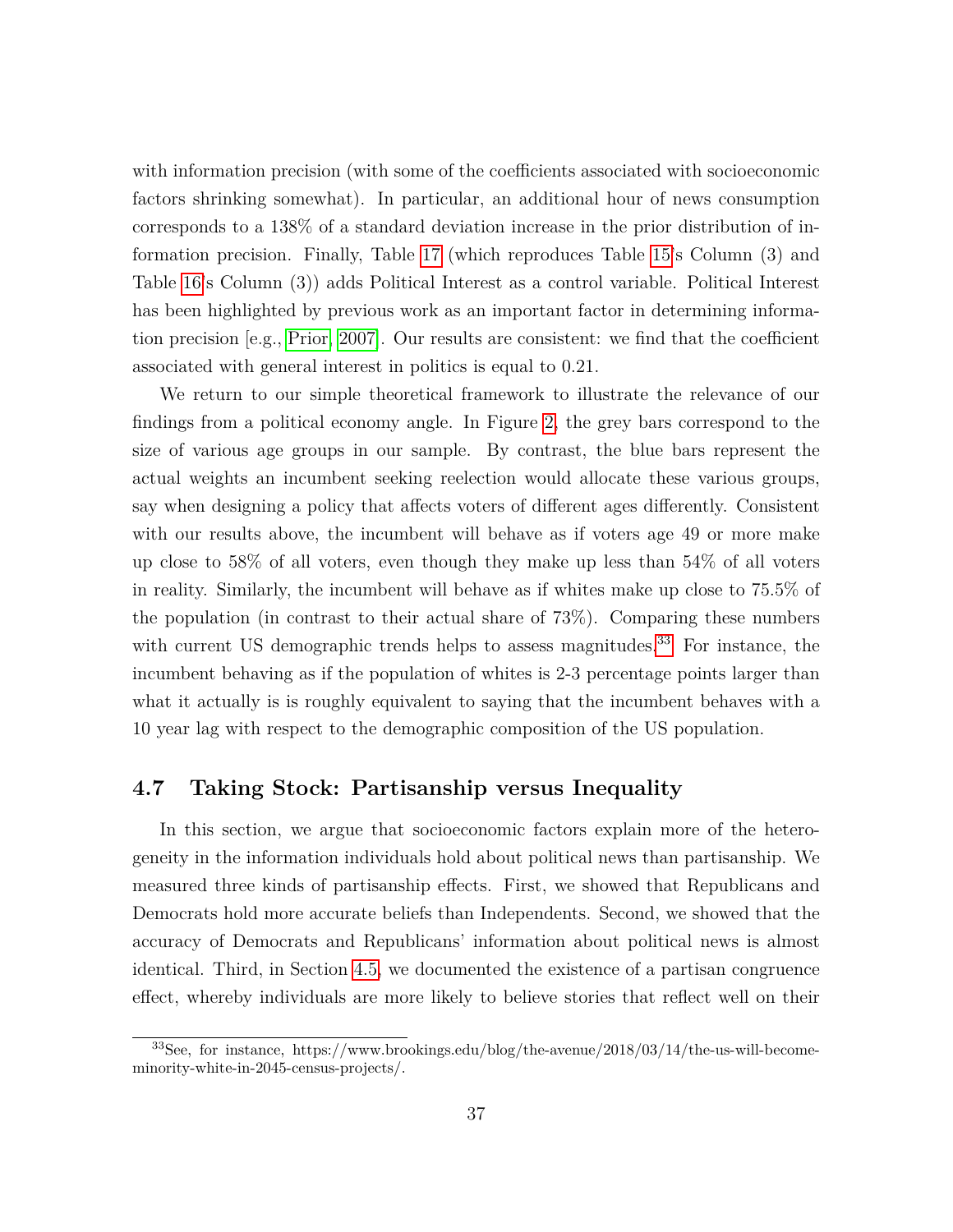<span id="page-38-0"></span>

Figure 2: Inequalities in Information about the News

preferred party: although Republicans and Democrats are just as well informed on average, they are informed about different news stories.

We now contrast these partisanship effects with the role played by socioeconomic factors. The hierarchical model presented above allows us to make a direct comparison, by letting individuals' precision parameter  $\theta_i$  be drawn from a prior distribution whose mean  $\mu$  depends on individual characteristics. As discussed previously, age and minority status are significantly more important in determining individuals' information precision compared to party affiliation, and gender and education are roughly equally important. To illustrate, the effect of age corresponds to roughly a half of a standard deviation shift in the prior distribution of information precision. By contrast, the effect of supporting either the Republican or the Democratic Party corresponds to about a 22% of a standard deviation shift.

Contrasting the importance of partisan congruence with that of socioeconomic factors is not obvious, because the latter influence the overall accuracy of an individual's information whereas partisan congruence measures the importance of partisanship in determining an individual's beliefs over a particular news story. Table [11](#page-39-1) reports the average probability of holding correct beliefs  $\bar{\rho}$  (0.75) over true news stories, by focusing on median-polarization news stories: news stories that lie on the 25th and 75th percentile in the distribution of  $b_j$  (i.e., roughly the median "pro-dem" news story and

*Note*: Grey bars correspond to the size of various age groups in our sample. Blue bars correspond to the weights an incumbent seeking reelection would allocate these various groups.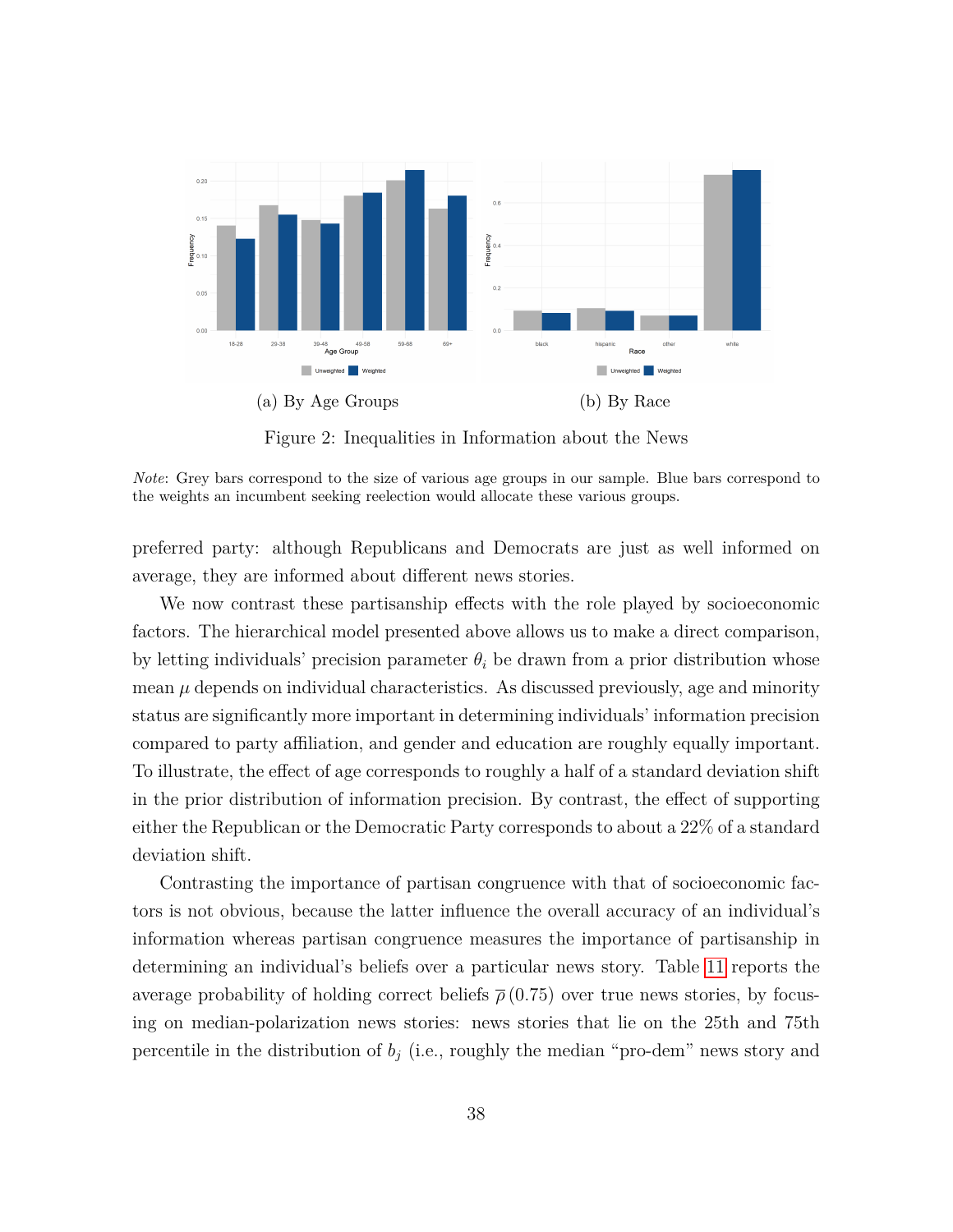the median "pro-rep" news story). The table focuses on supporters of either the Republican or the Democratic Party and it examines the effect of making a true news story congruent versus non-congruent.<sup>[34](#page-0-0)</sup> The table also distinguishes between various socioeconomic factors (e.g., female versus male). Not surprisingly making news stories congruent as opposed to non-congruent increases the probability that individuals hold correct beliefs, with changes between 0 and 2 percentage points. Varying socioeconomic factors always has a larger effect on  $\bar{\rho}$  than varying partisan congruence. Varying the four socioeconomic factors leads to changes in  $\bar{\rho}(0.75)$  between 4 and 7 percentage points. Looking at percentage changes, the effect of varying any socioeconomic factor is roughly 3 times as large as the effect of varying a news story's partisan congruence.

<span id="page-39-1"></span>

|                            | Gender       |              | Race                                                                          |              |              | Age          |              | Family Income |
|----------------------------|--------------|--------------|-------------------------------------------------------------------------------|--------------|--------------|--------------|--------------|---------------|
|                            | Female       |              | Male   Non White   $\langle 47 \rangle$ 247   $\langle$ \$60k $\rangle$ \$60k |              |              |              |              |               |
|                            |              |              | Median-polarization news stories                                              |              |              |              |              |               |
| Non-congruent<br>Congruent | 0.41<br>0.43 | 0.47<br>0.47 | 0.39<br>0.41                                                                  | 0.46<br>0.47 | 0.41<br>0.42 | 0.47<br>0.48 | 0.41<br>0.43 | 0.47<br>0.48  |

Table 11: Partisan Congruence versus Socioeconomic Factors

*Note*: The table reports the probability  $\bar{\rho}$  (0.75) of holding correct beliefs by considering different values of  $b_i$  and distinguishing between various socioeconomic factors.

These findings, combined with our earlier results regarding aggregate information levels, suggest that the largest policy concern might not be the death of journalistic truth or its ideological polarization, but rather information inequality along socioeconomic lines. We discuss some policy implications in Section [6.](#page-42-0)

# <span id="page-39-0"></span>**5 Extensions and Robustness Checks**

#### **5.1 Sports and Entertainment**

The "post-truth" phenomenon is often discussed with respect to political news. For this reason, we sought a benchmark outside of politics and included news quizzes about

<sup>&</sup>lt;sup>34</sup>The values of  $\gamma$  we select are drawn from the marginal posterior distribution of  $\gamma_j$ , that is, we disregard any possible co-dependence between *γ*'s and *b*'s.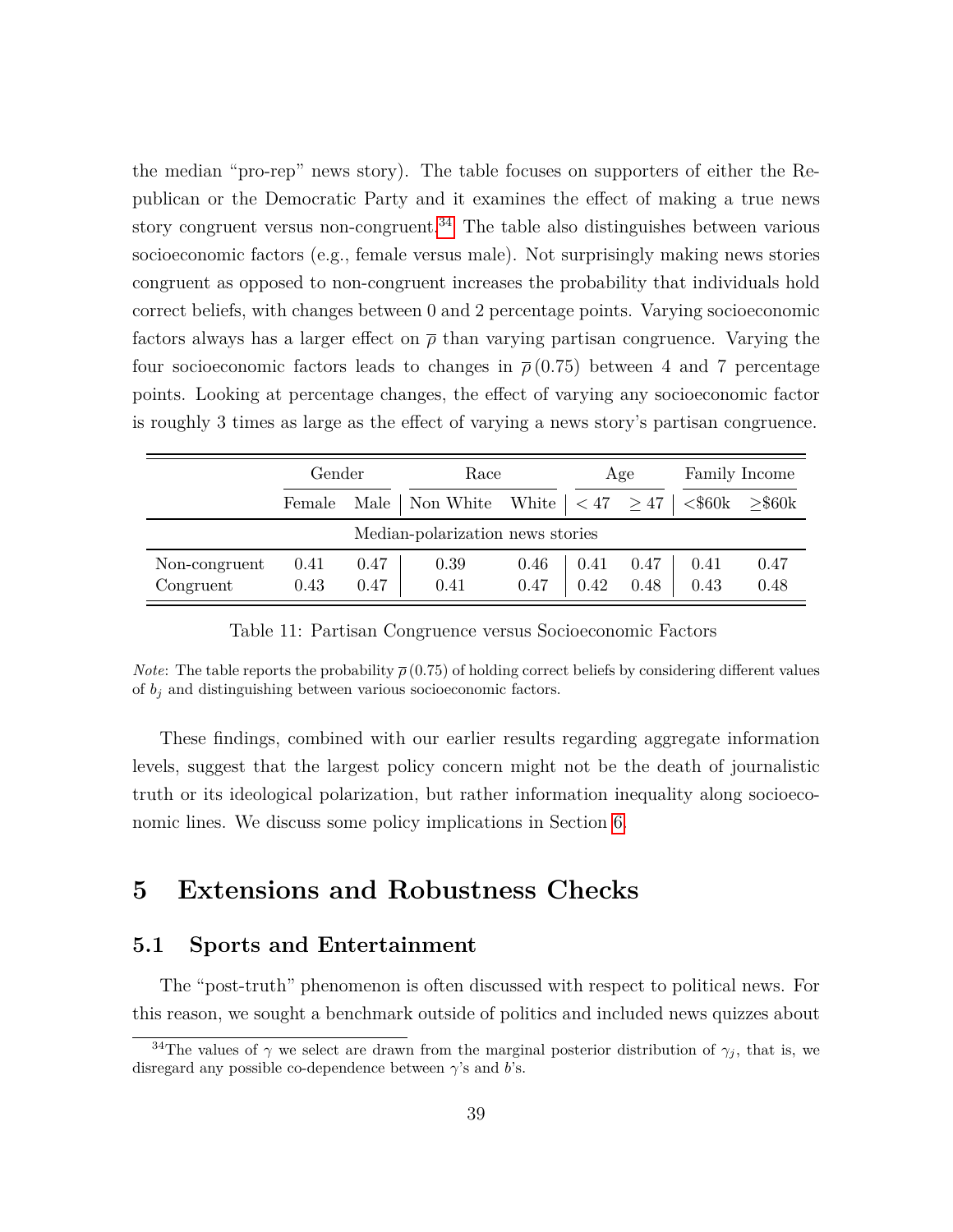Sports and Entertainment in two of our surveys (four quizzes in total). We estimate our main model to obtain the posterior distributions of the various parameters of interest by combining and relying exclusively on the news quizzes about Sports and Entertainment. We assume these news to be neutral in their partisanship and we rely on synthetic fake news only. Online Appendix [C.1](#page-0-0) presents our main results. US citizens appear just as well informed about Politics as they are about Sports and Entertainment. On average, respondents hold correct beliefs about true news stories covering Sports and Entertainment with probability 45%. The corresponding figure for true news stories about Federal politics is 44% (in those news quizzes ran concurrently with the quizzes about Sports and Entertainment). We interpret these findings as further evidence against the "post-truth" phenomenon.

#### **5.2 Democratic Party Presidential Primaries**

Most of our news quizzes about the Federal Government included news directly related to the Donald Trump presidency. We cannot exclude the possibility that the sizable differences in information levels across socioeconomic groups that we find are somehow driven by Donald Trump's four-year tenure in the White House. In 5 surveys, we included news quizzes devoted exclusively to news about the Democratic Party presidential primaries. Noting that Democratic primary voters are more likely to be young, female, minority and low-income compared to presidential election voters [\[Ka](#page-45-9)[marck and Podkul, 2018\]](#page-45-9), this extension allows to perform an external validity exercise regarding our results about information inequalities across socioeconomic groups. Exactly as before, we estimate the main model highlighted in Section [3](#page-16-0) to obtain the posterior distributions of the various parameters of interest. The model is estimated using the quizzes about the Democratic Party presidential primaries exclusively, and it relies on synthetic fake news only. Our main findings are reported in Online Appendix [C.2.](#page-0-0) Relative to the news about the Federal Government, individuals appear, on average, better informed about the news that cover the primaries (see Table [C.2\)](#page-0-0). On average, individuals hold correct beliefs about the most important true news stories with probability 0.51. The corresponding figures for the second and third most important stories are 0.62 and 0.48. Similarly, on average, individuals hold correct beliefs about the synthetic fake news with probability 0.45. Tables [C.4](#page-0-0) and [C.5](#page-0-0) include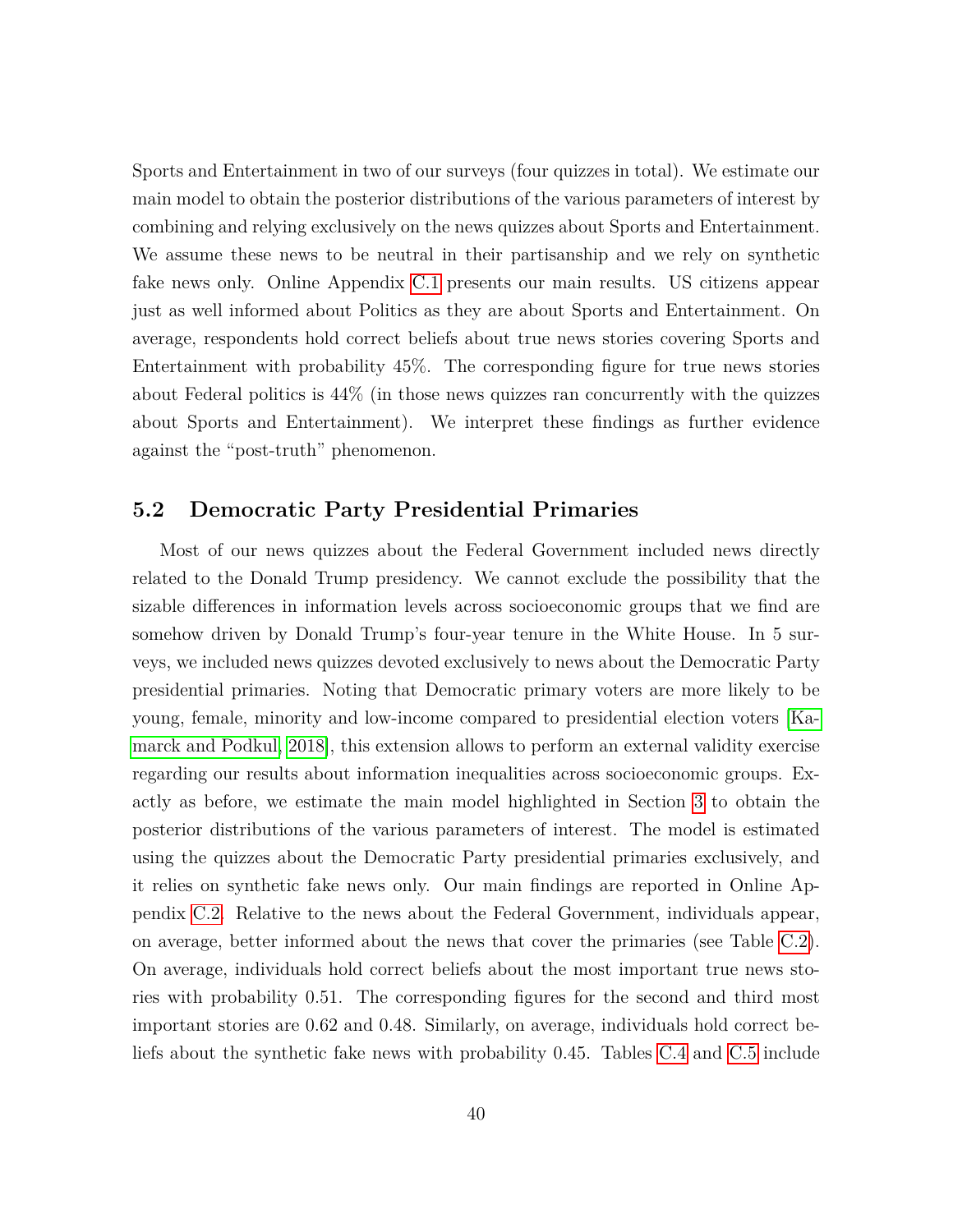all the true news stories and all the synthetic fake news that were used in the news quizzes. Again, there exists significant heterogeneity across stories. Whereas only 22% of individuals held correct beliefs about the true news story: *Democrats in Presidential debate hint at no swift end to China tariffs*, 85% of them held correct beliefs about the true news story: *Joe Biden denied alleged sexual assault*. Also, for no synthetic fake news was the share of respondents with wrong beliefs larger than 19%. Finally, again find evidence of large information inequalities. Looking at the least and best-informed socioeconomic groups, we find that, on average, white, male voters age 48 or more with an above-median income are 53% more likely to hold correct beliefs about true news stories covering the Democratic primaries than minority, female voters age 47 or less with a below-median income. They are also close to 17% more likely to identify a true news story when faced with one true and one fake news story.

### **5.3 Robustness Checks**

We perform a host of further analyses and robustness checks in the Online Appendix. For instance, recall that our main analysis excluded the 19% of respondents who selected fewer than 3 statements when completing the news quizzes. If the tendency to select fewer than 3 statements is correlated with information precision, one may worry that excluding these respondents may bias our results. In Online Appendix [C.3,](#page-0-0) we replicate our main analysis by imputing respondents' "missing choices." Specifically, for all the respondents who selected fewer than 3 statements, we choose uniformly at random the missing choices from the remaining unselected items. As expected, we find that the accuracy of respondents' beliefs decreases somewhat: for example, on average, respondents hold correct beliefs about the most important news story of the month with probability 53% (against 59% when not imputing missing choices). Last, in Online Appendix [C.5](#page-0-0) we replicate our main results by relying exclusively on the news quizzes about the Federal Government that we administered through M-Turk. Our main results line up with the analysis performed using the YouGov sample.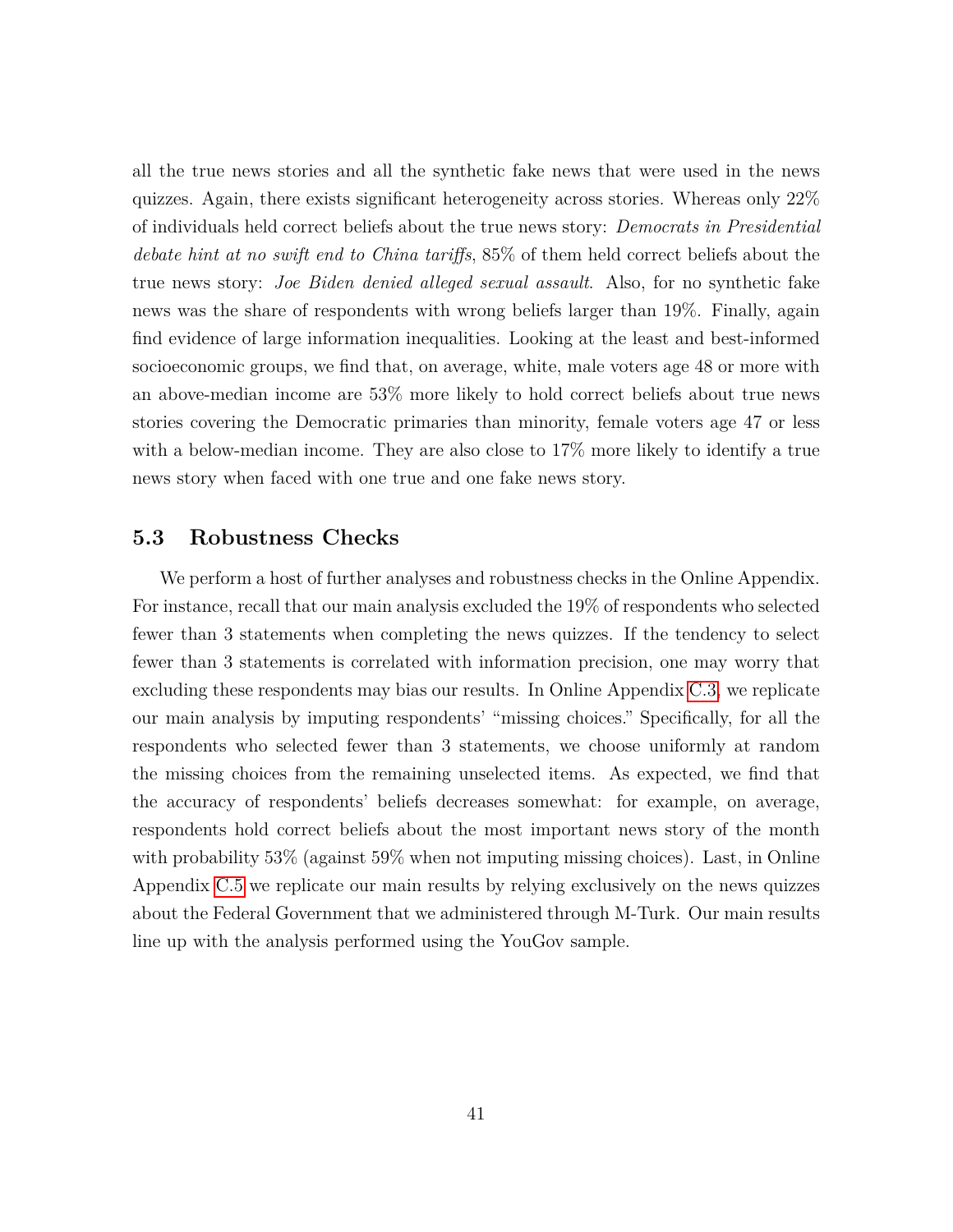## <span id="page-42-0"></span>**6 Concluding Remarks**

While the current policy debate has focused mostly on the "death of truth", the prevalence of fake news, and news polarization, our findings point toward inequality in the distribution of information. A sizeable minority of US voters have very low information levels and they are more likely to be found among women, minorities, the young, and the poor.

Understanding the causes of such large information inequalities is not obvious. One can advance three possible hypotheses. First, it could be that the we chose a political topic – domestic policy – that is much more interesting to certain segments. However, this explanation is not promising because we find the same inequality patterns when we investigate news on the Democratic primaries.

Second, its could be an economic-driven access story. Certain segments of the population have less disposable income to spend and are therefore less likely to consume costly news sources. However, this is unlikely to be the whole explanation because inequality patterns survive after controlling for income.

The most likely explanation is that the journalistic truth  $-$  at least in its current form – is more appealing to certain socio-economic groups than to others. In turn, this explanation may be due to many factors. One factor that deserves further scrutiny is that news producers tend to belong to the high-information groups. The newsroom staff at major national newspapers is overwhelmingly male [\[WMC, 2019\]](#page-48-15) and white [\[Arana, 2018\]](#page-43-12).

The patterns we uncover cast a doubt on the death-of-truth narrative and on the policies that have been proposed to counter it, especially the most drastic ones, like re-thinking the scope of the First Amendment. Instead, it would be useful to discuss and study policies that are aimed at equalizing access to news sources by changing the way media is funded  $[Cag\acute{e}, 2016]$ .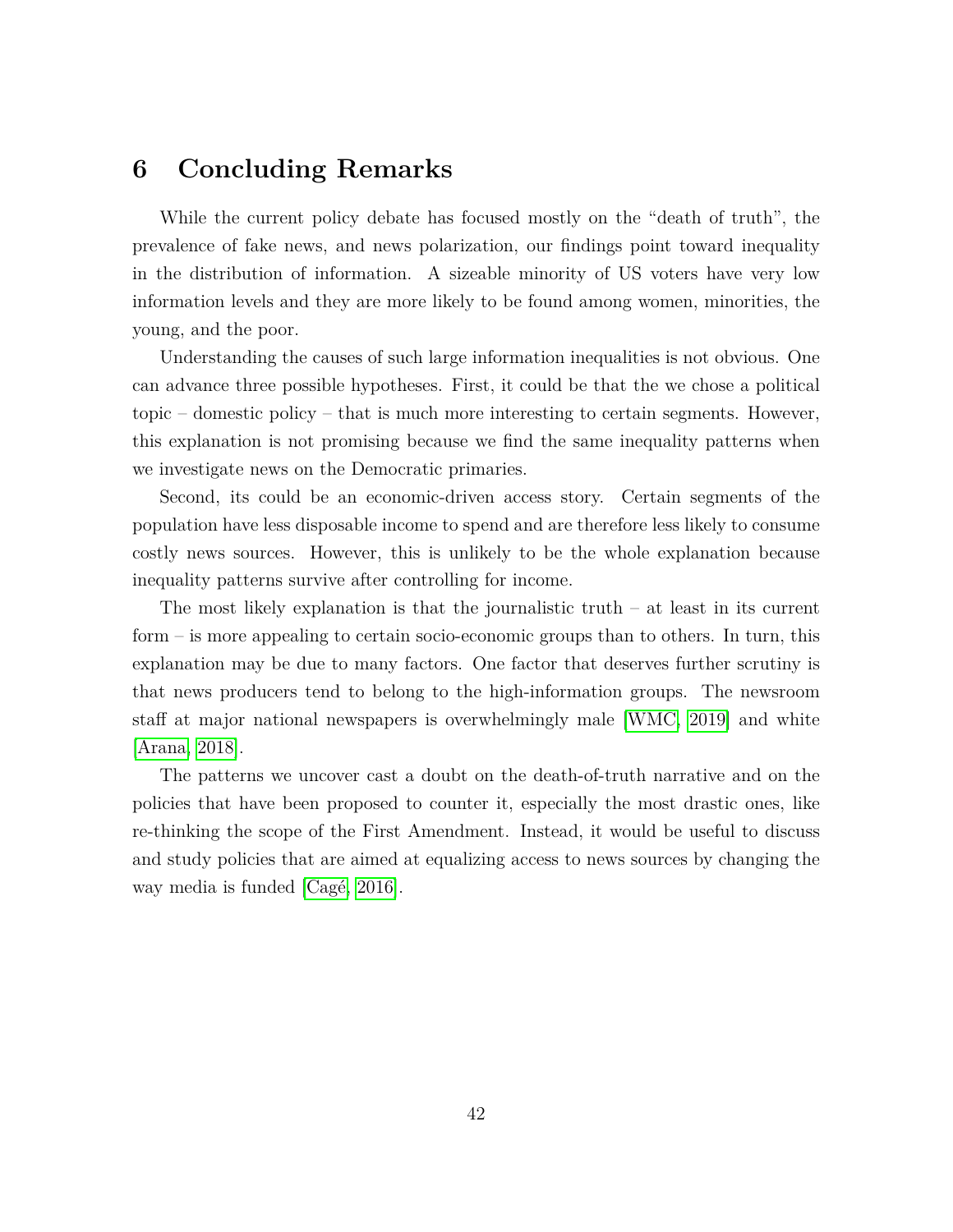# **References**

- <span id="page-43-5"></span>Hunt Allcott and Matthew Gentzkow. Social Media and Fake News in the 2016 Election. *Journal of Economic Perspectives*, 31(2):211–236, 2017.
- <span id="page-43-8"></span>Hunt Allcott, Luca Braghieri, Sarah Eichmeyer, and Matthew Gentzkow. The Welfare Effects of Social Media. *American Economic Review*, 110(3):629–76, 2020.
- <span id="page-43-6"></span>Jennifer Allen, Baird Howland, Markus Mobius, David Rothschild, and Duncan J. Watts. Evaluating the fake news problem at the scale of the information ecosystem. 6(14), 2020a. doi: 10.1126/sciadv.aay3539.
- <span id="page-43-7"></span>Jennifer N. L. Allen, Antonio A. Arechar, Gordon Pennycook, and David G. Rand. Scaling up Fact-checking Using the Wisdom of Crowds. *Working Paper*, 2020b.
- <span id="page-43-11"></span>Carolyn J. Anderson, Jay Verkuilen, and Buddy L. Peyton. Modeling Polytomous Item Responses Using Simultaneously Estimated Multinomial Logistic Regression Models. *Journal of Educational and Behavioral Statistics*, 35(4):422–452, 2010.
- <span id="page-43-12"></span>Gabriel Arana. Decades of Failure. *Columbia Journaism Review*, 2018.
- <span id="page-43-1"></span>Eric Arias, Horacio Larreguy, John Marshall, and Pablo Querubin. Does the Content and Mode of Delivery of Information Matter for Political Accountability? Evidence from a Field Experiment in Mexico. *Working Paper*, 2018.
- <span id="page-43-2"></span>Eric Arias, Horacio Larreguy, John Marshall, and Pablo Querubin. Priors Rule: When Do Malfeasance Revelations Help or Hurt Incumbent Parties. *Working Paper*, 2019.
- <span id="page-43-10"></span>Young Min Baek and Magdalena E. Wojcieszak. Don't expect too much! learning from late-night comedy and knowledge item difficulty. *Communication Research*, 36(6): 783–809, 2009.
- <span id="page-43-4"></span>Julian Baggini. *A Short History of Truth: Consolations for a Post-Truth World*. Quercus Publishing, 2017.
- <span id="page-43-9"></span>Bence Bago, David G. Rand, and Gordon Pennycook. Fake news, fast and slow: Deliberation reduces belief in false (but not true) news headlines. 149(8).
- <span id="page-43-3"></span>James Ball. *Post-Truth: How Bullshit Conquered the World*. Biteback Publishing, 2018.
- <span id="page-43-0"></span>Abhijit Banerjee, Selvan Kumar, Rohini Pande, and Felix Su. Do Informed Voters Make Better Choices? Experimental Evidence from Urban India. *Working Paper*, 2012.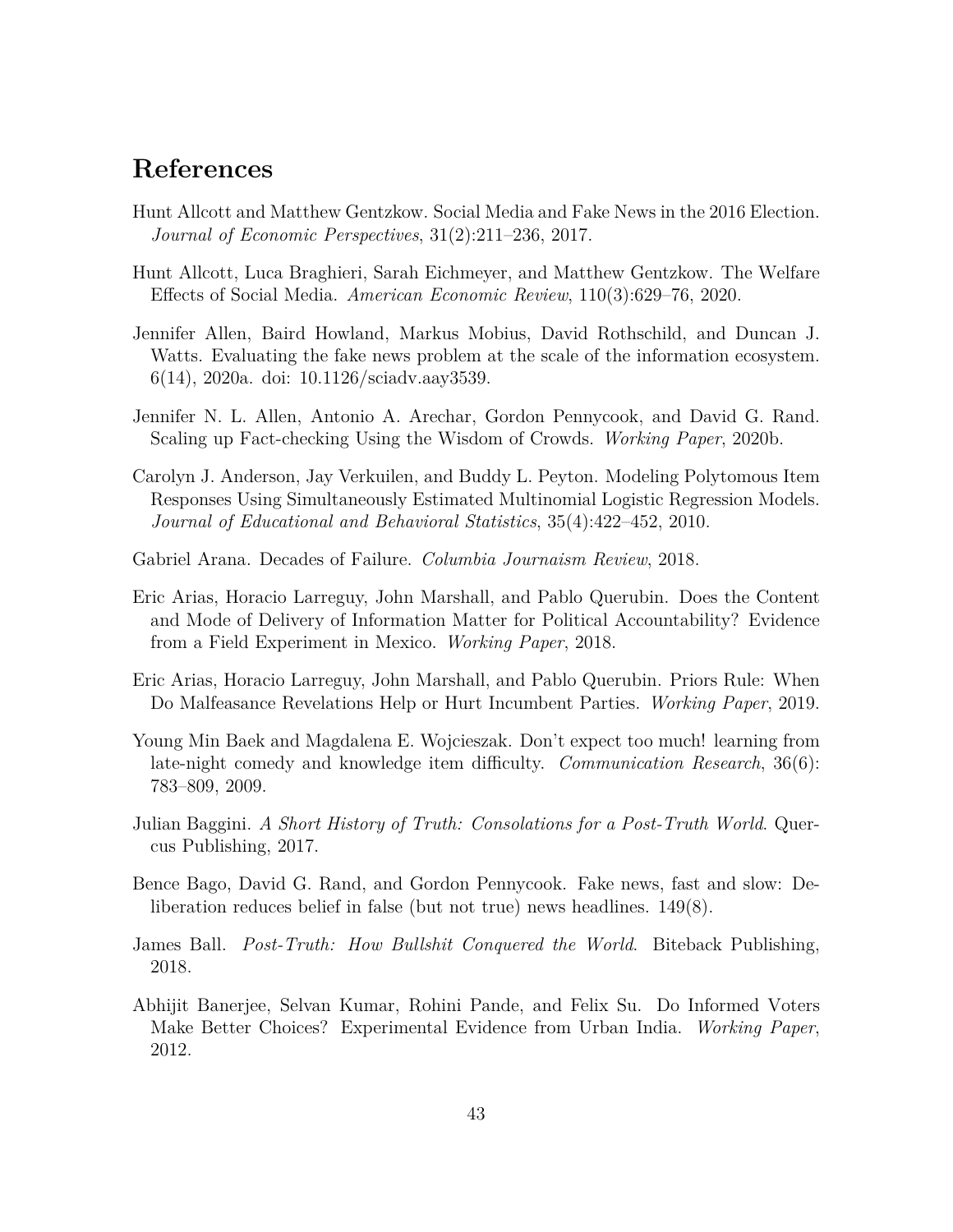- <span id="page-44-6"></span>Oscar Barrera Rodriguez, Sergei M. Guriev, Emeric Henry, and Ekaterina Zhuravskaya. Facts, Alternative Facts, and Fact Checking in Times of Post-Truth Politics. *CEPR Working Paper*, 2018.
- <span id="page-44-11"></span>Roland B´enabou and Jean Tirole. Self-Confidence and Personal Motivation. *Quarterly Journal of Economics*, 117, 2002.
- <span id="page-44-12"></span>Roland Bénabou and Jean Tirole. Belief in a Just World and Redistributive Politics. *Quarterly Journal of Economics*, 121(2):699–746, 2006.
- <span id="page-44-8"></span>Darrell R. Bock. Estimating Item Parameters and Latent Ability When Responses Are Scored in Two or More Nominal Categories. *Psychometrika*, 37:29–51, 1972.
- <span id="page-44-5"></span>Lee C. Bollinger and Geoffrey R. Stone. *The Free Speech Century*. Oxford University Press, 2018.
- <span id="page-44-7"></span>John G. Bullock, Alan S. Gerber, Seth J. Hill, and Gregory A. Huber. Partisan Bias in Factual Beliefs about Politics. *Quarterly Journal of Political Science*, 10, 2015.
- <span id="page-44-14"></span>Julia Cag´e. *Saving the Media*. Belknap Press, 2016.
- <span id="page-44-3"></span>Yuyu Chen and David Y. Yang. The Impact of Media Censorship: 1984 or Brave New World? *American Economic Review*, 109(6):2294–2332, 2019.
- <span id="page-44-4"></span>Michael d'Ancona. *Post-Truth: The New War on Truth and How to Fight Back*. Ebury Press, 2017.
- <span id="page-44-9"></span>Michael X. Delli Carpini and Scott Keeter. *What Americans Know about Politics and Why It Matters*. Yale University Press, 1996.
- <span id="page-44-0"></span>Thomas Eisensee and David Strömberg. News Droughts, News Floods, and U.S. Disaster Relief. *The Quarterly Journal of Economics*, 122(2):693–728, 2007.
- <span id="page-44-2"></span>Ruben Enikolopov, Maria Petrova, and Ekaterina Zhuravskaya. Media and Political Persuasion: Evidence from Russia. *American Economic Review*, 101(7):3253–85, 2011.
- <span id="page-44-10"></span>Eurobarometer. *Standard Eurobarometer 87*. European Commision, 2017.
- <span id="page-44-1"></span>Claudio Ferraz and Frederico Finan. Exposing Corrupt Politicians: The Effects of Brazil's Publicly Released Audits on Electoral Outcomes. *The Quarterly Journal of Economics*, 123(2):703–745, 2008.
- <span id="page-44-13"></span>Seth Flaxman, Sharad Goel, and Justin M. Rao. Filter Bubbles, Echo Chambers, and Online News Consumption. *Public Opinion Quarterly*, 80(S1):298–320, 2016.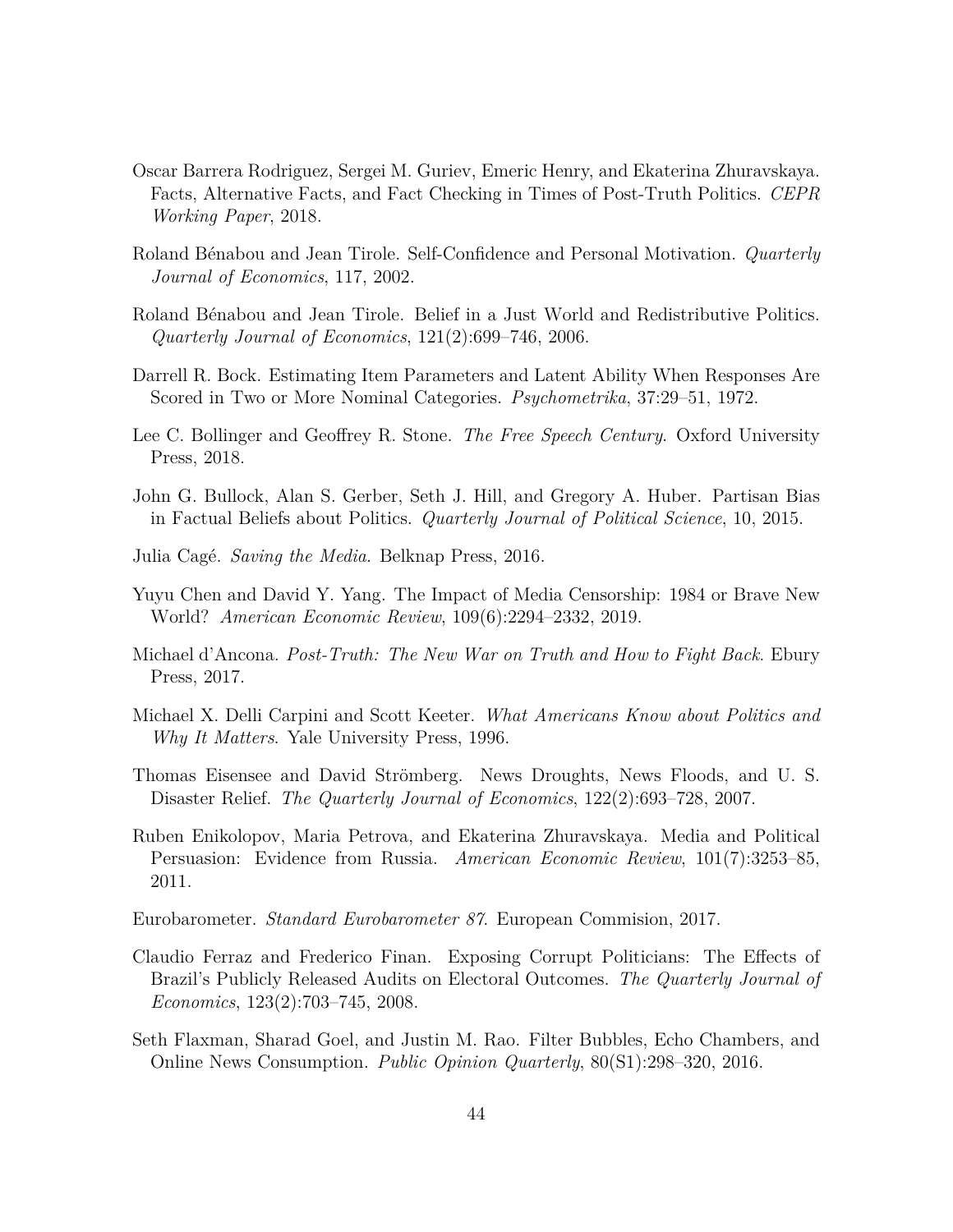- <span id="page-45-10"></span>Andrew Gelman, John B. Carlin, Hal S. Stern, David B. Dunson, Aki Vehtari, and Donald B. Rubin. *Bayesian Data Analysis*. Chapman & Hall, 2014.
- <span id="page-45-12"></span>Matthew Gentzkow and Jesse M. Shapiro. Ideological Segregation Online and Offline. *The Quarterly Journal of Economics*, 126(4):1799–1839, 2011.
- <span id="page-45-0"></span>Alan S. Gerber, Dean Karlan, and Daniel Bergan. Does the Media Matter? A Field Experiment Measuring the Effect of Newspapers on Voting Behavior and Political Opinions. *American Economic Journal: Applied Economics*, 1(2):35–52, 2009.
- <span id="page-45-1"></span>James. Gleick. *The Information. A History. A Theory. A Flood.* Pantheon Books, 2011.
- <span id="page-45-4"></span>Nir Grinberg, Kenneth Joseph, Lisa Friedland, Briony Swire-Thompson, and David Lazer. Fake news on Twitter during the 2016 U.S. presidential election. 363(6425): 374–378, 2019. doi: 10.1126/science.aau2706.
- <span id="page-45-8"></span>Andrew M. Guess. Measure for Measure: An Experimental Test of Online Political Media Exposure. *Political Analysis*, 23(1):59–75, 2015.
- <span id="page-45-5"></span>Andrew M. Guess, Jonathan Nagler, and Joshua Tucker. Less than you think: Prevalence and predictors of fake news dissemination on facebook. 5(1), 2019. doi: 10.1126/sciadv.aau4586.
- <span id="page-45-3"></span>Andrew M. Guess, Michael Lerner, Benjamin Lyons, Jacob M. Montgomery, Brendan Nyhan, Jason Reifler, and Neelanjan Sircar. A digital media literacy intervention increases discernment between mainstream and false news in the united states and india. 117(27):15536–15545, 2020a. doi: 10.1073/pnas.1920498117.
- <span id="page-45-6"></span>Andrew M. Guess, Dominique Lockett, Benjamin Lyons, Jacob M. Montgomery, Brendan. Nyhan, and Jason Reifler. "fake news" may have limited effects beyond increasing beliefs in false claims. *Harvard Kennedy School (HKS) Misinformation Review*, 2020b.
- <span id="page-45-7"></span>Andrew M. Guess, Brendan Nyhan, and Jason Reifler. Exposure to untrustworthy websites in the 2016 us election. *Nature Human Behaviour*, 4, 2020c.
- <span id="page-45-11"></span>Matthew D Hoffman and Andrew Gelman. The no-u-turn sampler: adaptively setting path lengths in hamiltonian monte carlo. *Journal of Machine Learning Research*, 15 (1):1593–1623, 2014.
- <span id="page-45-2"></span>Michiko Kakutani. *The Death of Truth: Notes on Falsehood in the Age of Trump*. Tim Duggan Books, 2018.
- <span id="page-45-9"></span>Elain Kamarck and Alexander R. Podkul. The 2018 Primaries Project: The demographics of primary voters, 2018.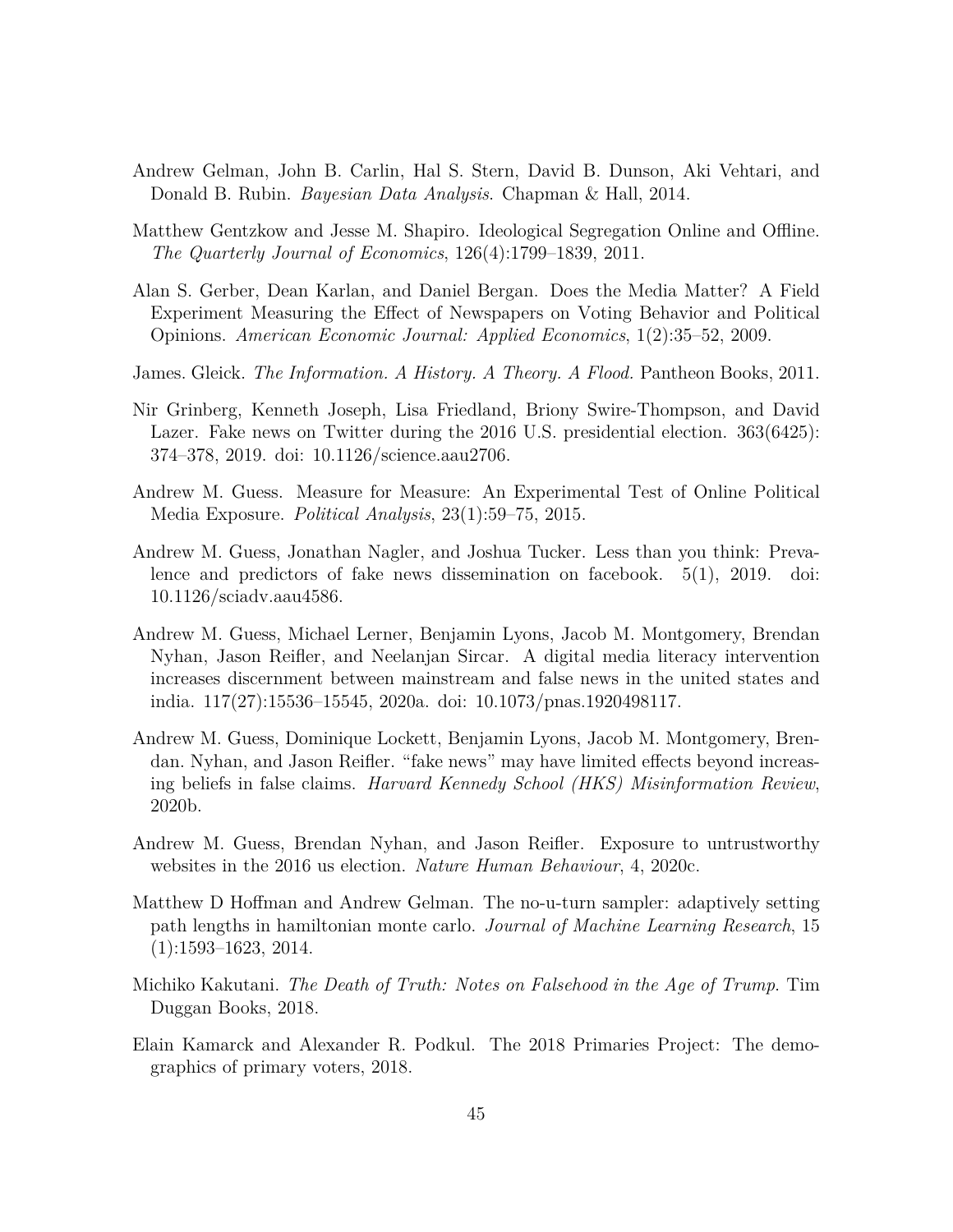- <span id="page-46-0"></span>Chad Kendall, Tommaso Nannicini, and Francesco Trebbi. How Do Voters Respond to Information? Evidence from a Randomized Campaign. *American Economic Review*, 105(1):322–53, January 2015.
- <span id="page-46-2"></span>Brian Knight and Ana Tribin. Opposition Media, State Censorship, and Political Accountability: Evidence from Chavez's Venezuela. *NBER Working Paper 25916*, 2019.
- <span id="page-46-1"></span>Julien Labonne, Cesi Cruz, and Philip Keefer. Buying Informed Voters: New Effects of Information on Voters and Candidates. *Working Paper*, 2019.
- <span id="page-46-3"></span>David M. J. Lazer, Matthew A. Baum, Yochai Benkler, Adam J. Berinsky, Kelly M. Greenhill, Filippo Menczer, Miriam J. Metzger, Brendan Nyhan, Gordon Pennycook, David Rothschild, Michael Schudson, Steven A. Sloman, Cass R. Sunstein, Emily A. Thorson, Duncan J. Watts, and Jonathan L. Zittrain. The science of fake news. *Science*, 359(6380):1094–1096, 2018. ISSN 0036-8075. doi: 10.1126/science.aao2998.
- <span id="page-46-4"></span>Daniel J. Levitin. *A Field Guide to Lies: Critical Thinking in the Information Age*. New York, New York: Dutton, 2016.
- <span id="page-46-11"></span>Mary-Kate Lizotte and Andrew H. Sidman. Explaining the gender gap in political knowledge. *Politics amp; Gender*, 5(2):127–151, 2009. doi: 10.1017/ S1743923X09000130.
- <span id="page-46-10"></span>Filip Matějka and Guido Tabellini. Electoral Competition with Rationally Inattentive Voters. *Working Paper*, 2017.
- <span id="page-46-5"></span>Robinson Meyer. The Grim Conclusions of the Largest-Ever Study of Fake News. *The Atlantic*, 2018. URL [https://www.theatlantic.com/technology/archive/2018/](https://www.theatlantic.com/technology/archive/2018/03/largest-study-ever-fake-news-mit-twitter/555104/) [03/largest-study-ever-fake-news-mit-twitter/555104/](https://www.theatlantic.com/technology/archive/2018/03/largest-study-ever-fake-news-mit-twitter/555104/).
- <span id="page-46-6"></span>Brendan Nyhan. Facts and Myths about Misperceptions. *Journal of Economic Perspectives*, 34(3):220–36, 2020a.
- <span id="page-46-7"></span>Porter E. Reifler J. Nyhan, B. Taking Fact-Checks Literally But Not Seriously? The Effects of Journalistic Fact-Checking on Factual Beliefs and Candidate Favorability. *Political Behavior*, 42, 2020b.
- <span id="page-46-9"></span>Gordon Pennycook and David G. Rand. Lazy, not biased: Susceptibility to partisan fake news is better explained by lack of reasoning than by motivated reasoning. *Cognition*, 188:39–50, 2019. doi: 10.31234/osf.io/3n9u8.
- <span id="page-46-8"></span>Gordon Pennycook, Ziv Epstein, Mohsen Mosleh, Antonio Arechar, Dean Eckles, and David Rand. Understanding and reducing the spread of misinformation online. 11 2019. doi: 10.31234/osf.io/3n9u8.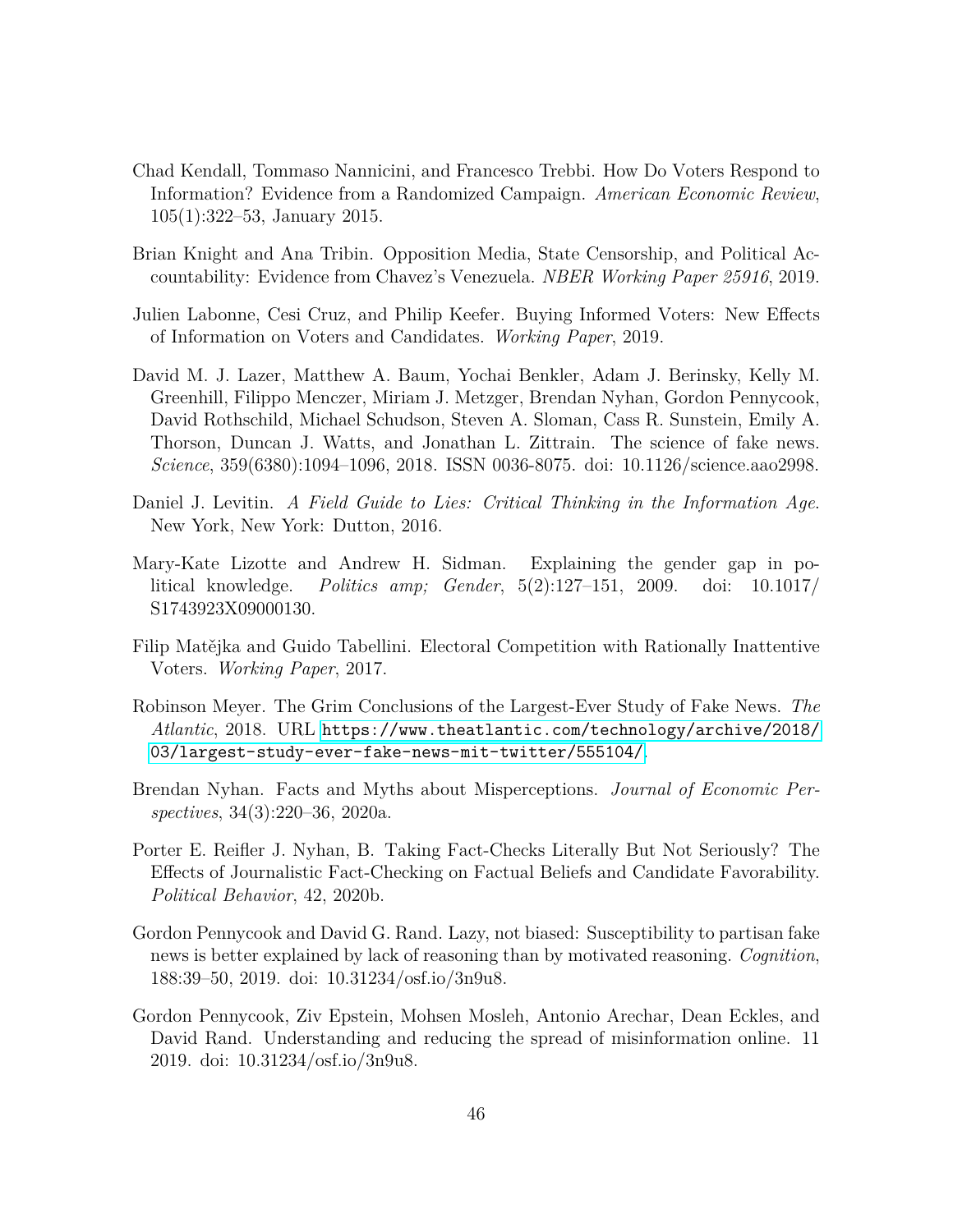- <span id="page-47-0"></span>Gordon Pennycook, Jonathon McPhetres, Yunhao Zhang, Jackson G. Lu, and David G. Rand. Fighting covid-19 misinformation on social media: Experimental evidence for a scalable accuracy-nudge intervention. *Psychological Science*, 31(7):770–80, 2020. doi: 10.31234/osf.io/3n9u8.
- <span id="page-47-7"></span>Pew. *From Brexit to Zika: What Do Americans Know?* Pew Research Center, 2017.
- <span id="page-47-8"></span>Pew. *Wide Gender Gap, Growing Educational Divide in Voters' Party Identification*. Pew Research Center, 2018.
- <span id="page-47-4"></span>Pew. *Many Americans Say MadeUp News Is a Critical Problem That Needs To Be Fixed*. Pew Research Center, 2019.
- <span id="page-47-9"></span>Du Phan, Neeraj Pradhan, and Martin Jankowiak. Composable effects for flexible and accelerated probabilistic programming in numpyro, 2019.
- <span id="page-47-10"></span>Andrea Prat and David Strömberg. *The Political Economy of Mass Media*, volume 2 of *Econometric Society Monographs*, page 135–187. Cambridge University Press, 2013.
- <span id="page-47-6"></span>Vincent Price and John Zaller. Who Gets the News? Alternative Measures of News Reception and Their Implications for Research. *The Public Opinion Quarterly*, 57 (2):133–164, 1993.
- <span id="page-47-3"></span>Markus Prior. News vs. entertainment: How increasing media choice widens gaps in political knowledge and turnout. *American Journal of Political Science*, 49(3): 577–592, 2005. ISSN 00925853, 15405907. URL [http://www.jstor.org/stable/](http://www.jstor.org/stable/3647733) [3647733](http://www.jstor.org/stable/3647733).
- <span id="page-47-11"></span>Markus Prior. *Post-Broadcast Democracy: How Media Choice Increases Inequality in Political Involvement and Polarizes Elections*. Cambridge Studies in Public Opinion and Political Psychology. Cambridge University Press, 2007. doi: 10.1017/CBO9781139878425.
- <span id="page-47-5"></span>Markus Prior. Visual Political Knowledge: A Different Road to Competence? *The Journal of Politics*, 76(1):41–57, 2014.
- <span id="page-47-2"></span>Markus Prior and Arthur Lupia. Money, Time, and Political Knowledge: Distinguishing Quick Recall and Political Learning Skills. *American Journal of Political Science*, 52  $(1):169-183, 2008.$
- <span id="page-47-1"></span>Markus Prior, Gaurav Sood, and Kabir Khanna. You Cannot be Serious: The Impact of Accuracy Incentives on Partisan Bias in Reports of Economic Perceptions. *Quarterly Journal of Political Science*, 10, 2015.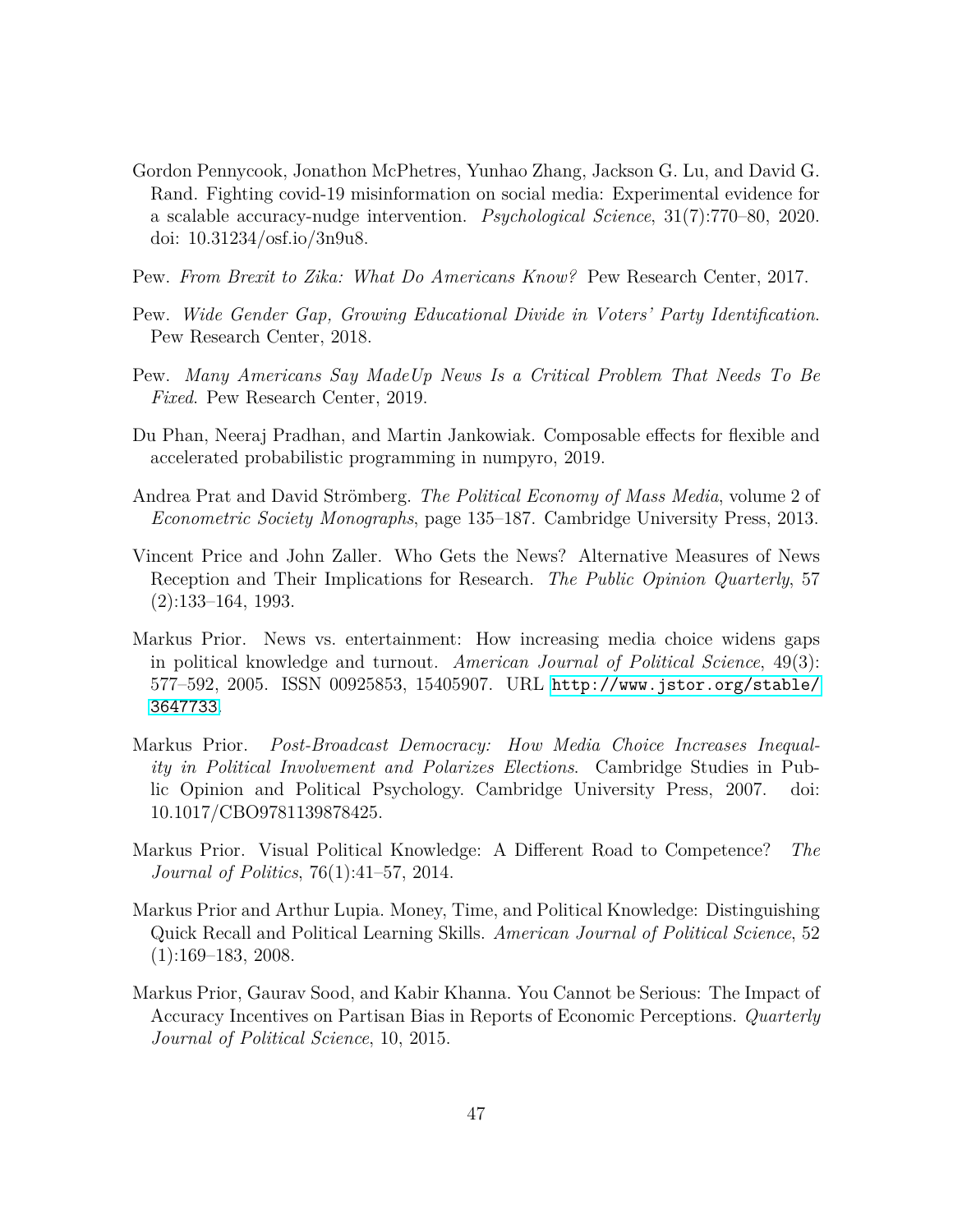- <span id="page-48-10"></span>Georg Rasch. *Probabilistic Models for Some Intelligence and Attainment Tests*. Danish Institute for Educational Research, 1960.
- <span id="page-48-11"></span>Szymon Sacher, Laura Battaglia, and Stephen Hansen. Hamiltonian Monte Carlo for Categorical Data. Manuscript, Imperial College London, 2021.
- <span id="page-48-5"></span>Anya Schiffrin. *Mis-And Disinformation Online: A Taxonomy Of Solutions*. PhD thesis, Universidad de Navarra, 2020.
- <span id="page-48-0"></span>James M. Snyder and David Strömberg. Press Coverage and Political Accountability. *Journal of Political Economy*, 118(2):355–408, 2010.
- <span id="page-48-1"></span>Richard Stengel. *Information Wars. How We Lost the Global Battle Against Disinformation and What We Can Do about It*. Grove Press, 2019.
- <span id="page-48-14"></span>David Strömberg. Mass Media and Public Policy. *European Economic Review*, 45, 2001.
- <span id="page-48-8"></span>David Strömberg. Mass Media Competition, Political Competition, and Public Policy. *The Review of Economic Studies*, 71(1):265–284, 2004.
- <span id="page-48-4"></span>David Strömberg. Media and Politics. *Annual Review of Economics*, 7(1):173–205, 2015.
- <span id="page-48-12"></span>Cass R. Sunstein. *Republic: Divided democracy in the age of social media*. Princeton University Press, 2018.
- <span id="page-48-6"></span>Cass R. Sunstein. *Too Much Information: Understanding What You Don't Want to Know*. The MIT Press, 2019.
- <span id="page-48-3"></span>Zeynep Tufekci. *Twitter and Tear Gas: The Power and Fragility of Networked Protest*. Yale University Press, 2017.
- <span id="page-48-9"></span>Wim J. Van der Linden and Ronald K. (eds) Hambleton. *Handbook of Modern Item Response Theory*. H. New York, NY: Springer, 1997.
- <span id="page-48-2"></span>Soroush Vosoughi, Deb Roy, and Sinan Aral. The spread of true and false news online. 359(6380):1146–1151, 2018. doi: 10.1126/science.aap9559.
- <span id="page-48-15"></span>WMC. The Status of Women in the U.S. Media 2019. *WMC Reports*, 2019.
- <span id="page-48-7"></span>Tim Wu. Is the First Amendement Obsolete. *Michigan Law Review*, 117(3), 2018.
- <span id="page-48-13"></span>Florian Zimmermann. The Dynamics of Motivated Beliefs. *American Economic Review*, 110(2):337–61, 2020.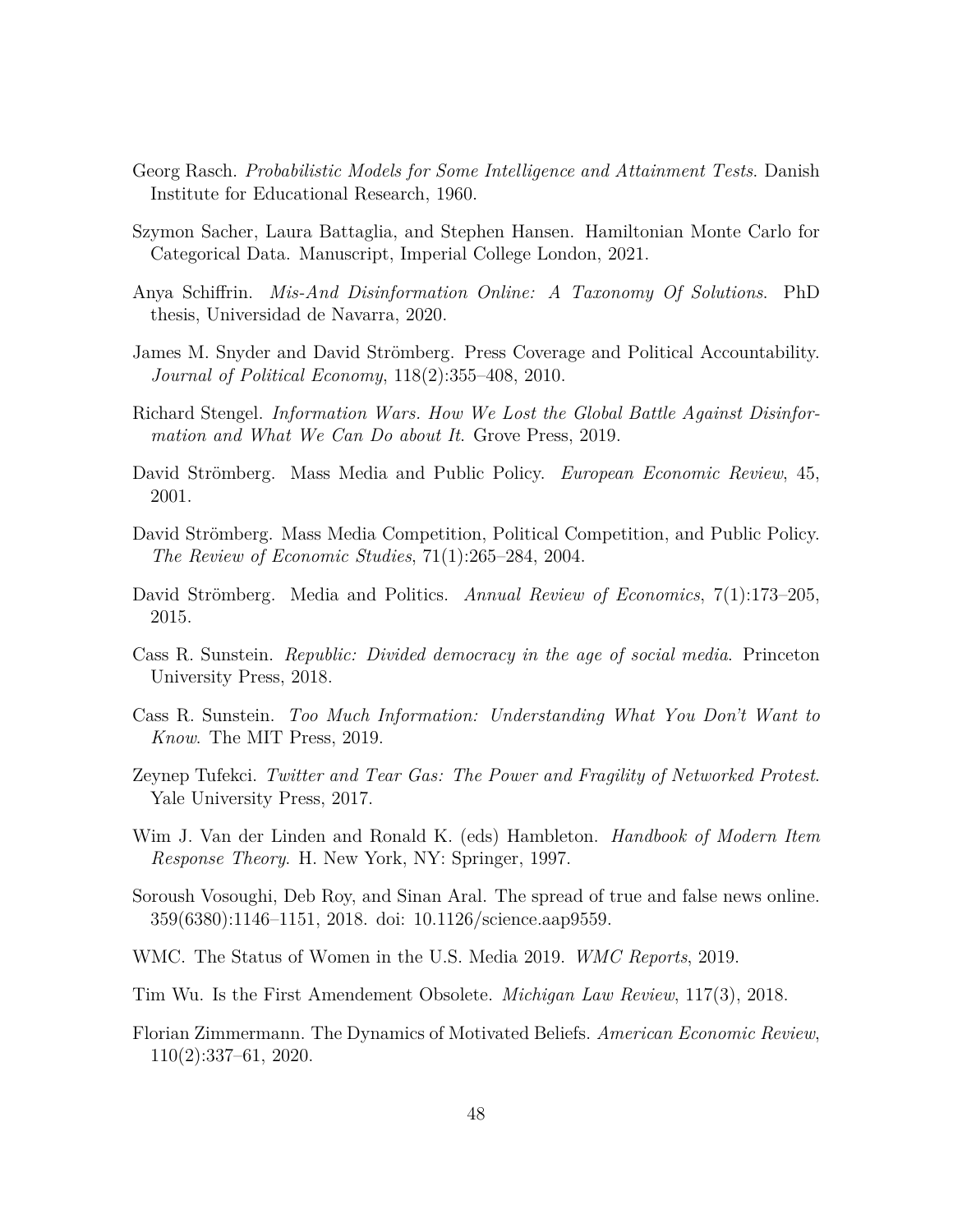# **A Appendix Tables**

<span id="page-49-0"></span>

|                                                                                                     |          |          |                   |        | $\boldsymbol{h}$   |        |
|-----------------------------------------------------------------------------------------------------|----------|----------|-------------------|--------|--------------------|--------|
| Statement                                                                                           | Raw Mean | $\gamma$ | Prob of selecting | < 0.25 | $\in (0.25, 0.75)$ | > 0.75 |
| At a closed-door meeting at the White House, top envoy to China delivered evidence of rising        | $0.36\,$ | 0.03     | 0.41              | 0.12   | 0.67               | 0.21   |
| Farm Belt frustration over bio-fuel policy.                                                         |          |          |                   |        |                    |        |
| Mitch McConnell avoided White House, citing laxity on masks, COVID-19 precautions                   | 0.48     | 0.06     | 0.5               | 0.11   | 0.67               | 0.22   |
| Second U.S. presidential debate officially canceled after Trump balked                              | 0.62     | 0.39     | 0.63              | 0.05   | 0.65               | 0.3    |
| The Trump administration credited cooperation from Mexico and Central American countries in         | 0.63     | 0.21     | 0.65              | 0.08   | 0.67               | 0.25   |
| cracking down on migrants.                                                                          |          |          |                   |        |                    |        |
| Senior U.S. House members vowed to pass major defense bill despite pandemic                         | 0.64     | 0.07     | 0.65              | 0.11   | 0.67               | 0.22   |
| President Trump proposed plan to make U.S. immigration more merit-based.                            | 0.66     | 0.33     | 0.66              | 0.06   | 0.65               | 0.28   |
| U.S. Supreme Court allowed President Trump's 'Remain in Mexico' asylum policy                       | 0.66     | 0.45     | 0.67              | 0.05   | 0.64               | 0.31   |
| In win for President Trump, U.S. Supreme Court made deporting immigrants for crimes easier          | 0.66     | 0.13     | 0.67              | 0.09   | 0.67               | 0.23   |
| Supreme Court granted a request by President Trump's administration to fully enforce a new rule     | 0.69     | 0.82     | 0.69              | 0.02   | 0.56               | 0.42   |
| that would curtail asylum applications by immigrants at the U.S.-Mexico border.                     |          |          |                   |        |                    |        |
| Mexico agreed to take more migrants seeking asylum in the United States while they await adju-      | 0.7      | 0.49     | 0.71              | 0.05   | 0.63               | 0.32   |
| dication of their cases.                                                                            |          |          |                   |        |                    |        |
| President Trump said he would address national debt if re-elected                                   | 0.71     | 0.19     | 0.69              | 0.08   | 0.67               | 0.25   |
| Joe Biden said U.S. coronavirus death toll to probably top 500,000 by end of February               | 0.72     | 0.55     | 0.72              | 0.04   | 0.62               | 0.34   |
| U.S. Senate Republican leader McConnell said Trump 'provoked' Jan. 6 riot                           | 0.75     | 0.64     | 0.75              | 0.04   | 0.6                | 0.37   |
| Republican lawmakers in the House of Representatives condemned President Trump's decision to        | 0.75     | 0.42     | 0.72              | 0.05   | 0.65               | 0.3    |
| withdraw troops from Syria.                                                                         |          |          |                   |        |                    |        |
| President Trump notified Congress he is firing the inspector general of U.S. intelligence community | 0.78     | 0.84     | 0.77              | 0.03   | 0.55               | 0.42   |
| The House of Representatives passed legislation seeking to rein in President Trump's ability to     | 0.84     | 1.18     | 0.83              | 0.02   | 0.45               | 0.53   |
| deploy U.S. forces to fight abroad                                                                  |          |          |                   |        |                    |        |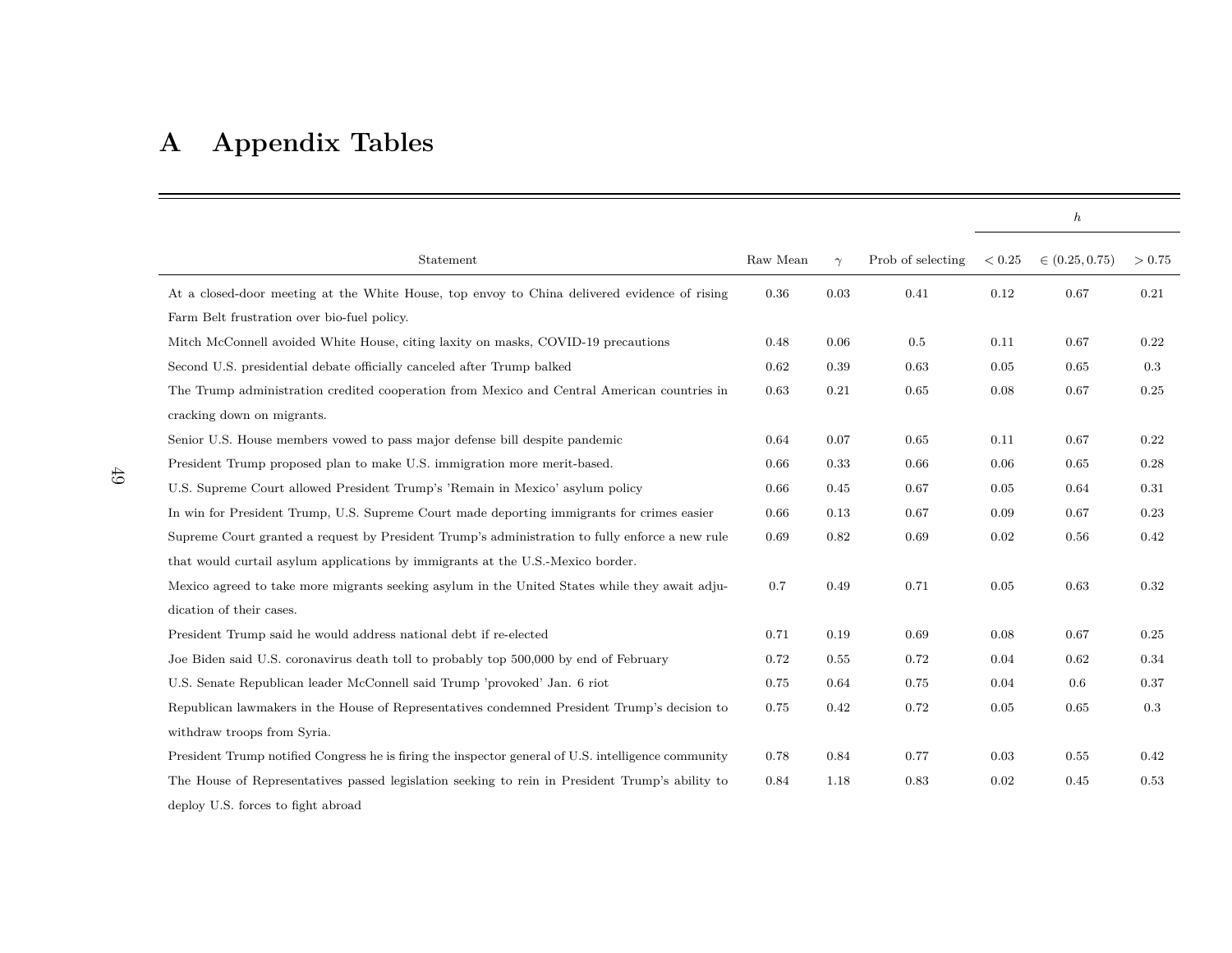<span id="page-50-0"></span>

| Attorney General William Barr said that President Trump's attacks on prosecutors, the judge and | 0.87 | 1.33           | 0.85 | 0.01 | 0.41 | 0.58 |
|-------------------------------------------------------------------------------------------------|------|----------------|------|------|------|------|
| jurors in the trial of Roger Stone undermined the Justice Department's work                     |      |                |      |      |      |      |
| Trump Supreme Court pick Amy Coney Barrett pledged to follow law, not personal views            | 0.89 | 1.56           | 0.89 | 0.01 | 0.33 | 0.66 |
|                                                                                                 |      |                |      |      |      |      |
| Alabama's governor signed a bill to ban nearly all abortions in the state.                      | 0.9  | 1.53           | 0.9  | 0.01 | 0.34 | 0.65 |
| Whistle-blower report complains of White House cover-up on Trump-Ukraine scandal.               | 0.9  | 1.99           | 0.9  | 0.01 | 0.25 | 0.75 |
| President Trump declared coronavirus a national emergency                                       | 0.93 | $\overline{2}$ | 0.92 | 0.01 | 0.25 | 0.74 |
| Joe Biden sworn in as U.S. president                                                            | 0.94 | 2.15           | 0.94 | 0.01 | 0.23 | 0.77 |
| A whistleblower filed a complaint against President Trump, leading to an impeachment inquiry.   | 0.94 | 1.84           | 0.94 | 0.01 | 0.26 | 0.73 |
| The U.S Senate acquitted Trump of impeachment charges                                           | 0.95 | 2.67           | 0.95 | 0.01 | 0.16 | 0.83 |

Table 12: True News Stories

 $\bf{Notes:}$  The table reports all the true statements included in our quizzes about the Federal Government. For each statement, it also reports the month of the associated survey, the share of respondents who selected it ('raw mean'), the parameter  $\gamma$  (i.e., the statement's straightforwardness), the model's predicted share of respondents who select the statement, as well as the average voter's probability  $\overline{\rho}\,(h)$ of assigning a probability within a given confidence interval to the story being true.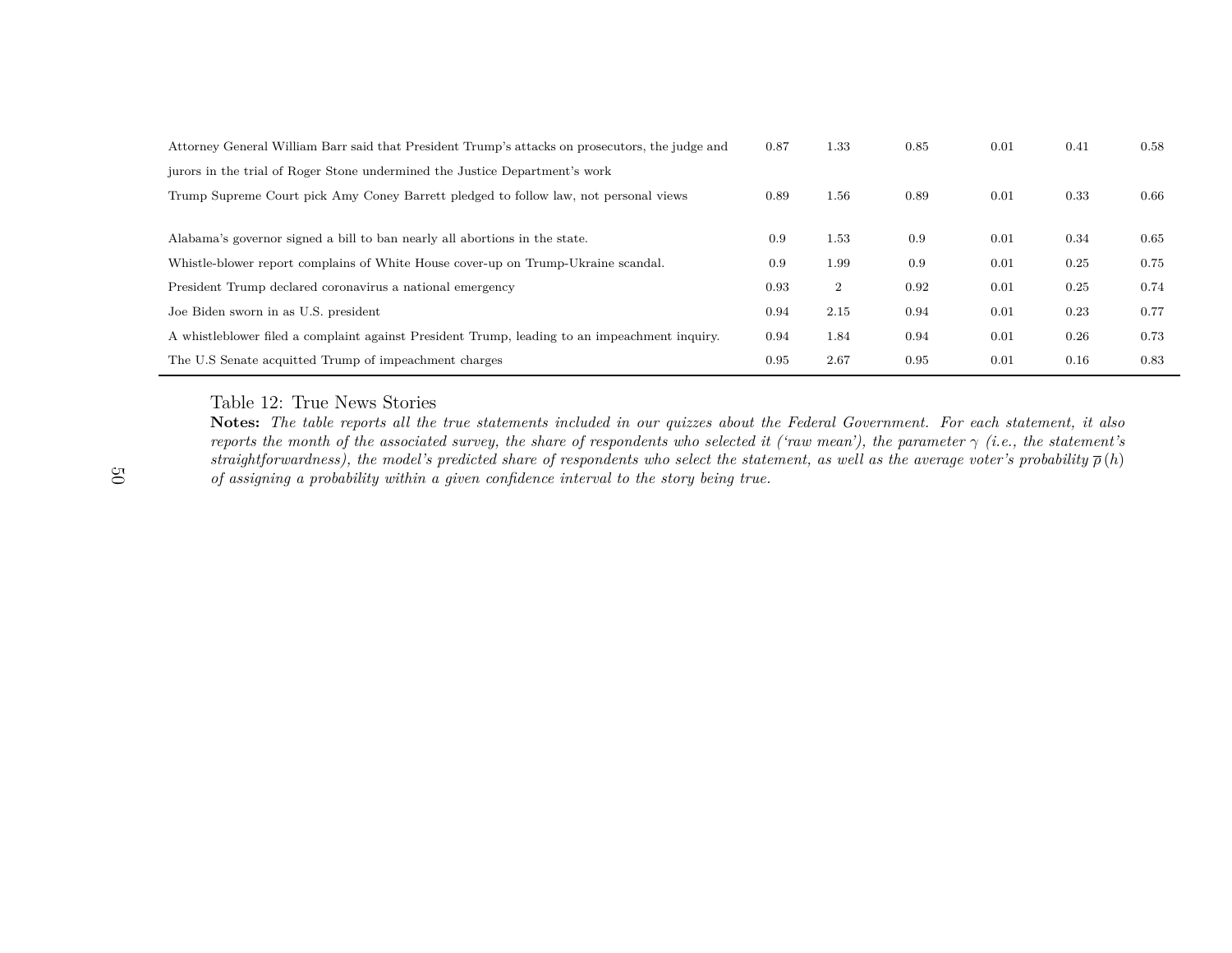|                                                                                                  |          |          |                   |        | $\boldsymbol{h}$   |        |
|--------------------------------------------------------------------------------------------------|----------|----------|-------------------|--------|--------------------|--------|
| Statement                                                                                        | Raw Mean | $\gamma$ | Prob of selecting | < 0.25 | $\in (0.25, 0.75)$ | > 0.75 |
| Biden team's Twitter handle under fire after mistakenly reposting anti-Trump tweets              | 0.07     | $-2.94$  | 0.08              | 0.81   | 0.16               | 0.03   |
| A Tape surfaced of President Trump supporting abortion                                           | 0.07     | $-2.57$  | 0.07              | 0.77   | 0.19               | 0.04   |
| President Trump's Tax Returns showed billions given to various charities.                        |          | $-3.11$  | 0.07              | 0.84   | 0.14               | 0.03   |
| Mitt Romney decided to run for president against Trump in the 2020 race after breakout role in   | 0.11     | $-1.88$  | 0.1               | 0.67   | 0.28               | 0.05   |
| impeachment                                                                                      |          |          |                   |        |                    |        |
| President Trump fired coronavirus advisor Dr. Anthony Fauci                                      | 0.11     | $-1.91$  | 0.12              | 0.67   | 0.28               | 0.05   |
| Mike Pence Revealed Bombshell Allegations in Impeachment Trial                                   | 0.13     | $-1.69$  | 0.14              | 0.63   | 0.31               | 0.06   |
| Trump administration to continue to allow U.S. research using fetal tissue from abortions.       | 0.13     | $-1.76$  | 0.14              | 0.65   | 0.29               | 0.06   |
| President Trump took a week-long break from Campaigning to Deal with Coronavirus Outbreak        | 0.15     | $-0.78$  | 0.19              | 0.38   | 0.51               | 0.11   |
| Kanye West called for special prosecutor if Biden elected                                        | 0.16     | $-1.39$  | 0.16              | 0.58   | 0.36               | 0.07   |
| President Trump announced his tax returns will be released by Mid-May                            | 0.17     | $-1.65$  | 0.18              | 0.64   | 0.31               | 0.06   |
| ISIS beheaded three Americans in response to Al-Baghdadi's death.                                | 0.17     | $-1.75$  | 0.14              | 0.66   | 0.29               | 0.05   |
| Attorney General Barr released text message from Special Counsel prosecutor Robert Mueller:      | 0.19     | $-1.28$  | 0.19              | 0.54   | 0.39               | 0.08   |
| 'We're taking down Trump.'                                                                       |          |          |                   |        |                    |        |
| Around 20% of IRS stimulus checks bounced                                                        | 0.19     | $-1.49$  | $0.2\,$           | 0.6    | 0.34               | 0.06   |
| Nancy Pelosi under investigation by Justice Department over alleged insider trading during coro- | 0.21     | $-1.04$  | 0.21              | 0.46   | 0.45               | 0.09   |
| $\,$ navirus outbreak                                                                            |          |          |                   |        |                    |        |
| China blacklists Apple and Microsoft amid escalating trade war.                                  | 0.23     | $-0.67$  | 0.23              | 0.35   | 0.54               | 0.12   |
| Agriculture trade group marched in Washington to draw attention to export problems               | 0.31     | $-0.48$  | 0.31              | 0.28   | 0.58               | 0.14   |
| President Trump tweeted about Black Lives Matters protests taking place in front of Mar-a-Lago   | 0.37     | $-0.34$  | 0.36              | 0.23   | 0.62               | 0.15   |
| President Trump announces he will resume peace talks with Iran at UN General Assembly.           | 0.37     | $-0.13$  | 0.36              | 0.16   | 0.65               | 0.19   |
| Biden in favor of temporarily barring guests from Capitol and other federal buildings            | 0.38     | $-0.31$  | 0.38              | 0.22   | 0.62               | 0.16   |
| China and the United States agreed on a new comprehensive trade deal.                            | 0.41     | $-0.15$  | 0.49              | 0.17   | 0.65               | 0.18   |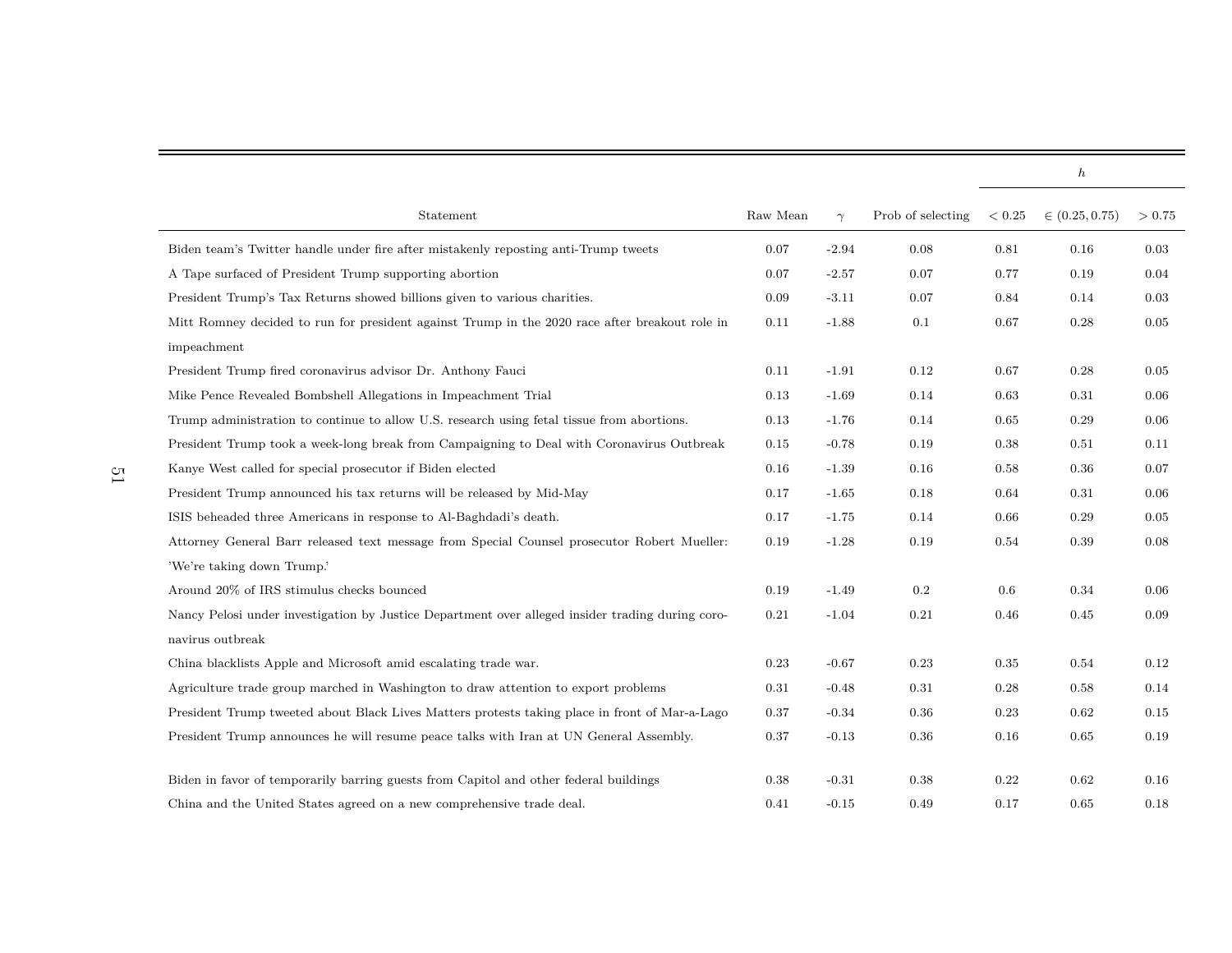| U.S. Border Patrol facility admitted to measles outbreak among migrant children in custody. | 0.42     | $-0.28$ | 0.41 | 0.21 | 0.63 | 0.16    |
|---------------------------------------------------------------------------------------------|----------|---------|------|------|------|---------|
| Vaping case to make its way to Supreme Court.                                               | 0.44     | $-0.03$ | 0.39 | 0.13 | 0.67 | 0.2     |
| White House to host election night viewing party, Fauci calls it 'potential disaster'       | 0.48     | $-0.06$ | 0.45 | 0.14 | 0.66 | 0.2     |
| President Trump's campaign saw steep rise in donations after press conferences              | $0.63\,$ | $-0.05$ | 0.6  | 0.14 | 0.66 | $0.2\,$ |

#### Table 13: Synthetic Fake News

<span id="page-52-0"></span> $\bf{Notes:}$  The table reports all the synthetic false statements included in our quizzes about the Federal Government. For each statement, it also reports the month of the associated survey, the share of respondents who selected it ('raw mean'), the parameter  $\gamma$  (i.e., the *statement's straightforwardness), the model's predicted share of respondents who select the statement, as well as the average voter's*probability  $\overline{\rho}(h)$  of assigning a probability within a given confidence interval to the story being true.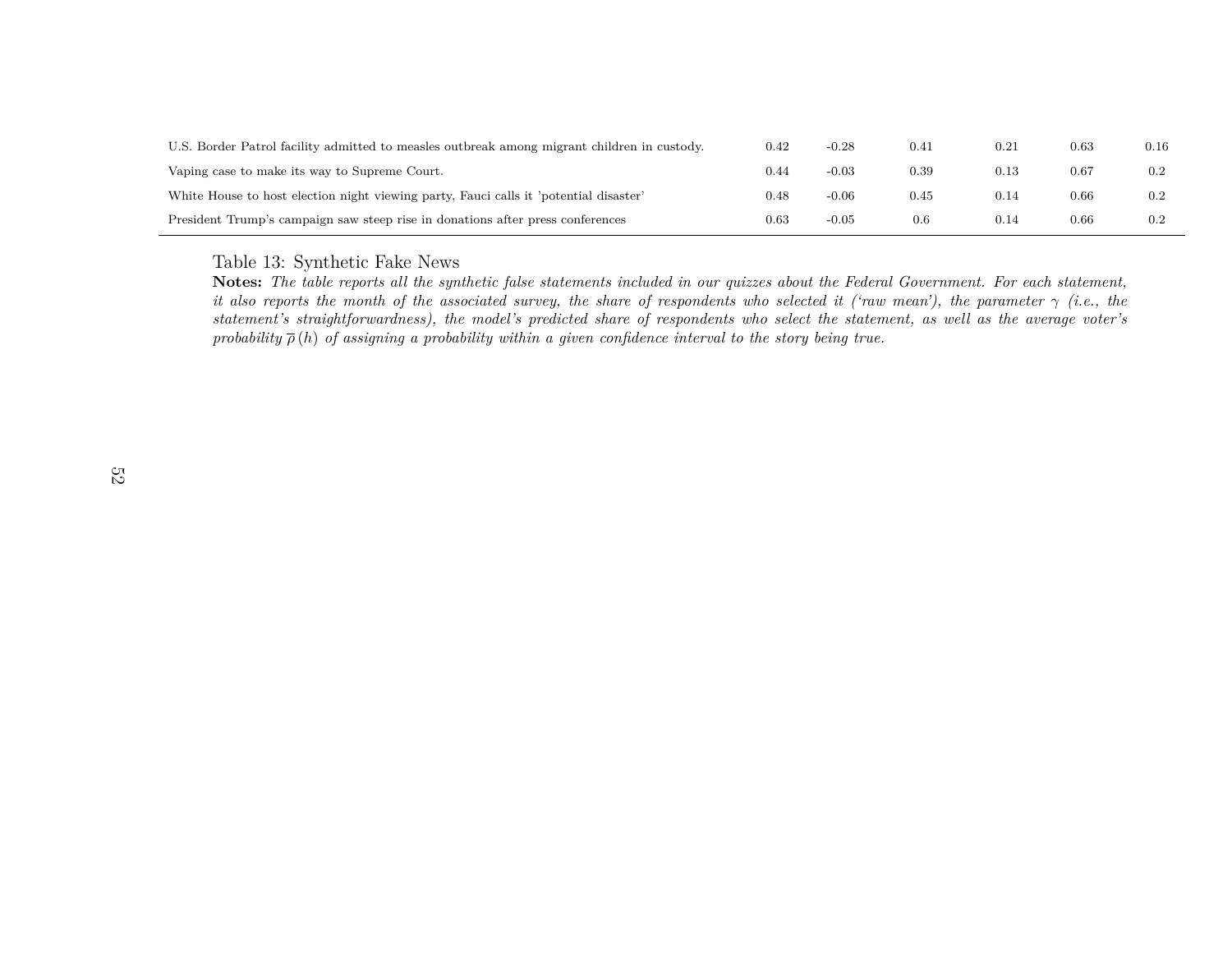|                                                                                                   |          |          |                   |            | $\boldsymbol{h}$   |        |
|---------------------------------------------------------------------------------------------------|----------|----------|-------------------|------------|--------------------|--------|
| Statement                                                                                         | Raw Mean | $\gamma$ | Prob of selecting | ${}< 0.25$ | $\in (0.25, 0.75)$ | > 0.75 |
| "Antifa" arsonists have been setting wildfires raging on the West Coast in September 2020         | 0.07     | $-2.35$  | 0.08              | 0.75       | 0.21               | 0.04   |
| Ruth Bader Ginsburg said that pedophilia was good for children                                    | 0.08     | $-2.34$  | 0.08              | 0.74       | 0.22               | 0.04   |
| CNN issued a correction that read, 'Sen. Ted Cruz was seen wearing a pin featuring a QAnon        | 0.15     | $-1.37$  | 0.16              | 0.56       | 0.37               | 0.07   |
| symbol. It was later discovered that this was not a QAnon pin, but a Doritos snack chip stuck to  |          |          |                   |            |                    |        |
| his suit.'                                                                                        |          |          |                   |            |                    |        |
| As of late January 2021, Donald Trump had started a new U.S. political party called the 'Patriot' | 0.17     | $-1.21$  | 0.18              | 0.52       | 0.4                | 0.08   |
| Party.                                                                                            |          |          |                   |            |                    |        |
| U.S. Rep. Marjorie Taylor Greene said 'If English was good enough for Jesus, it's good enough     | 0.2      | $-1.05$  | 0.2               | 0.47       | 0.44               | 0.09   |
| for us.                                                                                           |          |          |                   |            |                    |        |
| Kentucky Attorney General Daniel Cameron is married to U.S. Senator Mitch McConnell's grand-      | 0.2      | $-0.66$  | 0.2               | 0.34       | 0.54               | 0.12   |
| daughter                                                                                          |          |          |                   |            |                    |        |
| Democratic U.S. presidential nominee Joe Biden said that he grew up in section 8 housing during   | 0.28     | $-0.59$  | 0.28              | 0.32       | 0.56               | 0.13   |
| town hall debate.                                                                                 |          |          |                   |            |                    |        |
| President Trump said: 'The doctors said they've never seen a body kill the Coronavirus like my    | 0.35     | $-0.29$  | 0.35              | 0.21       | 0.63               | 0.16   |
| body. They tested my DNA and it wasn't DNA. It was USA.                                           |          |          |                   |            |                    |        |
| While speaking about Violent Crime Control and Law Enforcement Act of 1994, Joe Biden referred    | 0.42     | $-0.1$   | 0.41              | 0.15       | 0.66               | 0.19   |
| to Black Americans as 'super-predators.'                                                          |          |          |                   |            |                    |        |

Table 14: False Statements

<span id="page-53-0"></span> $\bf{Notes:}$  The table reports all the actual fake news included in our quizzes about the Federal Government. For each statement, it also reports the month of the associated survey, the share of respondents who selected it ('raw mean'), the parameter  $\gamma$  (i.e., the statement's straightforwardness), the model's predicted share of respondents who select the statement, as well as the average voter's probability  $\overline{\rho}\,(h)$ of assigning a probability within a given confidence interval to the story being true.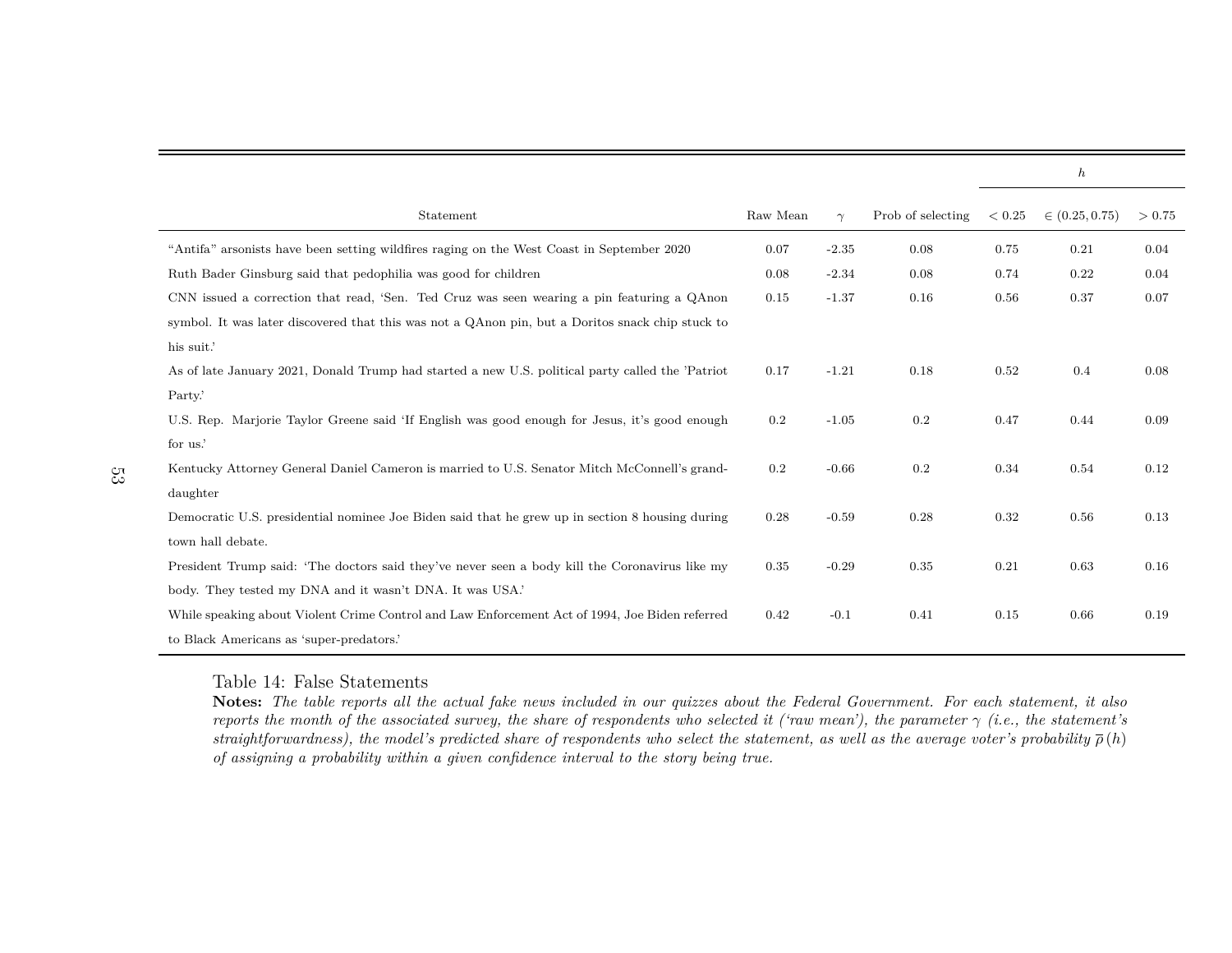<span id="page-54-0"></span>

|                    |                      | Dependent variable: $\mu_i$ |                      |
|--------------------|----------------------|-----------------------------|----------------------|
|                    | $\left( 1\right)$    | (2)                         | (3)                  |
| Democrat           |                      | 0.1969                      | 0.1906               |
|                    |                      | (0.1252, 0.2752)            | (0.1182, 0.2645)     |
| Republican         |                      | 0.1009                      | 0.2052               |
|                    |                      | (0.034, 0.1735)             | (0.1227, 0.288)      |
| Partisan           |                      |                             | 0.1687               |
|                    |                      |                             | (0.0958, 0.2412)     |
| Age $\geq 47$      | 0.2512               | 0.2666                      | 0.2579               |
|                    | (0.1956, 0.3075)     | (0.2122, 0.3227)            | (0.2007, 0.3151)     |
| Income $\geq 60k$  | 0.1334               | 0.1393                      | 0.1355               |
|                    | (0.0735, 0.1889)     | (0.0809, 0.1963)            | (0.0792, 0.1918)     |
| $\text{College} +$ | 0.1645               | 0.1533                      | 0.1534               |
|                    | (0.1087, 0.2247)     | (0.0966, 0.2116)            | (0.0978, 0.2097)     |
| Female             | $-0.2088$            | $-0.2149$                   | $-0.2118$            |
|                    | $(-0.2637, -0.1529)$ | $(-0.2704, -0.1608)$        | $(-0.2669, -0.1539)$ |
| <b>Black</b>       | $-0.2174$            | $-0.2773$                   | $-0.2797$            |
|                    | $(-0.3045, -0.1293)$ | $(-0.3703, -0.1874)$        | $(-0.3684, -0.1942)$ |
| Hispanic           | $-0.1951$            | $-0.2167$                   | $-0.2089$            |
|                    | $(-0.2797, -0.1135)$ | $(-0.2989, -0.1386)$        | $(-0.2907, -0.1233)$ |
| N                  | 4138                 | 4138                        | 4138                 |

Table 15: Socioeconomic Factors 1/3

**Notes:** The dependent variable is the mean  $\mu_i$  of the prior distribution from which individual i's information precision  $\theta_i$  is drawn. The table reports the mean, the 5th percentile value, and the 95th percentile value of the marginal posterior distribution of the coefficient *associated with each individual characteristic included in the hierarchical model.*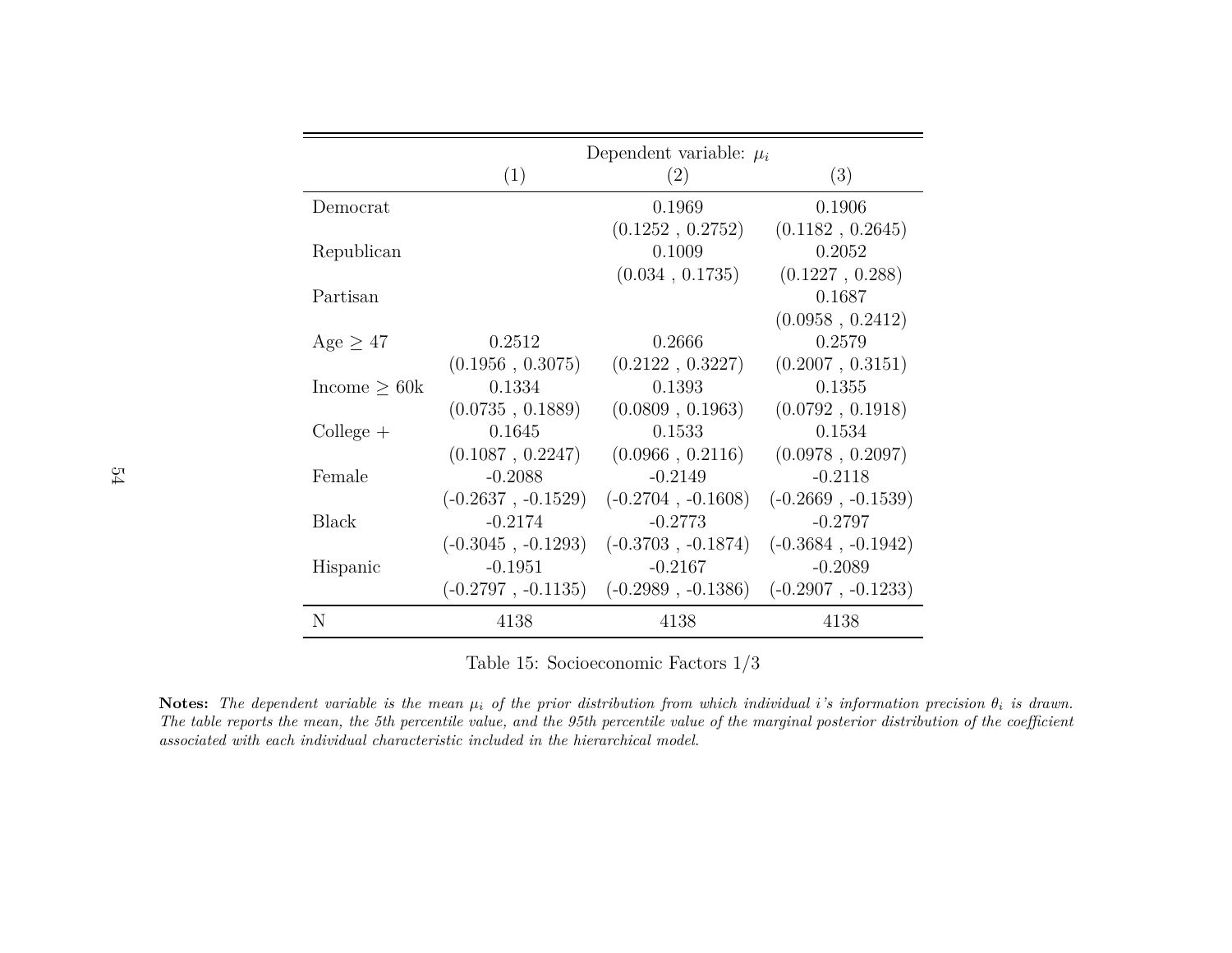|                      | Dependent variable: $\mu_i$ |                      |                      |  |  |  |
|----------------------|-----------------------------|----------------------|----------------------|--|--|--|
|                      | (1)                         | (2)                  | (3)                  |  |  |  |
| Democrat             | 0.1906                      | 0.1189               | 0.1105               |  |  |  |
|                      | (0.1182, 0.2645)            | (0.0266, 0.2106)     | (0.0052, 0.2055)     |  |  |  |
| Republican           | 0.2052                      | 0.1531               | 0.1259               |  |  |  |
|                      | (0.1227, 0.288)             | (0.0381, 0.2594)     | (0.0124, 0.2377)     |  |  |  |
| Partisan             | 0.1687                      | 0.0501               | 0.0258               |  |  |  |
|                      | (0.0958, 0.2412)            | $(-0.0416, 0.1367)$  | $(-0.0649, 0.1145)$  |  |  |  |
| Age $\geq 47$        | 0.2579                      | 0.2095               | 0.1906               |  |  |  |
|                      | (0.2007, 0.3151)            | (0.1394, 0.2785)     | (0.1167, 0.2618)     |  |  |  |
| $Income \geq 60k$    | 0.1355                      | 0.0918               | 0.0749               |  |  |  |
|                      | (0.0792, 0.1918)            | (0.019, 0.1677)      | $(4e-04, 0.1502)$    |  |  |  |
| $\text{Collect } +$  | 0.1534                      | 0.1272               | 0.11                 |  |  |  |
|                      | (0.0978, 0.2097)            | (0.0572, 0.1947)     | (0.0382, 0.1847)     |  |  |  |
| Female               | $-0.2118$                   | $-0.1121$            | $-0.1054$            |  |  |  |
|                      | $(-0.2669, -0.1539)$        | $(-0.1846, -0.043)$  | $(-0.1785, -0.0339)$ |  |  |  |
| Black                | $-0.2797$                   | $-0.29$              | $-0.2662$            |  |  |  |
|                      | $(-0.3684, -0.1942)$        | $(-0.394, -0.185)$   | $(-0.3728, -0.1603)$ |  |  |  |
| Hispanic             | $-0.2089$                   | $-0.181$             | $-0.1588$            |  |  |  |
|                      | $(-0.2907, -0.1233)$        | $(-0.2924, -0.0735)$ | $(-0.2686, -0.0515)$ |  |  |  |
| Sources $3+$         |                             | 0.077                | 0.112                |  |  |  |
|                      |                             | $(4e-04, 0.1556)$    | (0.0068, 0.214)      |  |  |  |
| Total Time (hrs)     |                             | 0.7155               | 0.6631               |  |  |  |
|                      |                             | (0.4219, 1.0108)     | (0.3853, 0.9341)     |  |  |  |
| N                    | 4138                        | 2358                 | 2333                 |  |  |  |
| Extra media controls |                             |                      | X                    |  |  |  |

Table 16: Socioeconomic Factors 2/3

<span id="page-55-0"></span>**Notes:** The dependent variable is the mean  $\mu_i$  of the prior distribution from which individual i's information precision  $\theta_i$  is drawn. The table reports the mean, the 5th percentile value, and the 95th percentile value of the marginal posterior distribution of the coefficient  $associated\ with\ each\ individual\ characteristic\ included\ in\ the\ hierarchical\ model. \quad Extra\ media\ controls\ include: \ vector\ registration, and \ vector\ model.$ Indicators for using tv, print, online and radio as a news source, as well as dummies for 10 biggest news sources interacted with using *at least 3 sources.*